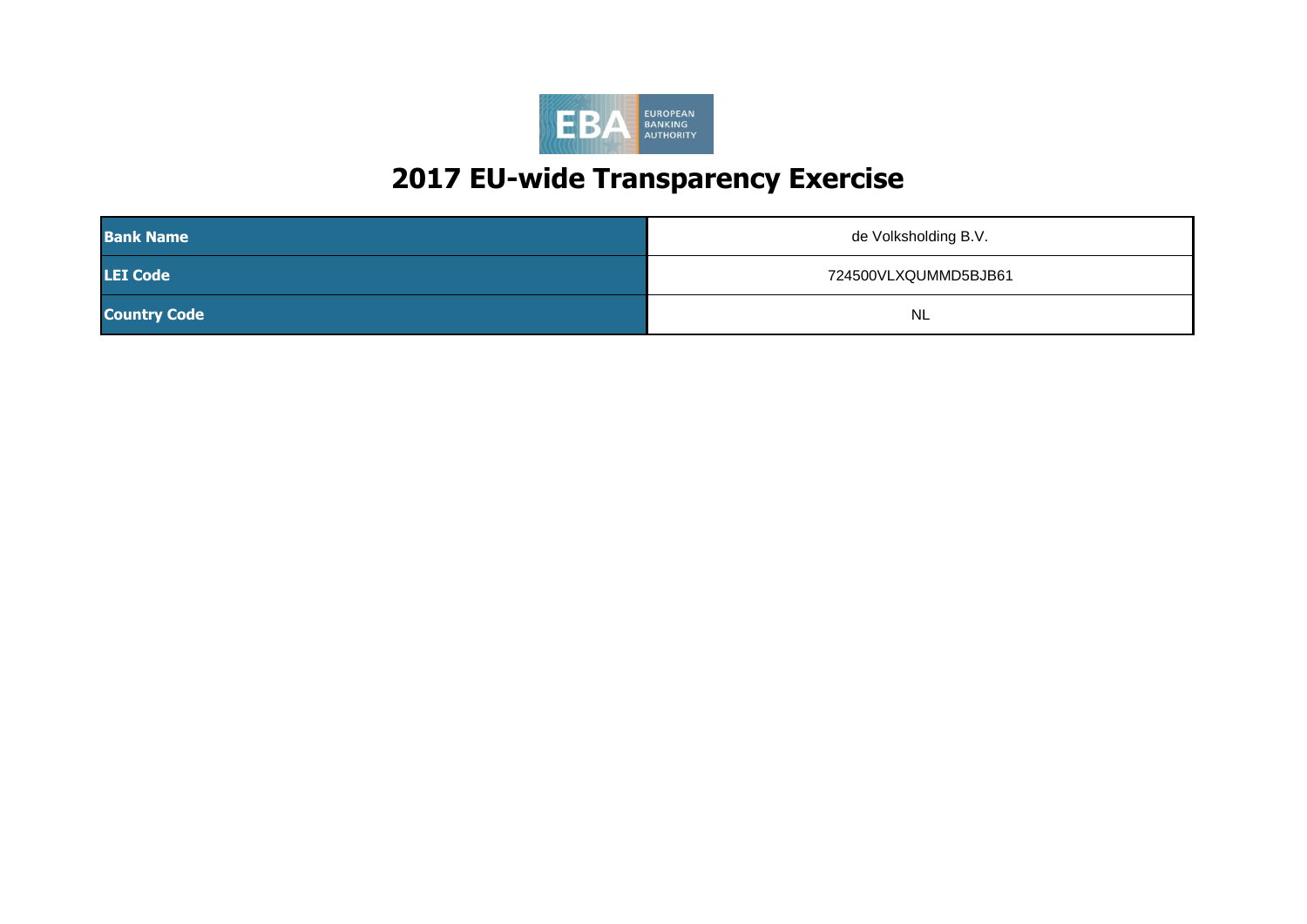

**Capital** de Volksholding B.V.

|                                                              |                 | (mln EUR, %)                                                                                                                           |              | As of 31/12/2016 As of 30/06/2017 | <b>COREP CODE</b>                                                                                                                                                | <b>REGULATION</b>                                                                                                                                                                                                                                                                                 |
|--------------------------------------------------------------|-----------------|----------------------------------------------------------------------------------------------------------------------------------------|--------------|-----------------------------------|------------------------------------------------------------------------------------------------------------------------------------------------------------------|---------------------------------------------------------------------------------------------------------------------------------------------------------------------------------------------------------------------------------------------------------------------------------------------------|
|                                                              | $\overline{A}$  | <b>OWN FUNDS</b>                                                                                                                       | 3,654        | 3,780                             | C 01.00 (r010,c010)                                                                                                                                              | Articles 4(118) and 72 of CRR                                                                                                                                                                                                                                                                     |
|                                                              | A.1             | COMMON EQUITY TIER 1 CAPITAL (net of deductions and after applying<br>transitional adjustments)                                        | 3.164        | 3,284                             | 01.00 (r020.c010)                                                                                                                                                | Article 50 of CRR                                                                                                                                                                                                                                                                                 |
|                                                              | A.1.1           | Capital instruments eligible as CET1 Capital (including share premium and net own capital<br>instruments)                              | 4,117        | 4,117                             | 01.00 (r030,c010)                                                                                                                                                | Articles 26(1) points (a) and (b), 27 to 29, 36(1) point (f) and 42 of CRR                                                                                                                                                                                                                        |
|                                                              | A.1.2           | <b>Retained earnings</b>                                                                                                               | 106          | 32                                | C 01.00 (r130,c010)                                                                                                                                              | Articles 26(1) point (c), 26(2) and 36 (1) points (a) and (f) of CRR                                                                                                                                                                                                                              |
|                                                              | A.1.3           | Accumulated other comprehensive income                                                                                                 | 180          | 140                               | C 01.00 (r180,c010)                                                                                                                                              | Articles 4(100), 26(1) point (d) and 36 (1) point (l) of CRR                                                                                                                                                                                                                                      |
|                                                              | A.1.4           | Other Reserves                                                                                                                         | $-1,085$     | $-891$                            | C 01.00 (r200,c010)                                                                                                                                              | Articles 4(117) and 26(1) point (e) of CRR                                                                                                                                                                                                                                                        |
|                                                              | A.1.5           | Funds for general banking risk                                                                                                         | $\mathbf 0$  | $\bf{0}$                          | C 01.00 (r210,c010)                                                                                                                                              | Articles 4(112), 26(1) point (f) and 36 (1) point (l) of CRR                                                                                                                                                                                                                                      |
|                                                              | A.1.6           | Minority interest given recognition in CET1 capital                                                                                    | $\mathbf{0}$ | $\mathbf{0}$                      | 01.00 (r230.c010)                                                                                                                                                | Article 84 of CRR                                                                                                                                                                                                                                                                                 |
|                                                              | A.1.7           | Adjustments to CET1 due to prudential filters                                                                                          | $-48$        | $-44$                             | 01.00 (r250,c010)                                                                                                                                                | Articles 32 to 35 of and 36 (1) point (I) of CRR                                                                                                                                                                                                                                                  |
|                                                              | A.1.8           | (-) Intangible assets (including Goodwill)                                                                                             | $-14$        | $-13$                             | C 01.00 (r300,c010) + C 01.00 (r340,c010)                                                                                                                        | Articles 4(113), 36(1) point (b) and 37 of CRR. Articles 4(115), 36(1) point (b) and 37 point (a) of<br>CCR                                                                                                                                                                                       |
|                                                              | A.1.9           | (-) DTAs that rely on future profitability and do not arise from temporary differences net of<br>associated DTLs                       | $\mathbf{0}$ | $\mathbf{0}$                      | C 01.00 (r370,c010)                                                                                                                                              | Articles 36(1) point (c) and 38 of CRR                                                                                                                                                                                                                                                            |
|                                                              | A.1.10          | (-) IRB shortfall of credit risk adjustments to expected losses                                                                        | $-47$        | $-41$                             | C 01.00 (r380,c010)                                                                                                                                              | Articles 36(1) point (d), 40 and 159 of CRR                                                                                                                                                                                                                                                       |
|                                                              | A.1.11          | (-) Defined benefit pension fund assets                                                                                                | $\mathbf 0$  | $\mathbf{0}$                      | C 01.00 (r390,c010)                                                                                                                                              | Articles 4(109), 36(1) point (e) and 41 of CRR                                                                                                                                                                                                                                                    |
|                                                              | A.1.12          | (-) Reciprocal cross holdings in CET1 Capital                                                                                          | $\mathbf{0}$ | $\mathbf{0}$                      | C 01.00 (r430,c010)                                                                                                                                              | Articles 4(122), 36(1) point (g) and 44 of CRR                                                                                                                                                                                                                                                    |
|                                                              | A.1.13          | (-) Excess deduction from AT1 items over AT1 Capital                                                                                   | $-15$        | $^{\circ}7$                       | 01.00 (r440,c010)                                                                                                                                                | Article 36(1) point (j) of CRR                                                                                                                                                                                                                                                                    |
|                                                              | A.1.14          | (-) Deductions related to assets which can alternatively be subject to a 1.250% risk weight                                            | $\mathbf{0}$ | $\overline{0}$                    | $201.00 (r450, c010) + C 01.00 (r460, c010) +$<br>$201.00 (r470, c010) + C 01.00 (r471, c010) +$<br>201.00 (r472, c010)                                          | Articles 4(36), 36(1) point (k) (i) and 89 to 91 of CRR; Articles 36(1) point (k) (i), 243(1) point (b),<br>244(1) point (b) and 258 of CRR; Articles 36(1) point k) (ii) and 379(3) of CRR; Articles 36(1)<br>point k) (iv) and 153(8) of CRR and Articles 36(1) point k) (v) and 155(4) of CRR. |
|                                                              | A.1.14.1        | Of which: from securitisation positions (-)                                                                                            | $\mathbf{0}$ | $\mathbf{0}$                      | 01.00 (r460,c010)                                                                                                                                                | Articles 36(1) point (k) (ii), 243(1) point (b), 244(1) point (b) and 258 of CRR                                                                                                                                                                                                                  |
|                                                              | A.1.15          | (-) Holdings of CET1 capital instruments of financial sector entities where the institiution does<br>not have a significant investment | $\mathbf 0$  | $\mathbf 0$                       | 01.00 (r480,c010)                                                                                                                                                | Articles 4(27), 36(1) point (h); 43 to 46, 49 (2) and (3) and 79 of CRR                                                                                                                                                                                                                           |
| <b>OWN FUNDS</b><br><b>Transitional period</b>               | A.1.16          | (-) Deductible DTAs that rely on future profitability and arise from temporary differences                                             | $\mathbf 0$  | $\,0\,$                           | C 01.00 (r490,c010)                                                                                                                                              | Articles 36(1) point (c) and 38; Articles 48(1) point (a) and 48(2) of CRR                                                                                                                                                                                                                        |
|                                                              | A.1.17          | (-) Holdings of CET1 capital instruments of financial sector entities where the institiution has a<br>significant investmen            | $\mathbf{0}$ | $\mathbf{0}$                      | C 01.00 (r500,c010)                                                                                                                                              | Articles 4(27); 36(1) point (i); 43, 45; 47; 48(1) point (b); 49(1) to (3) and 79 of CRR                                                                                                                                                                                                          |
|                                                              | A.1.18          | (-) Amount exceding the 17.65% threshold                                                                                               | $\,0\,$      | $\,0\,$                           | C 01.00 (r510,c010)                                                                                                                                              | Article 48 of CRR                                                                                                                                                                                                                                                                                 |
|                                                              | A.1.19          | (-) Additional deductions of CET1 Capital due to Article 3 CRR                                                                         | $\mathbf 0$  | $\,0\,$                           | C 01.00 (r524,c010)                                                                                                                                              | Article 3 CRR                                                                                                                                                                                                                                                                                     |
|                                                              | A.1.20          | CET1 capital elements or deductions - other                                                                                            | $\mathbf 0$  | $\mathbf{0}$                      | C 01.00 (r529,c010)                                                                                                                                              |                                                                                                                                                                                                                                                                                                   |
|                                                              | A.1.21          | <b>Transitional adjustments</b>                                                                                                        | $-29$        | -9                                | $CA1$ {1.1.1.6 + 1.1.1.8 + 1.1.1.26}                                                                                                                             |                                                                                                                                                                                                                                                                                                   |
|                                                              | A.1.21.1        | Transitional adjustments due to grandfathered CET1 Capital instruments (+/-)                                                           | $\,0\,$      | $\,0\,$                           | 201.00 (r220, c010)                                                                                                                                              | Articles 483(1) to (3), and 484 to 487 of CRR                                                                                                                                                                                                                                                     |
|                                                              | A.1.21.2        | Transitional adjustments due to additional minority interests (+/-)                                                                    | $\mathbf 0$  | $\,0\,$                           | C 01.00 (r240,c010)                                                                                                                                              | Articles 479 and 480 of CRR                                                                                                                                                                                                                                                                       |
|                                                              | A.1.21.3        | Other transitional adjustments to CET1 Capital (+/-)                                                                                   | $-29$        | $-9$                              | C 01.00 (r520,c010)                                                                                                                                              | Articles 469 to 472, 478 and 481 of CRR                                                                                                                                                                                                                                                           |
|                                                              | A.2             | ADDITIONAL TIER 1 CAPITAL (net of deductions and after transitional adjustments)                                                       | $\mathbf 0$  | $\pmb{\mathsf{o}}$                | C 01.00 (r530,c010)                                                                                                                                              | Article 61 of CRR                                                                                                                                                                                                                                                                                 |
|                                                              | A.2.1           | Additional Tier 1 Capital instruments                                                                                                  | $\bf{0}$     | $\mathbf 0$                       | C 01.00 (r540,c010) + C 01.00 (r670,c010)                                                                                                                        |                                                                                                                                                                                                                                                                                                   |
|                                                              | A.2.2           | (-) Excess deduction from T2 items over T2 capital                                                                                     | $\mathbf{0}$ | $\mathbf{0}$                      | 201.00 (r720, c010)                                                                                                                                              |                                                                                                                                                                                                                                                                                                   |
|                                                              | A.2.3           | Other Additional Tier 1 Capital components and deductions                                                                              | $15\,$       | $\overline{7}$                    | C 01.00 (r690,c010) + C 01.00 (r700,c010) +<br>C 01.00 (r710,c010) + C 01.00 (r740,c010)<br>C 01.00 (r744,c010) + C 01.00 (r748,c010)                            |                                                                                                                                                                                                                                                                                                   |
|                                                              | A.2.4           | Additional Tier 1 transitional adjustments                                                                                             | $-15$        | $-7$                              | $01.00 (r660, c010) + C 01.00 (r680, c010) +$<br>201.00 (r730, c010)                                                                                             |                                                                                                                                                                                                                                                                                                   |
|                                                              | A.3             | <b>TIER 1 CAPITAL (net of deductions and after transitional adjustments)</b>                                                           | 3,164        | 3,284                             | 01.00 (r015,c010)                                                                                                                                                | Article 25 of CRR                                                                                                                                                                                                                                                                                 |
|                                                              | A.4             | TIER 2 CAPITAL (net of deductions and after transitional adjustments)                                                                  | 491          | 496                               | C 01.00 (r750,c010)                                                                                                                                              | Article 71 of CRR                                                                                                                                                                                                                                                                                 |
|                                                              | A.4.1           | Tier 2 Capital instruments                                                                                                             | 500          | 500                               | 01.00 (r760,c010) + C 01.00 (r890,c010)                                                                                                                          |                                                                                                                                                                                                                                                                                                   |
|                                                              | A.4.2           | Other Tier 2 Capital components and deductions                                                                                         | $^{\circ}$   | $^{\circ}$                        | C 01.00 (r910,c010) + C 01.00 (r920,c010) +<br>C 01.00 (r930,c010) + C 01.00 (r940,c010) +<br>$(0.100 (r950, c010) + (0.100 (r970, c010) + (0.100 (r970, c010))$ |                                                                                                                                                                                                                                                                                                   |
|                                                              | A.4.3           | Tier 2 transitional adjustments                                                                                                        | -9           | $-4$                              | $C$ 01.00 (r880,c010) + $C$ 01.00 (r900,c010) +                                                                                                                  |                                                                                                                                                                                                                                                                                                   |
| <b>OWN FUNDS</b><br><b>REQUIREMENTS</b>                      | $\, {\bf B} \,$ | <b>TOTAL RISK EXPOSURE AMOUNT</b>                                                                                                      | 10,825       | 10,060                            | 02.00 (r010,c010)                                                                                                                                                | Articles 92(3), 95, 96 and 98 of CRR                                                                                                                                                                                                                                                              |
|                                                              | $\mathsf{B}.1$  | Of which: Transitional adjustments included                                                                                            | $\mathbf 0$  | $\mathbf 0$                       | C 05.01 (r010;c040)                                                                                                                                              |                                                                                                                                                                                                                                                                                                   |
|                                                              | C.1             | <b>COMMON EQUITY TIER 1 CAPITAL RATIO (transitional period)</b>                                                                        | 29.23%       | 32.64%                            | CA3 {1}                                                                                                                                                          |                                                                                                                                                                                                                                                                                                   |
| <b>CAPITAL RATIOS (%)</b><br><b>Transitional period</b>      | C.2             | <b>TIER 1 CAPITAL RATIO (transitional period)</b>                                                                                      | 29.23%       | 32.64%                            | CA3 {3}                                                                                                                                                          |                                                                                                                                                                                                                                                                                                   |
|                                                              | C.3             | <b>TOTAL CAPITAL RATIO (transitional period)</b>                                                                                       | 33.76%       | 37.57%                            | CA3 (5)                                                                                                                                                          | $\sim$                                                                                                                                                                                                                                                                                            |
| <b>CET1 Capital</b><br><b>Fully loaded</b><br>CET1 RATIO (%) | $\mathbf D$     | COMMON EQUITY TIER 1 CAPITAL (fully loaded)                                                                                            | 3,208        | 3,299                             | [A.1-A.1.13-A.1.21+MIN(A.2+A.1.13-<br>A.2.2-A.2.4+MIN(A.4+A.2.2-A.4.3,0),0)]                                                                                     | $\sim$                                                                                                                                                                                                                                                                                            |
| Fully loaded <sup>1</sup>                                    | E.              | COMMON EQUITY TIER 1 CAPITAL RATIO (fully loaded)                                                                                      | 29.64%       | 32.80%                            | $[D.1]/[B-B.1]$                                                                                                                                                  | $\epsilon$                                                                                                                                                                                                                                                                                        |
|                                                              |                 | Fully loaded CET1 capital ratio estimation based on the formulae stated in column "COREP CODE"                                         |              |                                   |                                                                                                                                                                  |                                                                                                                                                                                                                                                                                                   |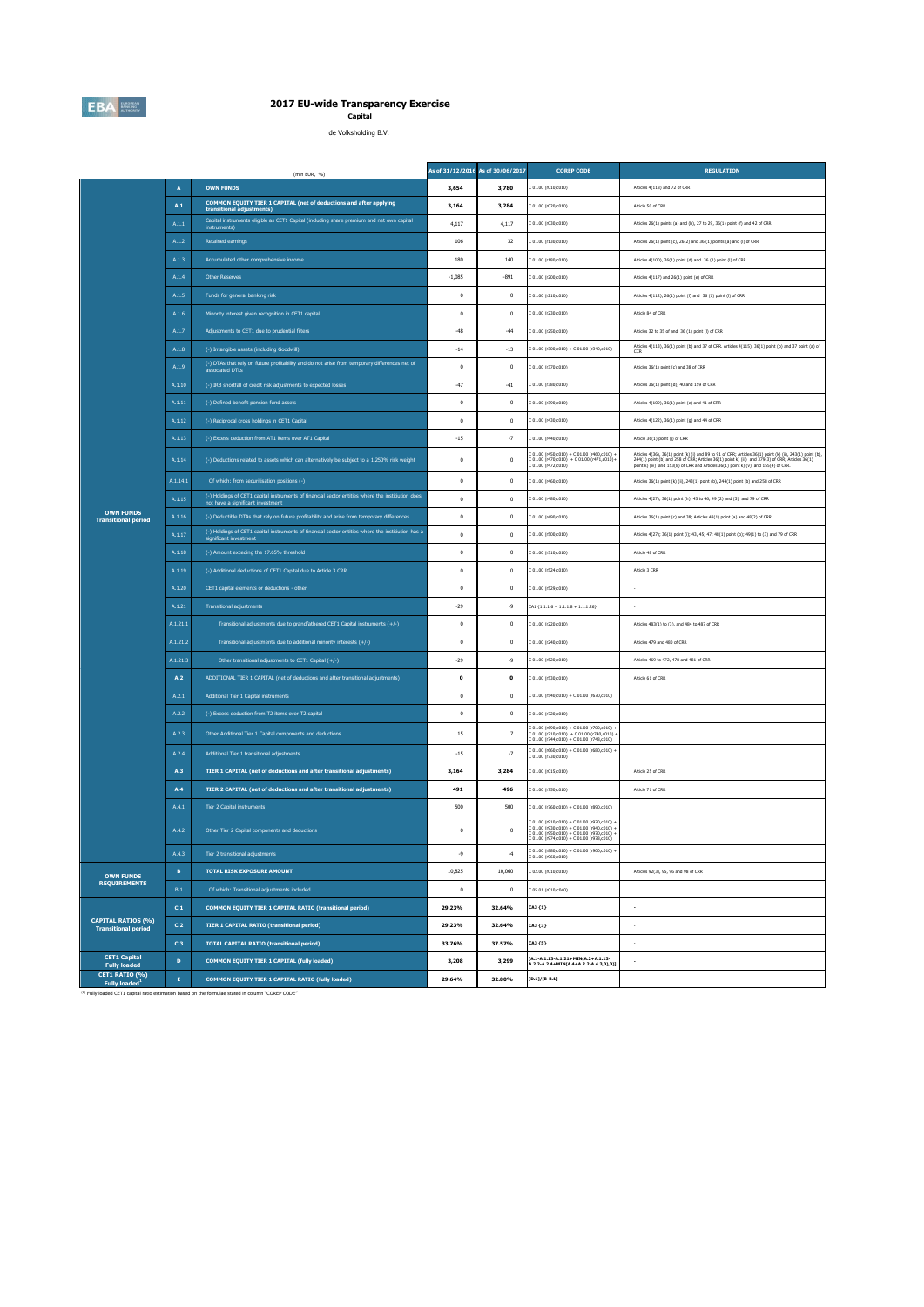

**Leverage ratio**

de Volksholding B.V.

|            | (mln EUR, $%$ )                                                                       | As of<br>31/12/2016 | As of<br>30/06/2017 | <b>COREP CODE</b>   | <b>REGULATION</b>                                                                     |
|------------|---------------------------------------------------------------------------------------|---------------------|---------------------|---------------------|---------------------------------------------------------------------------------------|
| A.1        | Tier 1 capital - transitional definition                                              | 3,164               | 3,284               | C 47.00 (r320,c010) |                                                                                       |
| A.2        | Tier 1 capital - fully phased-in definition                                           | 3,193               | 3,299               | C 47.00 (r310,c010) |                                                                                       |
| B.1        | Total leverage ratio exposures - using a transitional definition of Tier 1 capital    | 60,331              | 60,207              | C 47.00 (r300,c010) | Article 429 of the CRR; Delegated Regulation (EU) 2015/62 of 10 October 2014 amending |
| <b>B.2</b> | Total leverage ratio exposures - using a fully phased-in definition of Tier 1 capital | 60,360              | 60,215              | C 47.00 (r290,c010) | <b>CRR</b>                                                                            |
| C.1        | Leverage ratio - using a transitional definition of Tier 1 capital                    | 5.2%                | 5.5%                | C 47.00 (r340,c010) |                                                                                       |
| C.2        | Leverage ratio - using a fully phased-in definition of Tier 1 capital                 | 5.3%                | 5.5%                | C 47.00 (r330,c010) |                                                                                       |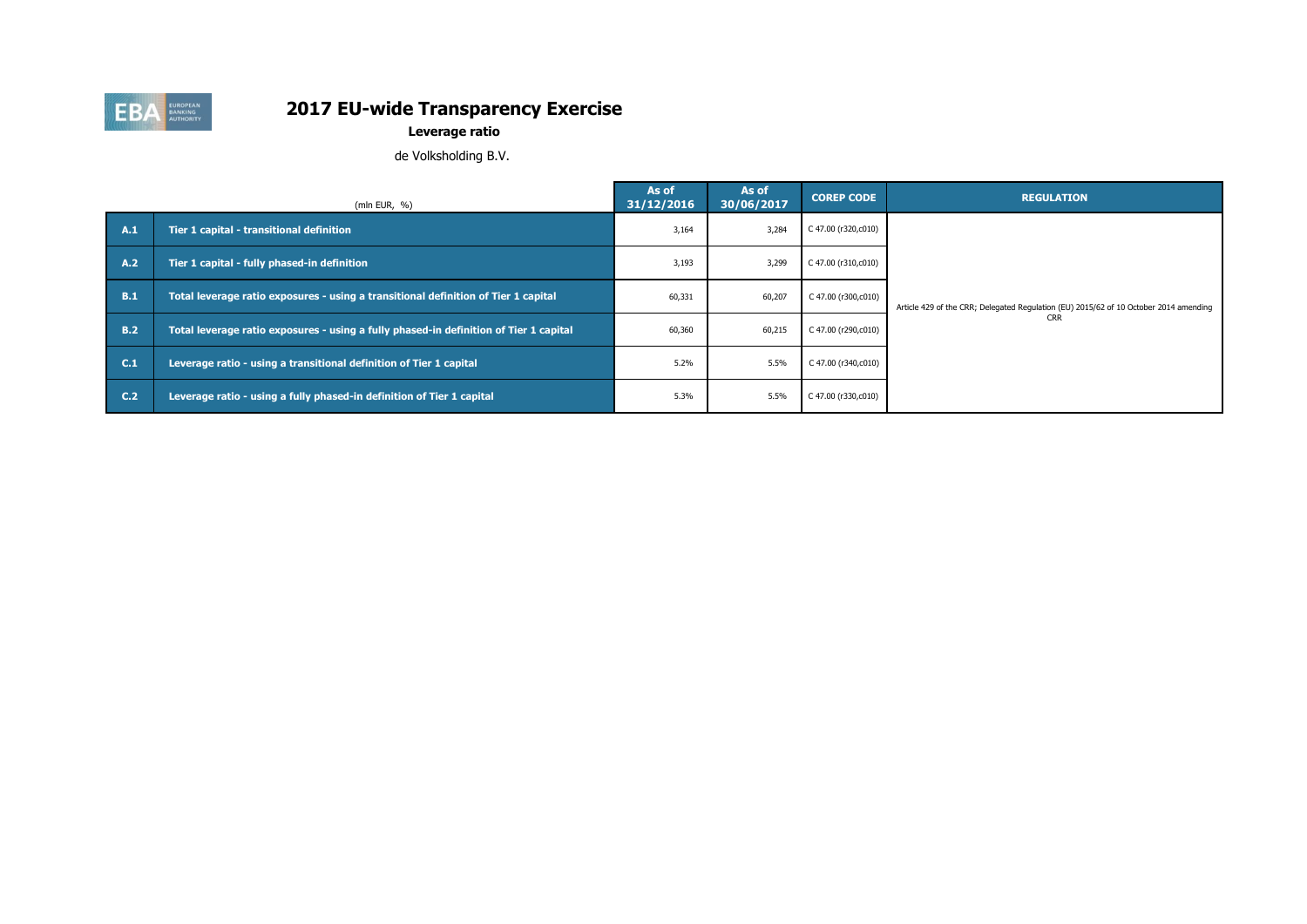

## **Risk exposure amounts**

de Volksholding B.V.

| (mln EUR)                                                                                         | As of<br>31/12/2016 | as of 30/06/2017 |
|---------------------------------------------------------------------------------------------------|---------------------|------------------|
| Risk exposure amounts for credit risk                                                             | 8,730               | 8,041            |
| Risk exposure amount for securitisation and re-securitisations in the banking book                | 4                   |                  |
| Risk exposure amount for contributions to the default fund of a CCP                               | 0                   |                  |
| Risk exposure amount Other credit risk                                                            | 8,726               | 8,034            |
| Risk exposure amount for position, foreign exchange and commodities (Market risk)                 | 88                  | 71               |
| of which: Risk exposure amount for securitisation and re-securitisations in the trading book $^1$ | $\Omega$            | <sup>0</sup>     |
| Risk exposure amount for Credit Valuation Adjustment                                              | 334                 | 275              |
| Risk exposure amount for operational risk                                                         | 1,672               | 1,672            |
| Other risk exposure amounts                                                                       | 0                   |                  |
| <b>Total Risk Exposure Amount</b>                                                                 | 10,825              | 10,060           |

 $(1)$  May include hedges, which are not securitisation positions, as per Article 338.3 of CRR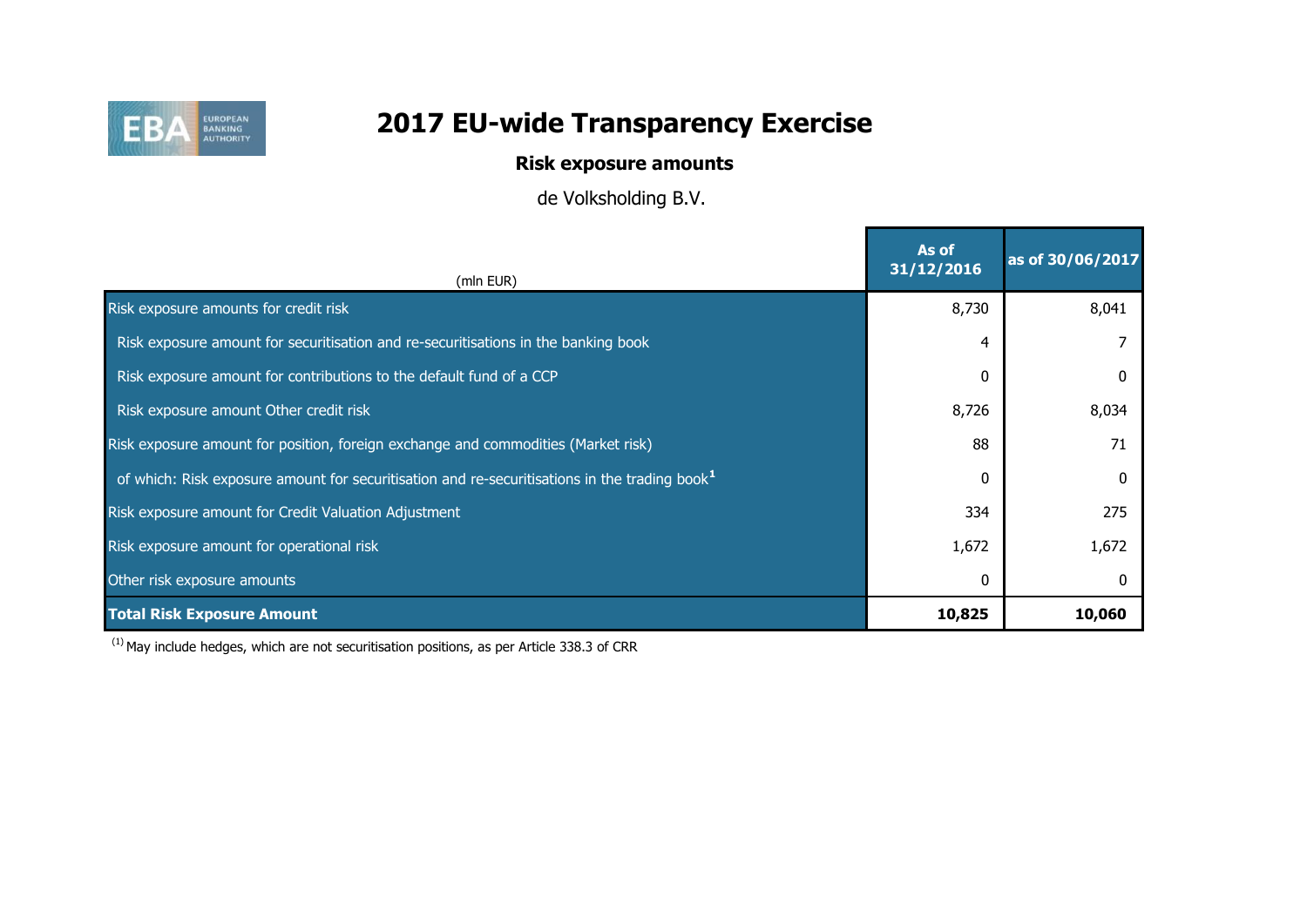

**P&L**

de Volksholding B.V.

**State State** 

| (mln EUR)                                                                                                                                                       | As of 31/12/2016 | As of<br>30/06/2017 |
|-----------------------------------------------------------------------------------------------------------------------------------------------------------------|------------------|---------------------|
| Interest income                                                                                                                                                 | 1,825            | 805                 |
| Of which debt securities income                                                                                                                                 | 60               | 23                  |
| Of which loans and advances income                                                                                                                              | 1,533            | 698                 |
| Interest expenses                                                                                                                                               | 914              | 343                 |
| (Of which deposits expenses)                                                                                                                                    | 624              | 239                 |
| (Of which debt securities issued expenses)                                                                                                                      | 137              | 52                  |
| (Expenses on share capital repayable on demand)                                                                                                                 | $\Omega$         | $\Omega$            |
| Dividend income                                                                                                                                                 | 13               | 5                   |
| Net Fee and commission income                                                                                                                                   | 57               | 26                  |
| Gains or (-) losses on derecognition of financial assets and liabilities not measured at fair value through profit or loss, and of non financial<br>assets, net | 15               | 15                  |
| Gains or (-) losses on financial assets and liabilities held for trading, net                                                                                   | 11               | 6                   |
| Gains or (-) losses on financial assets and liabilities designated at fair value through profit or loss, net                                                    | $-2$             | $-2$                |
| Gains or (-) losses from hedge accounting, net                                                                                                                  | $-1$             | $\overline{4}$      |
| Exchange differences [gain or (-) loss], net                                                                                                                    | 0                | $\mathbf 0$         |
| Net other operating income /(expenses)                                                                                                                          | $\mathbf{1}$     | $\Omega$            |
| <b>TOTAL OPERATING INCOME, NET</b>                                                                                                                              | 1,006            | 515                 |
| (Administrative expenses)                                                                                                                                       | 620              | 289                 |
| (Depreciation)                                                                                                                                                  | 22               | 10                  |
| (Provisions or (-) reversal of provisions)                                                                                                                      | $\mathbf{0}$     | $\Omega$            |
| (Commitments and guarantees given)                                                                                                                              | $\mathbf{0}$     | $\Omega$            |
| (Other provisions)                                                                                                                                              | $\mathbf{0}$     | $\Omega$            |
| Of which pending legal issues and tax litigation <sup>1</sup>                                                                                                   | $\mathbf{0}$     |                     |
| Of which restructuring                                                                                                                                          | 31               |                     |
| (Impairment or (-) reversal of impairment on financial assets not measured at fair value through profit or loss)                                                | $-68$            | $-20$               |
| (Loans and receivables)                                                                                                                                         | $-68$            | $-21$               |
| (Held to maturity investments, AFS assets and financial assets measured at cost)                                                                                | $\Omega$         | $\Omega$            |
| (Impairment or (-) reversal of impairment of investments in subsidaries, joint ventures and associates and on non-financial assets)                             | $\Omega$         | $\Omega$            |
| (of which Goodwill)                                                                                                                                             | $\mathbf{0}$     | $\Omega$            |
| Negative goodwill recognised in profit or loss                                                                                                                  | $\Omega$         | $\Omega$            |
| Share of the profit or (-) loss of investments in subsidaries, joint ventures and associates                                                                    | 0                | $\mathbf 0$         |
| Profit or (-) loss from non-current assets and disposal groups classified as held for sale not qualifying as discontinued operations                            | 0                | 0                   |
| PROFIT OR (-) LOSS BEFORE TAX FROM CONTINUING OPERATIONS                                                                                                        | 432              | 236                 |
| PROFIT OR (-) LOSS AFTER TAX FROM CONTINUING OPERATIONS                                                                                                         | 329              | 177                 |
| Profit or (-) loss after tax from discontinued operations                                                                                                       | $\Omega$         | $\Omega$            |
| PROFIT OR (-) LOSS FOR THE YEAR                                                                                                                                 | 329              | 177                 |
| Of which attributable to owners of the parent                                                                                                                   | 329              | 177                 |

<sup>(1)</sup> Information available only as of end of the year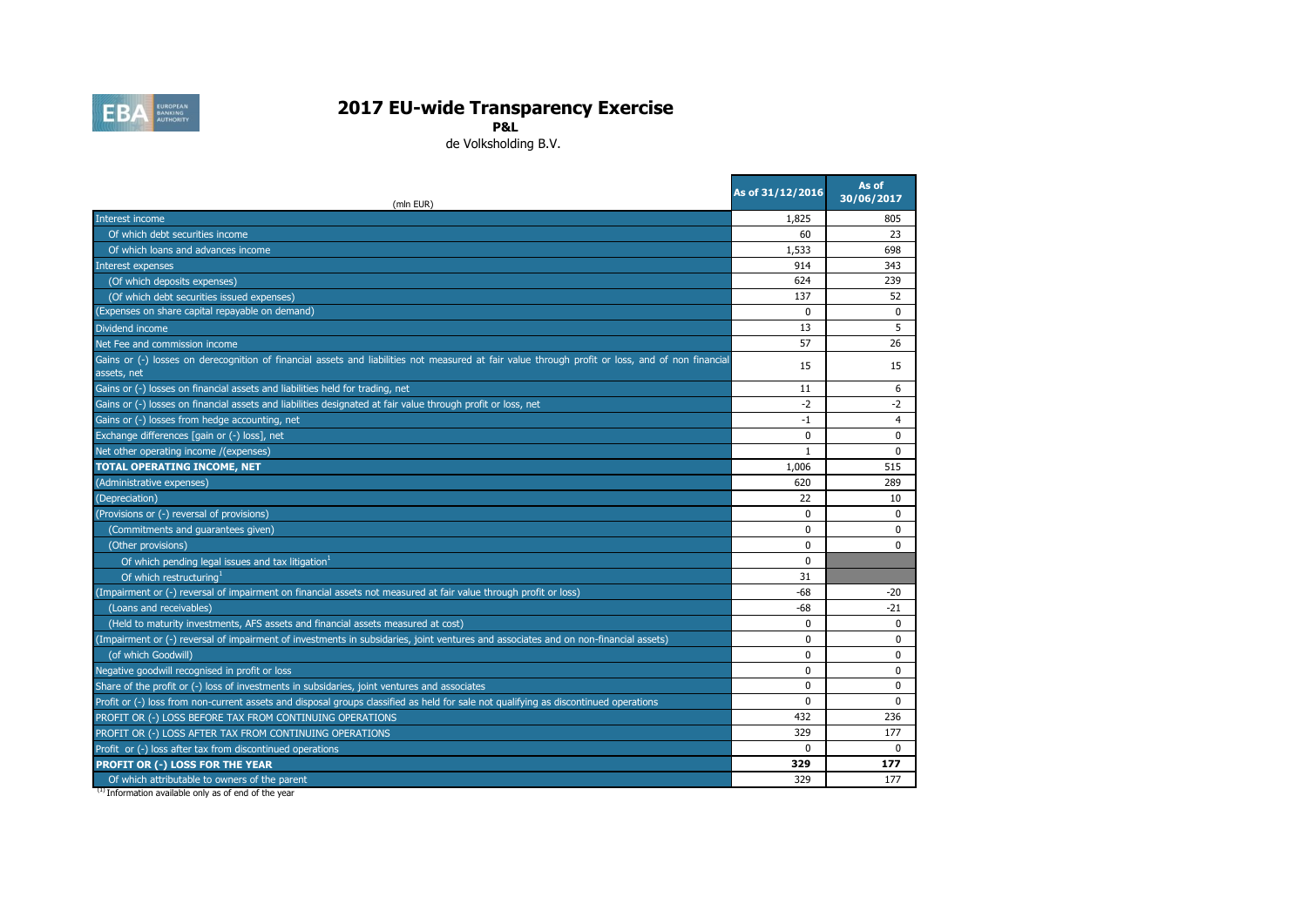**EBA** EUROPEAN

# **2017 EU-wide Transparency Exercise<br>Market Risk<br>de Volksholding B.V.**

|                                           |                                        |                                  |                                                                                                               |                                 |                                                                                                                |                                   |                                                                                            |                               |              | <b>IM</b>                                               |                        |                                                       |                                                                                                                             |                                 |                                                                                                                |                                    |                                                                                            |                               |              |                                                         |                               |                                                       |
|-------------------------------------------|----------------------------------------|----------------------------------|---------------------------------------------------------------------------------------------------------------|---------------------------------|----------------------------------------------------------------------------------------------------------------|-----------------------------------|--------------------------------------------------------------------------------------------|-------------------------------|--------------|---------------------------------------------------------|------------------------|-------------------------------------------------------|-----------------------------------------------------------------------------------------------------------------------------|---------------------------------|----------------------------------------------------------------------------------------------------------------|------------------------------------|--------------------------------------------------------------------------------------------|-------------------------------|--------------|---------------------------------------------------------|-------------------------------|-------------------------------------------------------|
|                                           | As of<br>31/12/2016 30/06/2017         | As of                            |                                                                                                               |                                 |                                                                                                                |                                   | As of 31/12/2016                                                                           |                               |              |                                                         |                        |                                                       | As of 30/06/2017                                                                                                            |                                 |                                                                                                                |                                    |                                                                                            |                               |              |                                                         |                               |                                                       |
|                                           | <b>TOTAL RISK</b><br><b>TOTAL RISK</b> |                                  | VaR (Memorandum item)                                                                                         |                                 | <b>STRESSED VaR (Memorandum</b><br><i>item</i> )                                                               |                                   | <b>INCREMENTAL</b><br><b>DEFAULT AND</b><br><b>MIGRATION RISK</b><br><b>CAPITAL CHARGE</b> |                               |              | <b>ALL PRICE RISKS CAPITAL</b><br><b>CHARGE FOR CTP</b> |                        |                                                       | VaR (Memorandum item)                                                                                                       |                                 | <b>STRESSED VaR (Memorandum</b><br><i>item</i> )                                                               |                                    | <b>INCREMENTAL</b><br><b>DEFAULT AND</b><br><b>MIGRATION RISK</b><br><b>CAPITAL CHARGE</b> |                               |              | <b>ALL PRICE RISKS CAPITAL</b><br><b>CHARGE FOR CTP</b> |                               |                                                       |
| (mln EUR)                                 | <b>EXPOSURE</b><br><b>AMOUNT</b>       | <b>EXPOSURE</b><br><b>AMOUNT</b> | <b>MULTIPLICATION</b><br>FACTOR (mc) x<br><b>AVERAGE OF</b><br>PREVIOUS 60<br><b>WORKING DAYS</b><br>(VaRavg) | <b>PREVIOUS</b><br>DAY (VaRt-1) | <b>MULTIPLICATION</b><br>FACTOR (ms) x<br><b>AVERAGE OF</b><br>PREVIOUS 60<br><b>WORKING DAYS</b><br>(SVaRavg) | <b>LATEST</b><br><b>AVAILABLE</b> | <b>12 WEEKS</b><br><b>AVERAGE</b><br>(SVaRt-1) MEASURE                                     | <b>LAST</b><br><b>MEASURE</b> | <b>FLOOR</b> | <b>12 WEEKS</b><br><b>AVERAGE</b><br><b>MEASURE</b>     | LAST<br><b>MEASURE</b> | <b>TOTAL RISK</b><br><b>EXPOSURE</b><br><b>AMOUNT</b> | <b>MULTIPLICATION</b><br><b>FACTOR</b> (mc) x<br><b>AVERAGE OF</b><br><b>PREVIOUS 60</b><br><b>WORKING DAYS</b><br>(VaRavg) | <b>PREVIOUS</b><br>DAY (VaRt-1) | <b>MULTIPLICATION</b><br>FACTOR (ms) x<br><b>AVERAGE OF</b><br>PREVIOUS 60<br><b>WORKING DAYS</b><br>(SVaRavg) | <b>LATEST</b><br>AVAILABLE AVERAGE | <b>12 WEEKS</b><br>(SVaRt-1) MEASURE                                                       | <b>LAST</b><br><b>MEASURE</b> | <b>FLOOR</b> | <b>12 WEEKS</b><br><b>AVERAGE</b><br><b>MEASURE</b>     | <b>LAST</b><br><b>MEASURE</b> | <b>TOTAL RISK</b><br><b>EXPOSURE</b><br><b>AMOUNT</b> |
| <b>Fraded Debt Instruments</b>            | 88                                     | 71                               |                                                                                                               |                                 |                                                                                                                |                                   |                                                                                            |                               |              |                                                         |                        |                                                       |                                                                                                                             |                                 |                                                                                                                |                                    |                                                                                            |                               |              |                                                         |                               |                                                       |
| Of which: General risk                    |                                        | 53                               |                                                                                                               |                                 |                                                                                                                |                                   |                                                                                            |                               |              |                                                         |                        |                                                       |                                                                                                                             |                                 |                                                                                                                |                                    |                                                                                            |                               |              |                                                         |                               |                                                       |
| Of which: Specific risk                   |                                        |                                  |                                                                                                               |                                 |                                                                                                                |                                   |                                                                                            |                               |              |                                                         |                        |                                                       |                                                                                                                             |                                 |                                                                                                                |                                    |                                                                                            |                               |              |                                                         |                               |                                                       |
| <b>Equities</b>                           |                                        |                                  |                                                                                                               |                                 |                                                                                                                |                                   |                                                                                            |                               |              |                                                         |                        |                                                       |                                                                                                                             |                                 |                                                                                                                |                                    |                                                                                            |                               |              |                                                         |                               |                                                       |
| Of which: General risk                    |                                        |                                  |                                                                                                               |                                 |                                                                                                                |                                   |                                                                                            |                               |              |                                                         |                        |                                                       |                                                                                                                             |                                 |                                                                                                                |                                    |                                                                                            |                               |              |                                                         |                               |                                                       |
| Of which: Specific risk                   |                                        |                                  |                                                                                                               |                                 |                                                                                                                |                                   |                                                                                            |                               |              |                                                         |                        |                                                       |                                                                                                                             |                                 |                                                                                                                |                                    |                                                                                            |                               |              |                                                         |                               |                                                       |
| Foreign exchange risk<br>Commodities risk |                                        |                                  |                                                                                                               |                                 |                                                                                                                |                                   |                                                                                            |                               |              |                                                         |                        |                                                       |                                                                                                                             |                                 |                                                                                                                |                                    |                                                                                            |                               |              |                                                         |                               |                                                       |
| <b>Total</b>                              | 88                                     | 71                               |                                                                                                               |                                 |                                                                                                                |                                   |                                                                                            |                               |              |                                                         |                        |                                                       |                                                                                                                             |                                 |                                                                                                                |                                    |                                                                                            |                               |              |                                                         |                               |                                                       |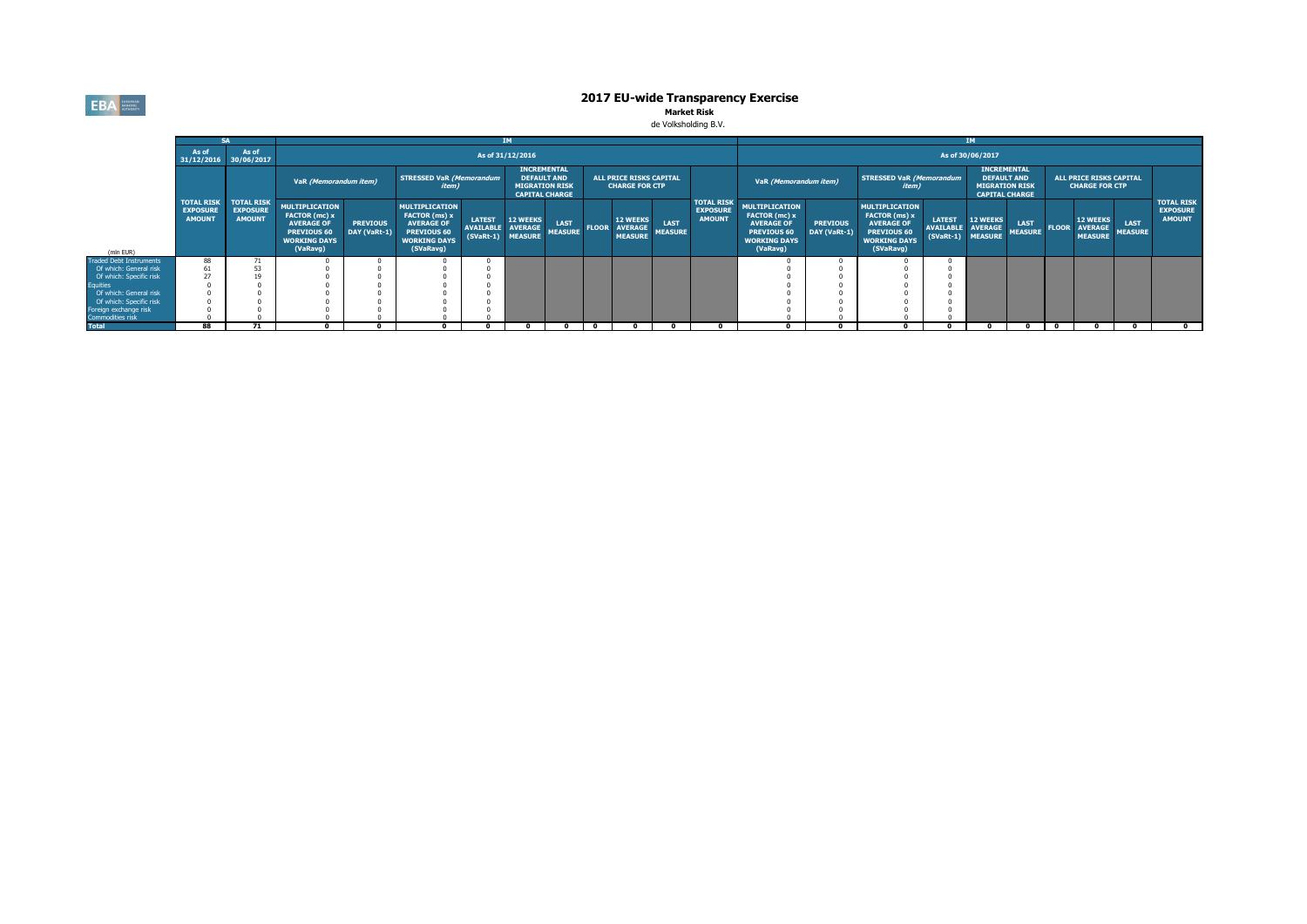

 $\begin{array}{c} \hline \end{array}$ 

### **2017 EU-wide Transparency Exercise**

**Credit Risk - Standardised Approach**

de Volksholding B.V.

|                   |                                                                   | <b>Standardised Approach</b>      |                                       |                                |                                        |                                   |                                       |                                |                                        |  |  |
|-------------------|-------------------------------------------------------------------|-----------------------------------|---------------------------------------|--------------------------------|----------------------------------------|-----------------------------------|---------------------------------------|--------------------------------|----------------------------------------|--|--|
|                   |                                                                   |                                   |                                       | As of 31/12/2016               |                                        |                                   |                                       | As of 30/06/2017               |                                        |  |  |
|                   | (mln EUR, %)                                                      | Original<br>Exposure <sup>1</sup> | <b>Exposure</b><br>Value <sup>1</sup> | <b>Risk exposure</b><br>amount | Value<br>adiustments and<br>provisions | Original<br>Exposure <sup>1</sup> | <b>Exposure</b><br>Value <sup>1</sup> | <b>Risk exposure</b><br>amount | Value<br>adjustments and<br>provisions |  |  |
|                   | <b>Central governments or central banks</b>                       | 5.836                             | 6.989                                 | 194                            |                                        | 6.411                             | 7.524                                 | 189                            |                                        |  |  |
|                   | <b>Regional governments or local authorities</b>                  | 1.152                             | 2.761                                 | $\Omega$                       |                                        | 973                               | 1.804                                 | $\overline{\phantom{a}}$       |                                        |  |  |
|                   | <b>Public sector entities</b>                                     | 75                                | 35                                    | ۹                              |                                        | 69                                | 31                                    | 6                              |                                        |  |  |
|                   | <b>Multilateral Development Banks</b>                             | 282                               | 282                                   | $\Omega$                       |                                        | 300                               | 300                                   | $\Omega$                       |                                        |  |  |
|                   | <b>International Organisations</b>                                | $\Omega$                          | $\Omega$                              | $\Omega$                       |                                        | $\Omega$                          | $\Omega$                              | $\Omega$                       |                                        |  |  |
|                   | <b>Institutions</b>                                               | 2.738                             | 943                                   | 299                            |                                        | 2.210                             | 1.210                                 | 358                            |                                        |  |  |
|                   | <b>Corporates</b>                                                 | 3,939                             | 1.095                                 | 505                            |                                        | 3.561                             | 1.114                                 | 542                            |                                        |  |  |
|                   | of which: SMF                                                     | 361                               | 215                                   | 215                            |                                        | 337                               | 246                                   | 246                            |                                        |  |  |
|                   | <b>Retail</b>                                                     | 818                               | 181                                   | 136                            |                                        | 792                               | 162                                   | 122                            |                                        |  |  |
|                   | of which: SMF                                                     | 87                                | 53                                    | 40                             |                                        | 82                                | 51                                    | 38                             |                                        |  |  |
| Consolidated data | Secured by mortgages on immovable property                        | 1.029                             | 1.002                                 | 687                            |                                        | 929                               | 904                                   | 606                            |                                        |  |  |
|                   | of which: SMF                                                     | 1.029                             | 1.002                                 | 687                            |                                        | 929                               | 904                                   | 606                            |                                        |  |  |
|                   | <b>Exposures in default</b>                                       | 188                               | 93                                    | 111                            | 96                                     | 171                               | 87                                    | 101                            | 84                                     |  |  |
|                   | <b>Items associated with particularly high risk</b>               | $\Omega$                          | $\Omega$                              | $\Omega$                       |                                        | $^{\circ}$                        | $\Omega$                              | $\Omega$                       |                                        |  |  |
|                   | <b>Covered bonds</b>                                              | $\Omega$                          | O                                     |                                |                                        | $\Omega$                          | $\Omega$                              | $\Omega$                       |                                        |  |  |
|                   | Claims on institutions and corporates with a ST credit assessment | $\Omega$                          | O                                     |                                |                                        | $\Omega$                          | $\Omega$                              | $\Omega$                       |                                        |  |  |
|                   | Collective investments undertakings (CIU)                         | $\Omega$                          | $\theta$                              | $\Omega$                       |                                        | $\Omega$                          | $\Omega$                              | $\Omega$                       |                                        |  |  |
|                   | <b>Equity</b>                                                     | 22                                | 21                                    | 21                             |                                        | 24                                | 22                                    | 22                             |                                        |  |  |
|                   | <b>Securitisation</b>                                             | $\Omega$                          |                                       | $\Omega$                       |                                        | $\Omega$                          | $\Omega$                              | $\Omega$                       |                                        |  |  |
|                   | <b>Other exposures</b>                                            | 350                               | 350                                   | 259                            |                                        | 250                               | 250                                   | 210                            |                                        |  |  |
|                   | <b>Standardised Total</b>                                         | 16,429                            | 13,752                                | 2.222                          | 102                                    | 15,690                            | 13,408                                | 2,159                          | 90                                     |  |  |

|                    |                                                                                                                                                                                                                                             |                                          | <b>Standardised Approach</b>          |                                |                                                     |                                   |                                       |                                |                                                     |  |  |  |  |
|--------------------|---------------------------------------------------------------------------------------------------------------------------------------------------------------------------------------------------------------------------------------------|------------------------------------------|---------------------------------------|--------------------------------|-----------------------------------------------------|-----------------------------------|---------------------------------------|--------------------------------|-----------------------------------------------------|--|--|--|--|
|                    |                                                                                                                                                                                                                                             |                                          | As of 31/12/2016<br>As of 30/06/2017  |                                |                                                     |                                   |                                       |                                |                                                     |  |  |  |  |
|                    | (mln EUR, %)                                                                                                                                                                                                                                | <b>Original</b><br>Exposure <sup>1</sup> | <b>Exposure</b><br>Value <sup>1</sup> | <b>Risk exposure</b><br>amount | Value<br>adjustments and<br>provisions <sup>2</sup> | Original<br>Exposure <sup>1</sup> | <b>Exposure</b><br>Value <sup>1</sup> | <b>Risk exposure</b><br>amount | Value<br>adjustments and<br>provisions <sup>2</sup> |  |  |  |  |
|                    | <b>Central governments or central banks</b>                                                                                                                                                                                                 | 3.053                                    | 3.832                                 | 194                            |                                                     | 3,860                             | 4.624                                 | 189                            |                                                     |  |  |  |  |
|                    | <b>Regional governments or local authorities</b>                                                                                                                                                                                            | 695                                      | 746                                   | $\Omega$                       |                                                     | 559                               | 611                                   | $\overline{2}$                 |                                                     |  |  |  |  |
|                    | <b>Public sector entities</b>                                                                                                                                                                                                               | 75                                       | 35                                    | $\Omega$                       |                                                     | 69                                | 31                                    | 6                              |                                                     |  |  |  |  |
|                    | <b>Multilateral Development Banks</b>                                                                                                                                                                                                       | O                                        | $\Omega$                              | n                              |                                                     | $\Omega$                          | $\Omega$                              |                                |                                                     |  |  |  |  |
|                    | <b>International Organisations</b>                                                                                                                                                                                                          | 0                                        | $\Omega$                              | n                              |                                                     | $\Omega$                          | $\Omega$                              | $\Omega$                       |                                                     |  |  |  |  |
|                    | <b>Institutions</b>                                                                                                                                                                                                                         | 449                                      | 337                                   | 70                             |                                                     | 451                               | 334                                   | 72                             |                                                     |  |  |  |  |
|                    | <b>Corporates</b>                                                                                                                                                                                                                           | 2.705                                    | 525                                   | 213                            |                                                     | 2.277                             | 424                                   | 201                            |                                                     |  |  |  |  |
|                    | of which: SMF                                                                                                                                                                                                                               | 198                                      | 82                                    | 82                             |                                                     | 166                               | 99                                    | 99                             |                                                     |  |  |  |  |
|                    | <b>Retail</b>                                                                                                                                                                                                                               | 806                                      | 178                                   | 134                            |                                                     | 781                               | 159                                   | 119                            |                                                     |  |  |  |  |
|                    | of which: SME                                                                                                                                                                                                                               | 87                                       | 53                                    | 40                             |                                                     | 82                                | 51                                    | 38                             |                                                     |  |  |  |  |
| <b>NETHERLANDS</b> | Secured by mortgages on immovable property                                                                                                                                                                                                  | 1.022                                    | 995                                   | 682                            |                                                     | 922                               | 898                                   | 601                            |                                                     |  |  |  |  |
|                    | of which: SMF                                                                                                                                                                                                                               | 1.022                                    | 995                                   | 682                            |                                                     | 922                               | 898                                   | 601                            |                                                     |  |  |  |  |
|                    | <b>Exposures in default</b>                                                                                                                                                                                                                 | 185                                      | 91                                    | 108                            | 90                                                  | 168                               | 85                                    | 99                             | 79                                                  |  |  |  |  |
|                    | Items associated with particularly high risk                                                                                                                                                                                                | Λ                                        | $^{\circ}$                            | $\Omega$                       |                                                     | $\Omega$                          | $\Omega$                              | $\Omega$                       |                                                     |  |  |  |  |
|                    | <b>Covered bonds</b>                                                                                                                                                                                                                        | n                                        | $\Omega$                              | n                              |                                                     | $\Omega$                          | $\Omega$                              | n                              |                                                     |  |  |  |  |
|                    | Claims on institutions and corporates with a ST credit assessment                                                                                                                                                                           | 0                                        | $\Omega$                              | n                              |                                                     | $\Omega$                          | $\Omega$                              | n                              |                                                     |  |  |  |  |
|                    | <b>Collective investments undertakings (CIU)</b>                                                                                                                                                                                            | $\Omega$                                 | $\Omega$                              | $\Omega$                       |                                                     | $\Omega$                          | $\Omega$                              | $\Omega$                       |                                                     |  |  |  |  |
|                    | <b>Equity</b>                                                                                                                                                                                                                               | 22                                       | 21                                    | 21                             |                                                     | 24                                | 22                                    | 22                             |                                                     |  |  |  |  |
|                    | <b>Securitisation</b>                                                                                                                                                                                                                       |                                          |                                       |                                |                                                     |                                   |                                       |                                |                                                     |  |  |  |  |
|                    | <b>Other exposures</b>                                                                                                                                                                                                                      | 350                                      | 350                                   | 259                            |                                                     | 250                               | 250                                   | 210                            |                                                     |  |  |  |  |
|                    | <b>Standardised Total<sup>2</sup></b><br>(1) Original exposure, unlike Exposure value, is reported before taking into account any effect due to credit conversion factors or credit risk mitigation techniques (e.g. substitution effects). |                                          |                                       |                                | 95                                                  |                                   |                                       |                                | 84                                                  |  |  |  |  |

|                |                                                                        | <b>Standardised Approach</b>         |                    |                        |                                                                            |                                   |                                |                                |                                                     |  |  |  |
|----------------|------------------------------------------------------------------------|--------------------------------------|--------------------|------------------------|----------------------------------------------------------------------------|-----------------------------------|--------------------------------|--------------------------------|-----------------------------------------------------|--|--|--|
|                |                                                                        | As of 31/12/2016<br>As of 30/06/2017 |                    |                        |                                                                            |                                   |                                |                                |                                                     |  |  |  |
|                |                                                                        | Original<br>Exposure <sup>1</sup>    | Value <sup>1</sup> | amount                 | Value<br>Exposure Risk exposure adjustments and<br>provisions <sup>2</sup> | Original<br>Exposure <sup>1</sup> | Exposure<br>Value <sup>1</sup> | <b>Risk exposure</b><br>amount | Value<br>adjustments and<br>provisions <sup>2</sup> |  |  |  |
|                | (mln EUR, %)                                                           |                                      |                    |                        |                                                                            |                                   |                                |                                |                                                     |  |  |  |
|                | <b>Central governments or central banks</b>                            | 1,211                                | 1.211<br>96        | $^{\circ}$             |                                                                            | 1,272<br>53                       | 1,272<br>155                   | $\mathbf{0}$                   |                                                     |  |  |  |
|                | <b>Regional governments or local authorities</b>                       | 14                                   |                    | $\Omega$               |                                                                            |                                   |                                | $\Omega$                       |                                                     |  |  |  |
|                | <b>Public sector entities</b><br><b>Multilateral Development Banks</b> | $\Omega$<br>$\Omega$                 | $\Omega$           | $\Omega$<br>$\Omega$   |                                                                            | $\Omega$<br>$\sqrt{ }$            | n                              | O<br>n                         |                                                     |  |  |  |
|                |                                                                        |                                      |                    | $\Omega$               |                                                                            |                                   |                                |                                |                                                     |  |  |  |
|                | <b>International Organisations</b><br><b>Institutions</b>              | $\Omega$                             | $\Omega$<br>79     |                        |                                                                            | $\Omega$                          | n<br>45                        | $\Omega$                       |                                                     |  |  |  |
|                |                                                                        | 173<br>322                           |                    | 23                     |                                                                            | 171<br>382                        | 204                            | 13<br>39                       |                                                     |  |  |  |
|                | <b>Corporates</b><br>of which: SME                                     | $\Omega$                             | 121<br>n           | 24<br>$\Omega$         |                                                                            | 19                                | 19                             | 19                             |                                                     |  |  |  |
|                | <b>Retail</b>                                                          |                                      |                    |                        |                                                                            |                                   |                                |                                |                                                     |  |  |  |
|                | of which: SMF                                                          |                                      | $\Omega$           | $\Omega$               |                                                                            |                                   | $\theta$                       | $\Omega$                       |                                                     |  |  |  |
| <b>GERMANY</b> | Secured by mortgages on immovable property                             |                                      |                    | $\Omega$               |                                                                            |                                   |                                |                                |                                                     |  |  |  |
|                | of which: SMF                                                          |                                      | O<br>n             | $\Omega$               |                                                                            |                                   | n<br>$\theta$                  | $\Omega$                       |                                                     |  |  |  |
|                | <b>Exposures in default</b>                                            |                                      |                    |                        | $\Omega$                                                                   |                                   |                                |                                | $\Omega$                                            |  |  |  |
|                |                                                                        |                                      | O<br>$\Omega$      | $\bf{0}$<br>$\Omega$   |                                                                            | n                                 | n<br>$\theta$                  | O<br>$\Omega$                  |                                                     |  |  |  |
|                | Items associated with particularly high risk<br><b>Covered bonds</b>   |                                      | O                  | $\Omega$               |                                                                            |                                   | n                              |                                |                                                     |  |  |  |
|                | Claims on institutions and corporates with a ST credit assessment      |                                      | n                  | $\Omega$               |                                                                            |                                   | $\theta$                       | n                              |                                                     |  |  |  |
|                | Collective investments undertakings (CIU)                              |                                      | O                  |                        |                                                                            |                                   | n                              | O                              |                                                     |  |  |  |
|                | Equity                                                                 | $\Omega$                             | $\Omega$           | $^{\circ}$<br>$\Omega$ |                                                                            | $\Omega$                          | $\mathbf{0}$                   | $\Omega$                       |                                                     |  |  |  |
|                | <b>Securitisation</b>                                                  |                                      |                    |                        |                                                                            |                                   |                                |                                |                                                     |  |  |  |
|                | <b>Other exposures</b>                                                 | $\mathbf 0$                          | $^{\circ}$         | $\mathbf{0}$           |                                                                            | $^{\circ}$                        | 0                              | $\Omega$                       |                                                     |  |  |  |
|                | the company of the company of the                                      |                                      |                    |                        | $\sim$                                                                     |                                   |                                |                                |                                                     |  |  |  |

 $\overline{a}$ 

<sup>13</sup> Original exposure, unlike Exposure and archive and a scount any effect due to credit conversion factors or credit risk mitigation techniques (e.g. substitution effects).<br><sup>23</sup> Total value adjustments and provisions per

|                |                                                                   | <b>Standardised Approach</b>      |                                       |                  |                                                                   |                                   |                                       |                                |                                                     |  |  |
|----------------|-------------------------------------------------------------------|-----------------------------------|---------------------------------------|------------------|-------------------------------------------------------------------|-----------------------------------|---------------------------------------|--------------------------------|-----------------------------------------------------|--|--|
|                |                                                                   |                                   |                                       | As of 31/12/2016 |                                                                   |                                   |                                       | As of 30/06/2017               |                                                     |  |  |
|                |                                                                   | Original<br>Exposure <sup>1</sup> | <b>Exposure</b><br>Value <sup>1</sup> | amount           | Value<br>Risk exposure adjustments and<br>provisions <sup>2</sup> | Original<br>Exposure <sup>1</sup> | <b>Exposure</b><br>Value <sup>1</sup> | <b>Risk exposure</b><br>amount | Value<br>adjustments and<br>provisions <sup>2</sup> |  |  |
|                | (mln EUR, %)<br><b>Central governments or central banks</b>       | 590                               | 590                                   | $\bf{0}$         |                                                                   | 501                               | 501                                   | $\mathbf{0}$                   |                                                     |  |  |
|                | <b>Regional governments or local authorities</b>                  | 281                               | 281                                   | $\Omega$         |                                                                   | 294                               | 294                                   | $\Omega$                       |                                                     |  |  |
|                | <b>Public sector entities</b>                                     | $\Omega$                          | $\Omega$                              | $\Omega$         |                                                                   | $\Omega$                          |                                       | $\Omega$                       |                                                     |  |  |
|                | <b>Multilateral Development Banks</b>                             | $\Omega$                          | $\Omega$                              | $\Omega$         |                                                                   | $\Omega$                          | $\Omega$                              | $\Omega$                       |                                                     |  |  |
|                | <b>International Organisations</b>                                | $\Omega$                          | $\Omega$                              | $\Omega$         |                                                                   | $\Omega$                          | $\Omega$                              | $\Omega$                       |                                                     |  |  |
|                | <b>Institutions</b>                                               | $\Delta$                          |                                       | $\mathcal{L}$    |                                                                   | 4                                 |                                       | $\overline{z}$                 |                                                     |  |  |
|                | <b>Corporates</b>                                                 | 133                               | 112                                   | 112              |                                                                   | 164                               | 147                                   | 147                            |                                                     |  |  |
|                | of which: SME                                                     | 45                                | 24                                    | 24               |                                                                   | 57                                | 40                                    | 40                             |                                                     |  |  |
|                | <b>Retail</b>                                                     | 6                                 |                                       |                  |                                                                   | 6                                 |                                       |                                |                                                     |  |  |
|                | of which: SMF                                                     | $\Omega$                          | $\Omega$                              | $\Omega$         |                                                                   |                                   | $\Omega$                              | n                              |                                                     |  |  |
| <b>BELGIUM</b> | Secured by mortgages on immovable property                        |                                   |                                       | 3                |                                                                   |                                   |                                       |                                |                                                     |  |  |
|                | of which: SMF                                                     |                                   |                                       | 3                |                                                                   |                                   |                                       | 3                              |                                                     |  |  |
|                | <b>Exposures in default</b>                                       | 3                                 | $\overline{2}$                        | $\overline{2}$   |                                                                   | $\mathcal{P}$                     |                                       |                                |                                                     |  |  |
|                | Items associated with particularly high risk                      | $\Omega$                          | $\Omega$                              | $\Omega$         |                                                                   |                                   | $\Omega$                              |                                |                                                     |  |  |
|                | <b>Covered bonds</b>                                              | $\Omega$                          | $\Omega$                              | $\Omega$         |                                                                   |                                   |                                       |                                |                                                     |  |  |
|                | Claims on institutions and corporates with a ST credit assessment | $\Omega$                          | $\Omega$                              | $\Omega$         |                                                                   |                                   |                                       |                                |                                                     |  |  |
|                | <b>Collective investments undertakings (CIU)</b>                  | $\Omega$                          | $\Omega$                              | $\Omega$         |                                                                   |                                   |                                       |                                |                                                     |  |  |
|                | Equity                                                            | $\Omega$                          | $\Omega$                              | $\Omega$         |                                                                   | $\Omega$                          | $\Omega$                              | $\Omega$                       |                                                     |  |  |
|                | <b>Securitisation</b>                                             |                                   |                                       |                  |                                                                   |                                   |                                       |                                |                                                     |  |  |
|                | <b>Other exposures</b>                                            | $\Omega$                          | $\Omega$                              | $\Omega$         |                                                                   | $\Omega$                          | $\Omega$                              | $\Omega$                       |                                                     |  |  |
|                | <b>Standardised Total<sup>2</sup></b>                             |                                   |                                       |                  |                                                                   |                                   |                                       |                                | $\mathbf{1}$                                        |  |  |

<sup>(1)</sup> Original exposure, unlike Exposure value, is reported before taking into account any effect due to credit conversion factors or credit risk mitigation techniques (e.g. substitution effects).<br><sup>(2)</sup> Total value adjustm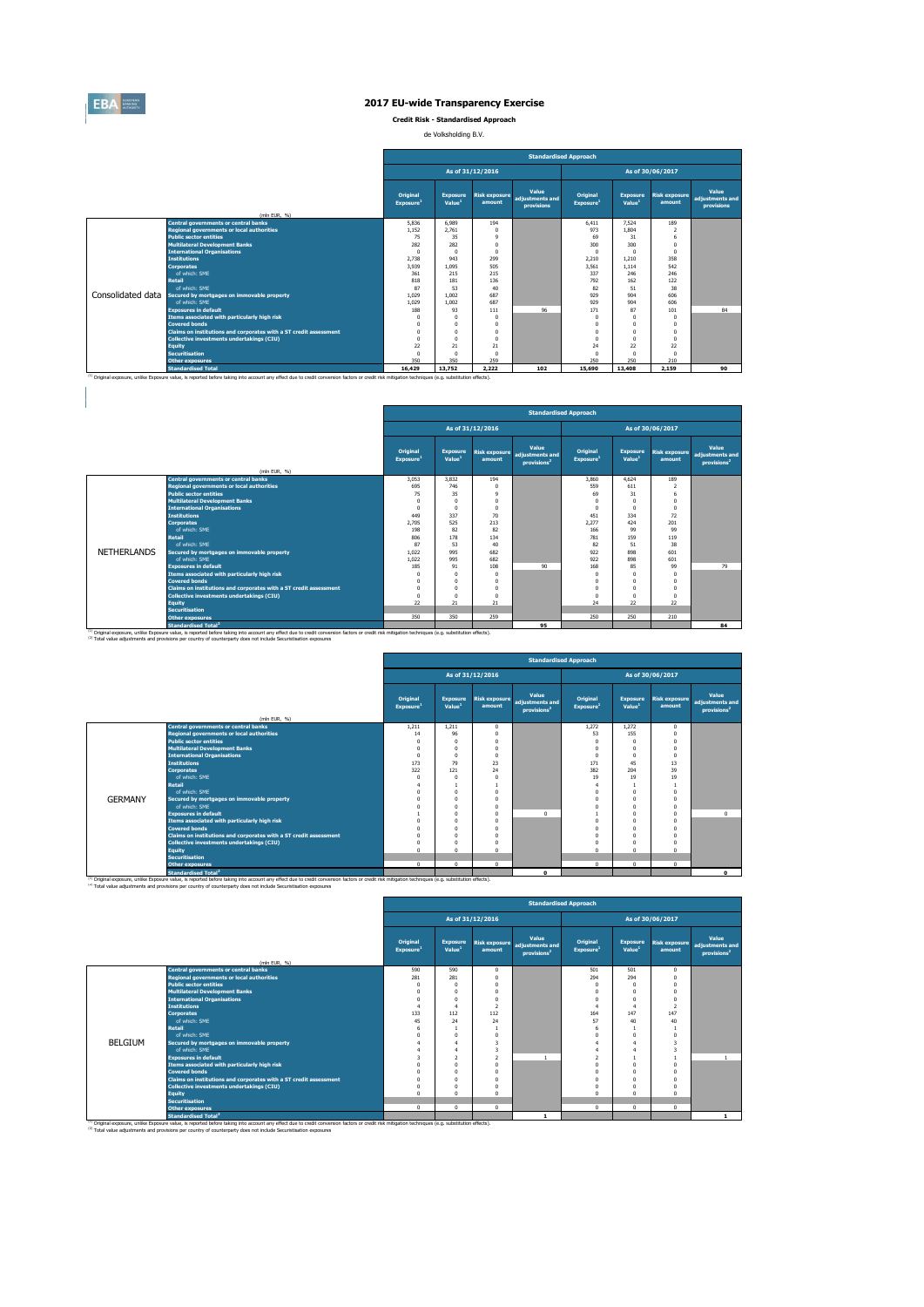

**Credit Risk - Standardised Approach**

de Volksholding B.V.

|             |                                                                                                                                                                                                                                                                                                                         |                                      |                                       |          | <b>Standardised Approach</b>                                      |                                   |                                       |                                |                                                     |
|-------------|-------------------------------------------------------------------------------------------------------------------------------------------------------------------------------------------------------------------------------------------------------------------------------------------------------------------------|--------------------------------------|---------------------------------------|----------|-------------------------------------------------------------------|-----------------------------------|---------------------------------------|--------------------------------|-----------------------------------------------------|
|             |                                                                                                                                                                                                                                                                                                                         | As of 31/12/2016<br>As of 30/06/2017 |                                       |          |                                                                   |                                   |                                       |                                |                                                     |
|             | (mln EUR, %)                                                                                                                                                                                                                                                                                                            | Original<br>Exposure <sup>1</sup>    | <b>Exposure</b><br>Value <sup>1</sup> | amount   | Value<br>Risk exposure adjustments and<br>provisions <sup>2</sup> | Original<br>Exposure <sup>1</sup> | <b>Exposure</b><br>Value <sup>1</sup> | <b>Risk exposure</b><br>amount | Value<br>adjustments and<br>provisions <sup>2</sup> |
|             | <b>Central governments or central banks</b>                                                                                                                                                                                                                                                                             | $\Omega$                             | $\Omega$                              | $\Omega$ |                                                                   | $^{\circ}$                        | $\Omega$                              | $\Omega$                       |                                                     |
|             | <b>Regional governments or local authorities</b>                                                                                                                                                                                                                                                                        | 93                                   | 1.569                                 | $\Omega$ |                                                                   | $^{\circ}$                        | 677                                   | $\Omega$                       |                                                     |
|             | <b>Public sector entities</b>                                                                                                                                                                                                                                                                                           |                                      |                                       |          |                                                                   | $\Omega$                          | $\Omega$                              | $\Omega$                       |                                                     |
|             | <b>Multilateral Development Banks</b>                                                                                                                                                                                                                                                                                   |                                      | $\Omega$                              | $\Omega$ |                                                                   | $\Omega$                          | $\Omega$                              | $\Omega$                       |                                                     |
|             | <b>International Organisations</b>                                                                                                                                                                                                                                                                                      | $\Omega$                             | $\Omega$                              | $\Omega$ |                                                                   | $\Omega$                          | $\Omega$                              | $\Omega$                       |                                                     |
|             | <b>Institutions</b>                                                                                                                                                                                                                                                                                                     | 1.517                                | 19                                    |          |                                                                   | 698                               | 10                                    |                                |                                                     |
|             | <b>Corporates</b>                                                                                                                                                                                                                                                                                                       | 60                                   | 60                                    | 12       |                                                                   | 59                                | 59                                    | 12                             |                                                     |
|             | of which: SMF                                                                                                                                                                                                                                                                                                           |                                      | n                                     | $\Omega$ |                                                                   | $\Omega$                          | $\Omega$                              | $\Omega$                       |                                                     |
|             | <b>Retail</b>                                                                                                                                                                                                                                                                                                           |                                      | O                                     | $\Omega$ |                                                                   | $\Omega$                          | $\Omega$                              | $\Omega$                       |                                                     |
|             | of which: SME                                                                                                                                                                                                                                                                                                           |                                      | O                                     |          |                                                                   |                                   | $\Omega$                              | $\Omega$                       |                                                     |
| SWITZERLAND | Secured by mortgages on immovable property                                                                                                                                                                                                                                                                              |                                      | O                                     |          |                                                                   |                                   | $\Omega$                              | $\Omega$                       |                                                     |
|             | of which: SMF                                                                                                                                                                                                                                                                                                           |                                      | n                                     | $\Omega$ |                                                                   | $\Omega$                          | $\Omega$                              | $\Omega$                       |                                                     |
|             | <b>Exposures in default</b>                                                                                                                                                                                                                                                                                             |                                      |                                       | $\Omega$ | $\Omega$                                                          | $\Omega$                          | $\Omega$                              | $\Omega$                       | $\Omega$                                            |
|             | Items associated with particularly high risk                                                                                                                                                                                                                                                                            |                                      | $\theta$                              | $\Omega$ |                                                                   | $\Omega$                          | $\Omega$                              | $\Omega$                       |                                                     |
|             | <b>Covered bonds</b>                                                                                                                                                                                                                                                                                                    |                                      | $\Omega$                              | $\Omega$ |                                                                   | $\Omega$                          | $\Omega$                              | $\Omega$                       |                                                     |
|             | Claims on institutions and corporates with a ST credit assessment                                                                                                                                                                                                                                                       |                                      | $\Omega$                              | $\Omega$ |                                                                   | $\Omega$                          | $\Omega$                              | $\Omega$                       |                                                     |
|             | <b>Collective investments undertakings (CIU)</b>                                                                                                                                                                                                                                                                        |                                      | $\Omega$                              | $\Omega$ |                                                                   | $\Omega$                          | $\Omega$                              | $\Omega$                       |                                                     |
|             | Equity                                                                                                                                                                                                                                                                                                                  |                                      | $\Omega$                              | $\Omega$ |                                                                   | $\Omega$                          | $\Omega$                              | $\Omega$                       |                                                     |
|             | <b>Securitisation</b>                                                                                                                                                                                                                                                                                                   |                                      |                                       |          |                                                                   |                                   |                                       |                                |                                                     |
|             | <b>Other exposures</b>                                                                                                                                                                                                                                                                                                  | $\Omega$                             | $^{\circ}$                            | $\Omega$ |                                                                   | $^{\circ}$                        | $\Omega$                              | $\mathbf{0}$                   |                                                     |
|             | <b>Standardised Total<sup>2</sup></b>                                                                                                                                                                                                                                                                                   |                                      |                                       |          | $\Omega$                                                          |                                   |                                       |                                | $\Omega$                                            |
|             | (1) Original exposure, unlike Exposure value, is reported before taking into account any effect due to credit conversion factors or credit risk mitigation techniques (e.g. substitution effects).<br>(2) Total value adjustments and provisions per country of counterparty does not include Securistisation exposures |                                      |                                       |          |                                                                   |                                   |                                       |                                |                                                     |

|               |                                                                   |                                      |                                       |                                |                                                     | <b>Standardised Approach</b>      |                                       |                                |                                                     |
|---------------|-------------------------------------------------------------------|--------------------------------------|---------------------------------------|--------------------------------|-----------------------------------------------------|-----------------------------------|---------------------------------------|--------------------------------|-----------------------------------------------------|
|               |                                                                   | As of 31/12/2016<br>As of 30/06/2017 |                                       |                                |                                                     |                                   |                                       |                                |                                                     |
|               | (mln EUR, %)                                                      | Original<br>Exposure <sup>1</sup>    | <b>Exposure</b><br>Value <sup>1</sup> | <b>Risk exposure</b><br>amount | Value<br>adiustments and<br>provisions <sup>2</sup> | Original<br>Exposure <sup>1</sup> | <b>Exposure</b><br>Value <sup>1</sup> | <b>Risk exposure</b><br>amount | Value<br>adjustments and<br>provisions <sup>2</sup> |
|               | <b>Central governments or central banks</b>                       | $^{\circ}$                           | $^{\circ}$                            | 0                              |                                                     | $\mathbf{0}$                      | $\Omega$                              | $^{\circ}$                     |                                                     |
|               | <b>Regional governments or local authorities</b>                  | $^{\circ}$                           | $\Omega$                              |                                |                                                     | 0                                 |                                       | $\Omega$                       |                                                     |
|               | <b>Public sector entities</b>                                     | $^{\circ}$                           | $\Omega$                              |                                |                                                     | $\Omega$                          | $\Omega$                              | $\Omega$                       |                                                     |
|               | <b>Multilateral Development Banks</b>                             | $\Omega$                             | $\Omega$                              |                                |                                                     | $\Omega$                          |                                       | $\Omega$                       |                                                     |
|               | <b>International Organisations</b>                                | $\Omega$                             | $\Omega$                              |                                |                                                     | $\Omega$                          | $\Omega$                              | $\Omega$                       |                                                     |
|               | <b>Institutions</b>                                               | $\Omega$                             | $\Omega$                              |                                |                                                     | $\Omega$                          |                                       |                                |                                                     |
|               | <b>Corporates</b>                                                 | $\Omega$                             | $\Omega$                              |                                |                                                     | $\Omega$                          | $\Omega$                              | $\Omega$                       |                                                     |
|               | of which: SME                                                     | $\Omega$                             | $\Omega$                              |                                |                                                     | $\Omega$                          | O                                     | $\Omega$                       |                                                     |
|               | Retail                                                            | $\Omega$                             | $\Omega$                              |                                |                                                     | $\Omega$                          |                                       |                                |                                                     |
| Country of    | of which: SMF                                                     | $\Omega$                             | $\Omega$                              |                                |                                                     |                                   |                                       |                                |                                                     |
|               | Secured by mortgages on immovable property                        | $\Omega$                             | $\Omega$                              |                                |                                                     | O                                 |                                       |                                |                                                     |
| Counterpart 5 | of which: SME                                                     | $\Omega$                             | $\Omega$                              |                                |                                                     | $\Omega$                          |                                       | $\Omega$                       |                                                     |
|               | <b>Exposures in default</b>                                       | $\Omega$                             | $\Omega$                              |                                | $\sqrt{2}$                                          | $\Omega$                          | n                                     | $\Omega$                       | $^{\circ}$                                          |
|               | Items associated with particularly high risk                      | $\Omega$                             | $\Omega$                              |                                |                                                     | $\Omega$                          | $\Omega$                              | $\Omega$                       |                                                     |
|               | <b>Covered bonds</b>                                              | $\Omega$                             | $\Omega$                              |                                |                                                     | $\Omega$                          | O                                     |                                |                                                     |
|               | Claims on institutions and corporates with a ST credit assessment | $\Omega$                             | $\Omega$                              |                                |                                                     | $\Omega$                          |                                       |                                |                                                     |
|               | <b>Collective investments undertakings (CIU)</b>                  | $\Omega$                             | $\Omega$                              |                                |                                                     | $\Omega$                          |                                       |                                |                                                     |
|               | Equity                                                            | $\Omega$                             | $\Omega$                              |                                |                                                     | $\Omega$                          | n                                     | $\Omega$                       |                                                     |
|               | <b>Securitisation</b>                                             |                                      |                                       |                                |                                                     |                                   |                                       |                                |                                                     |
|               | <b>Other exposures</b>                                            | $\mathbf 0$                          | $^{\circ}$                            | 0                              |                                                     | $\mathbf 0$                       | $\Omega$                              | $\Omega$                       |                                                     |
|               | <b>Standardised Total<sup>2</sup></b>                             |                                      |                                       |                                | $\mathbf{0}$                                        |                                   |                                       |                                | $\mathbf{o}$                                        |

<sup>10</sup> Original exposure, unlike Exposure Total of Total Total Total Count any effect due to credit conversion factors or credit risk mitigation techniques (e.g. substitution effects).<br><sup>21</sup> Total value adjustments and provis

|               |                                                                             |                                   |                                       |                                | <b>Standardised Approach</b>                        |                                   |                                       |                                |                                                     |
|---------------|-----------------------------------------------------------------------------|-----------------------------------|---------------------------------------|--------------------------------|-----------------------------------------------------|-----------------------------------|---------------------------------------|--------------------------------|-----------------------------------------------------|
|               |                                                                             |                                   |                                       | As of 31/12/2016               |                                                     |                                   |                                       | As of 30/06/2017               |                                                     |
|               |                                                                             | Original<br>Exposure <sup>1</sup> | <b>Exposure</b><br>Value <sup>1</sup> | <b>Risk exposure</b><br>amount | Value<br>adjustments and<br>provisions <sup>2</sup> | Original<br>Exposure <sup>1</sup> | <b>Exposure</b><br>Value <sup>1</sup> | <b>Risk exposure</b><br>amount | Value<br>adjustments and<br>provisions <sup>2</sup> |
|               | (mln EUR, %)                                                                |                                   |                                       |                                |                                                     |                                   |                                       |                                |                                                     |
|               | <b>Central governments or central banks</b>                                 | $\Omega$                          | $\Omega$                              | $^{\circ}$                     |                                                     | $\Omega$                          | 0                                     | $\Omega$                       |                                                     |
|               | <b>Regional governments or local authorities</b>                            |                                   |                                       | $\theta$                       |                                                     | $\Omega$                          | n                                     | $\Omega$                       |                                                     |
|               | <b>Public sector entities</b>                                               |                                   |                                       | n<br>$\theta$                  |                                                     | $\Omega$                          | n<br>$\theta$                         | $\Omega$<br>$\Omega$           |                                                     |
|               | <b>Multilateral Development Banks</b><br><b>International Organisations</b> |                                   |                                       |                                |                                                     | $\Omega$                          |                                       | $\Omega$                       |                                                     |
|               | <b>Institutions</b>                                                         |                                   |                                       |                                |                                                     |                                   | n<br>O                                | $\Omega$                       |                                                     |
|               | <b>Corporates</b>                                                           |                                   |                                       |                                |                                                     |                                   | n                                     | $\Omega$                       |                                                     |
|               | of which: SME                                                               |                                   |                                       |                                |                                                     |                                   | n                                     | $\Omega$                       |                                                     |
|               | <b>Retail</b>                                                               |                                   |                                       |                                |                                                     |                                   | n                                     | $\Omega$                       |                                                     |
|               | of which: SMF                                                               |                                   |                                       | n                              |                                                     |                                   | n                                     | $\Omega$                       |                                                     |
| Country of    | Secured by mortgages on immovable property                                  |                                   |                                       | n                              |                                                     |                                   | n                                     | $\Omega$                       |                                                     |
| Counterpart 6 | of which: SMF                                                               |                                   |                                       | n                              |                                                     |                                   | n                                     | $\Omega$                       |                                                     |
|               | <b>Exposures in default</b>                                                 |                                   |                                       | $\theta$                       | 0                                                   | $\Omega$                          | n                                     | $\Omega$                       | $\Omega$                                            |
|               | Items associated with particularly high risk                                |                                   |                                       | n                              |                                                     | $\Omega$                          | O                                     | $\Omega$                       |                                                     |
|               | <b>Covered bonds</b>                                                        |                                   |                                       | n                              |                                                     |                                   | n                                     | $\Omega$                       |                                                     |
|               | Claims on institutions and corporates with a ST credit assessment           |                                   |                                       |                                |                                                     |                                   | n                                     | $\Omega$                       |                                                     |
|               | <b>Collective investments undertakings (CIU)</b>                            |                                   |                                       | n                              |                                                     | $\Omega$                          | n                                     | $\Omega$                       |                                                     |
|               | Equity                                                                      |                                   |                                       | $\Omega$                       |                                                     | $\Omega$                          | n                                     | $\Omega$                       |                                                     |
|               | <b>Securitisation</b>                                                       |                                   |                                       |                                |                                                     |                                   |                                       |                                |                                                     |
|               | <b>Other exposures</b>                                                      | $\Omega$                          | $\Omega$                              | $\mathbf{0}$                   |                                                     | $\Omega$                          | $\mathbf{0}$                          | $\Omega$                       |                                                     |
|               | <b>Standardised Total</b>                                                   |                                   |                                       |                                | $\mathbf{o}$                                        |                                   |                                       |                                | $\mathbf{o}$                                        |

|               |                                                                                                                                                                                                                                             |                                   |                                       |                                | <b>Standardised Approach</b>                        |                                   |                                       |                                |                                                     |
|---------------|---------------------------------------------------------------------------------------------------------------------------------------------------------------------------------------------------------------------------------------------|-----------------------------------|---------------------------------------|--------------------------------|-----------------------------------------------------|-----------------------------------|---------------------------------------|--------------------------------|-----------------------------------------------------|
|               |                                                                                                                                                                                                                                             |                                   |                                       | As of 31/12/2016               |                                                     |                                   |                                       | As of 30/06/2017               |                                                     |
|               | (mln EUR, %)                                                                                                                                                                                                                                | Original<br>Exposure <sup>1</sup> | <b>Exposure</b><br>Value <sup>1</sup> | <b>Risk exposure</b><br>amount | Value<br>adiustments and<br>provisions <sup>2</sup> | Original<br>Exposure <sup>1</sup> | <b>Exposure</b><br>Value <sup>1</sup> | <b>Risk exposure</b><br>amount | Value<br>adjustments and<br>provisions <sup>2</sup> |
|               | <b>Central governments or central banks</b>                                                                                                                                                                                                 | $\Omega$                          | $\Omega$                              | $\Omega$                       |                                                     | $\mathbf{0}$                      | $^{\circ}$                            | $\Omega$                       |                                                     |
|               | <b>Regional governments or local authorities</b>                                                                                                                                                                                            |                                   |                                       |                                |                                                     | 0                                 | $\Omega$                              |                                |                                                     |
|               | <b>Public sector entities</b>                                                                                                                                                                                                               |                                   |                                       |                                |                                                     | $\Omega$                          | $\Omega$                              |                                |                                                     |
|               | <b>Multilateral Development Banks</b>                                                                                                                                                                                                       |                                   |                                       |                                |                                                     | $\Omega$                          | $\Omega$                              |                                |                                                     |
|               | <b>International Organisations</b>                                                                                                                                                                                                          |                                   |                                       |                                |                                                     | n                                 | $\Omega$                              |                                |                                                     |
|               | <b>Institutions</b>                                                                                                                                                                                                                         |                                   |                                       |                                |                                                     | O                                 | $\Omega$                              |                                |                                                     |
|               | <b>Corporates</b>                                                                                                                                                                                                                           |                                   |                                       |                                |                                                     | 0                                 | $\Omega$                              |                                |                                                     |
|               | of which: SME                                                                                                                                                                                                                               |                                   |                                       |                                |                                                     | O                                 | $\Omega$                              |                                |                                                     |
|               | <b>Retail</b>                                                                                                                                                                                                                               |                                   |                                       |                                |                                                     | O                                 | $\Omega$                              |                                |                                                     |
| Country of    | of which: SME                                                                                                                                                                                                                               |                                   |                                       |                                |                                                     | 0                                 | $\Omega$                              |                                |                                                     |
|               | Secured by mortgages on immovable property                                                                                                                                                                                                  |                                   |                                       |                                |                                                     |                                   | $\Omega$                              |                                |                                                     |
| Counterpart 7 | of which: SMF                                                                                                                                                                                                                               |                                   |                                       |                                |                                                     | n                                 | $\Omega$                              |                                |                                                     |
|               | <b>Exposures in default</b>                                                                                                                                                                                                                 |                                   |                                       | $\Omega$                       | $\Omega$                                            | $\Omega$                          | $\Omega$                              |                                | $\Omega$                                            |
|               | Items associated with particularly high risk                                                                                                                                                                                                |                                   |                                       |                                |                                                     | 0                                 | $\Omega$                              |                                |                                                     |
|               | <b>Covered bonds</b>                                                                                                                                                                                                                        |                                   |                                       |                                |                                                     | $\Omega$                          | $\Omega$                              |                                |                                                     |
|               | Claims on institutions and corporates with a ST credit assessment                                                                                                                                                                           |                                   |                                       |                                |                                                     | $\Omega$                          | $\Omega$                              |                                |                                                     |
|               | Collective investments undertakings (CIU)                                                                                                                                                                                                   |                                   |                                       |                                |                                                     | 0                                 | $\Omega$                              |                                |                                                     |
|               | <b>Equity</b>                                                                                                                                                                                                                               |                                   |                                       |                                |                                                     | $\Omega$                          | $\Omega$                              |                                |                                                     |
|               | <b>Securitisation</b>                                                                                                                                                                                                                       | $\Omega$                          | $\Omega$                              | $\Omega$                       |                                                     | $\mathbf{0}$                      | $^{\circ}$                            | $\mathbf{0}$                   |                                                     |
|               | <b>Other exposures</b>                                                                                                                                                                                                                      |                                   |                                       |                                |                                                     |                                   |                                       |                                |                                                     |
|               | <b>Standardised Total<sup>2</sup></b><br>(1) Original exposure, unlike Exposure value, is reported before taking into account any effect due to credit conversion factors or credit risk mitigation techniques (e.g. substitution effects). |                                   |                                       |                                | $\Omega$                                            |                                   |                                       |                                | $\Omega$                                            |

ο.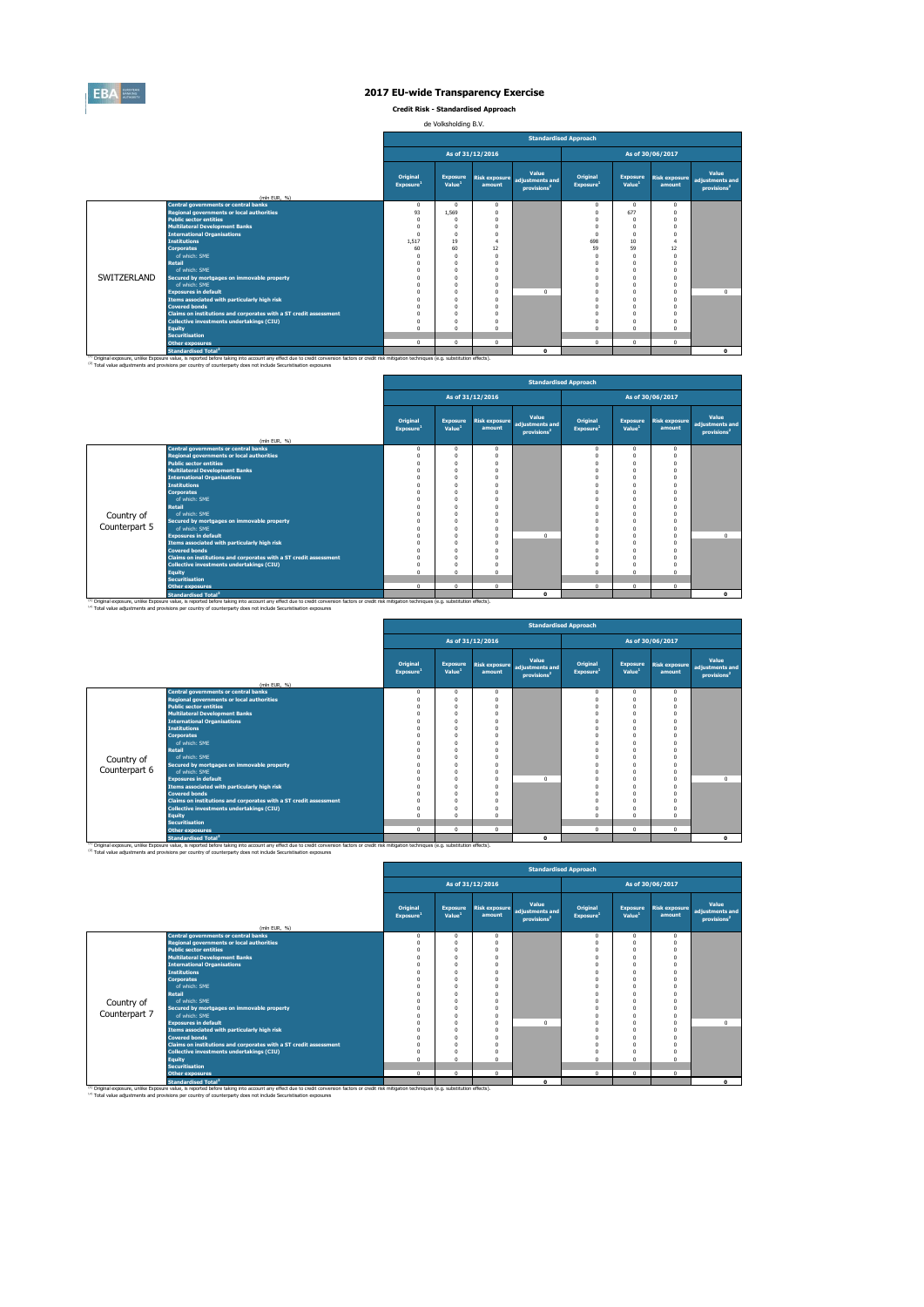

**Credit Risk - Standardised Approach**

de Volksholding B.V.

|               |                                                                                                                                                                                                    | <b>Standardised Approach</b>      |                                       |                                |                                                     |                                   |                                       |                                |                                                     |  |  |  |  |
|---------------|----------------------------------------------------------------------------------------------------------------------------------------------------------------------------------------------------|-----------------------------------|---------------------------------------|--------------------------------|-----------------------------------------------------|-----------------------------------|---------------------------------------|--------------------------------|-----------------------------------------------------|--|--|--|--|
|               |                                                                                                                                                                                                    |                                   |                                       | As of 31/12/2016               |                                                     |                                   |                                       | As of 30/06/2017               |                                                     |  |  |  |  |
|               |                                                                                                                                                                                                    | Original<br>Exposure <sup>1</sup> | <b>Exposure</b><br>Value <sup>1</sup> | <b>Risk exposure</b><br>amount | Value<br>adjustments and<br>provisions <sup>2</sup> | Original<br>Exposure <sup>1</sup> | <b>Exposure</b><br>Value <sup>1</sup> | <b>Risk exposure</b><br>amount | Value<br>adjustments and<br>provisions <sup>2</sup> |  |  |  |  |
|               | (mln EUR. %)                                                                                                                                                                                       |                                   |                                       |                                |                                                     |                                   |                                       |                                |                                                     |  |  |  |  |
|               | <b>Central governments or central banks</b><br><b>Regional governments or local authorities</b>                                                                                                    | $\Omega$<br>$\Omega$              | $\Omega$<br>$\Omega$                  | $\Omega$<br>$\Omega$           |                                                     | $\mathbf 0$<br>$\Omega$           | $\Omega$<br>O                         | $\Omega$<br>$\Omega$           |                                                     |  |  |  |  |
|               | <b>Public sector entities</b>                                                                                                                                                                      |                                   | $\Omega$                              | n                              |                                                     | $\Omega$                          |                                       | $\Omega$                       |                                                     |  |  |  |  |
|               | <b>Multilateral Development Banks</b>                                                                                                                                                              |                                   | $\Omega$                              | O                              |                                                     | $\Omega$                          |                                       | $\Omega$                       |                                                     |  |  |  |  |
|               | <b>International Organisations</b>                                                                                                                                                                 |                                   |                                       | n                              |                                                     | $\Omega$                          |                                       | $\Omega$                       |                                                     |  |  |  |  |
|               | <b>Institutions</b>                                                                                                                                                                                |                                   |                                       | n                              |                                                     | Ò                                 |                                       |                                |                                                     |  |  |  |  |
|               | <b>Corporates</b>                                                                                                                                                                                  |                                   |                                       | n                              |                                                     | $\Omega$                          |                                       | $\Omega$                       |                                                     |  |  |  |  |
|               | of which: SMF                                                                                                                                                                                      |                                   | n                                     | O                              |                                                     | $\Omega$                          |                                       |                                |                                                     |  |  |  |  |
|               | <b>Retail</b>                                                                                                                                                                                      |                                   |                                       | O                              |                                                     | $\Omega$                          |                                       | $\Omega$                       |                                                     |  |  |  |  |
| Country of    | of which: SMF                                                                                                                                                                                      |                                   | n                                     | O                              |                                                     | Ò                                 |                                       | $\Omega$                       |                                                     |  |  |  |  |
| Counterpart 8 | Secured by mortgages on immovable property                                                                                                                                                         |                                   |                                       | O                              |                                                     | $\Omega$                          |                                       | $\Omega$                       |                                                     |  |  |  |  |
|               | of which: SMF                                                                                                                                                                                      |                                   |                                       | $\Omega$                       |                                                     | $\Omega$                          |                                       | $\Omega$                       |                                                     |  |  |  |  |
|               | <b>Exposures in default</b>                                                                                                                                                                        |                                   |                                       | $\Omega$                       | $\Omega$                                            | $\Omega$                          |                                       | $\Omega$                       | $\Omega$                                            |  |  |  |  |
|               | Items associated with particularly high risk                                                                                                                                                       |                                   | $\Omega$                              | $\Omega$                       |                                                     | $\Omega$                          |                                       | $\Omega$                       |                                                     |  |  |  |  |
|               | <b>Covered bonds</b>                                                                                                                                                                               |                                   | n                                     | O                              |                                                     | $\Omega$                          |                                       | $\Omega$                       |                                                     |  |  |  |  |
|               | Claims on institutions and corporates with a ST credit assessment                                                                                                                                  |                                   | n                                     | O                              |                                                     | $\Omega$                          |                                       | $\Omega$                       |                                                     |  |  |  |  |
|               | Collective investments undertakings (CIU)                                                                                                                                                          |                                   | $\Omega$<br>$\Omega$                  | n                              |                                                     | $\Omega$<br>$\Omega$              |                                       | $\Omega$                       |                                                     |  |  |  |  |
|               | <b>Equity</b><br><b>Securitisation</b>                                                                                                                                                             |                                   |                                       | O                              |                                                     |                                   |                                       |                                |                                                     |  |  |  |  |
|               | <b>Other exposures</b>                                                                                                                                                                             | $\Omega$                          | $^{\circ}$                            | $\Omega$                       |                                                     | $^{\circ}$                        | $\Omega$                              | $\Omega$                       |                                                     |  |  |  |  |
|               | <b>Standardised Total<sup>2</sup></b>                                                                                                                                                              |                                   |                                       |                                | $\Omega$                                            |                                   |                                       |                                | $\Omega$                                            |  |  |  |  |
|               | (1) Original exposure, unlike Exposure value, is reported before taking into account any effect due to credit conversion factors or credit risk mitigation techniques (e.g. substitution effects). |                                   |                                       |                                |                                                     |                                   |                                       |                                |                                                     |  |  |  |  |
|               | (2) Total value adjustments and provisions per country of counterparty does not include Securistisation exposures                                                                                  |                                   |                                       |                                |                                                     |                                   |                                       |                                |                                                     |  |  |  |  |

|               |                                                                   | <b>Standardised Approach</b>      |                                       |                                |                                                     |                                   |                                       |                                |                                                     |  |  |  |  |
|---------------|-------------------------------------------------------------------|-----------------------------------|---------------------------------------|--------------------------------|-----------------------------------------------------|-----------------------------------|---------------------------------------|--------------------------------|-----------------------------------------------------|--|--|--|--|
|               |                                                                   |                                   |                                       | As of 31/12/2016               |                                                     |                                   |                                       | As of 30/06/2017               |                                                     |  |  |  |  |
|               | (mln EUR, %)                                                      | Original<br>Exposure <sup>1</sup> | <b>Exposure</b><br>Value <sup>1</sup> | <b>Risk exposure</b><br>amount | Value<br>adjustments and<br>provisions <sup>2</sup> | Original<br>Exposure <sup>1</sup> | <b>Exposure</b><br>Value <sup>1</sup> | <b>Risk exposure</b><br>amount | Value<br>adjustments and<br>provisions <sup>2</sup> |  |  |  |  |
|               | <b>Central governments or central banks</b>                       | $\mathbf{0}$                      | $^{\circ}$                            | 0                              |                                                     | $\mathbf{0}$                      | $\Omega$                              | $\mathbf{0}$                   |                                                     |  |  |  |  |
|               | <b>Regional governments or local authorities</b>                  | $\Omega$                          | $\Omega$                              |                                |                                                     | $\Omega$                          |                                       | $\Omega$                       |                                                     |  |  |  |  |
|               | <b>Public sector entities</b>                                     | $^{\circ}$                        | $\Omega$                              |                                |                                                     | $\Omega$                          |                                       | $\Omega$                       |                                                     |  |  |  |  |
|               | <b>Multilateral Development Banks</b>                             | $\Omega$                          | $\Omega$                              |                                |                                                     | $\Omega$                          |                                       |                                |                                                     |  |  |  |  |
|               | <b>International Organisations</b>                                | $\Omega$                          | $\Omega$                              |                                |                                                     | $\Omega$                          | $\Omega$                              |                                |                                                     |  |  |  |  |
|               | <b>Institutions</b>                                               | $\Omega$                          | $\Omega$                              |                                |                                                     | $\Omega$                          |                                       |                                |                                                     |  |  |  |  |
|               | <b>Corporates</b>                                                 | $\Omega$                          | $\Omega$                              |                                |                                                     | $\Omega$                          | $\Omega$                              | $\Omega$                       |                                                     |  |  |  |  |
|               | of which: SME                                                     | $\Omega$                          | $\Omega$                              |                                |                                                     | $\Omega$                          |                                       | $\Omega$                       |                                                     |  |  |  |  |
|               | <b>Retail</b>                                                     | $\Omega$                          | $\Omega$                              |                                |                                                     | $\Omega$                          | $\Omega$                              |                                |                                                     |  |  |  |  |
| Country of    | of which: SMF                                                     | $\Omega$                          | $\Omega$                              |                                |                                                     |                                   |                                       |                                |                                                     |  |  |  |  |
|               | Secured by mortgages on immovable property                        | $\Omega$                          | $\Omega$                              |                                |                                                     | O                                 |                                       |                                |                                                     |  |  |  |  |
| Counterpart 9 | of which: SME                                                     | $\Omega$                          | $\Omega$                              |                                |                                                     | $\Omega$                          |                                       | $\Omega$                       |                                                     |  |  |  |  |
|               | <b>Exposures in default</b>                                       | $\Omega$                          | $\Omega$                              |                                | $\Omega$                                            | $\Omega$                          |                                       | $\Omega$                       | $^{\circ}$                                          |  |  |  |  |
|               | Items associated with particularly high risk                      | $\Omega$                          | $\Omega$                              |                                |                                                     | $\Omega$                          |                                       |                                |                                                     |  |  |  |  |
|               | <b>Covered bonds</b>                                              | $\Omega$                          | $\Omega$                              |                                |                                                     | 0                                 |                                       |                                |                                                     |  |  |  |  |
|               | Claims on institutions and corporates with a ST credit assessment | $\Omega$                          | $\Omega$                              |                                |                                                     | $\Omega$                          | $\Omega$                              | $\Omega$                       |                                                     |  |  |  |  |
|               | Collective investments undertakings (CIU)                         | $^{\circ}$                        | $\Omega$                              |                                |                                                     | $\Omega$                          |                                       |                                |                                                     |  |  |  |  |
|               | <b>Equity</b>                                                     | $\Omega$                          | $\Omega$                              |                                |                                                     | $\Omega$                          | $\Omega$                              | $\Omega$                       |                                                     |  |  |  |  |
|               | <b>Securitisation</b>                                             |                                   |                                       |                                |                                                     |                                   |                                       |                                |                                                     |  |  |  |  |
|               | <b>Other exposures</b>                                            | $\Omega$                          | $\Omega$                              | 0                              |                                                     | $\Omega$                          | $\Omega$                              | $\Omega$                       |                                                     |  |  |  |  |
|               | <b>Standardised Total<sup>2</sup></b>                             |                                   |                                       |                                | $\mathbf{0}$                                        |                                   |                                       |                                | $\mathbf{0}$                                        |  |  |  |  |

<sup>10</sup> Original exposure, unlike Exposure Total of Total Total Total Count any effect due to credit conversion factors or credit risk mitigation techniques (e.g. substitution effects).<br><sup>21</sup> Total value adjustments and provis

|                |                                                                                                                                                                                                                                                                                                                                    | <b>Standardised Approach</b>      |                                       |                  |                                                                   |                                   |                                       |                                |                                                     |  |  |  |  |
|----------------|------------------------------------------------------------------------------------------------------------------------------------------------------------------------------------------------------------------------------------------------------------------------------------------------------------------------------------|-----------------------------------|---------------------------------------|------------------|-------------------------------------------------------------------|-----------------------------------|---------------------------------------|--------------------------------|-----------------------------------------------------|--|--|--|--|
|                |                                                                                                                                                                                                                                                                                                                                    |                                   |                                       | As of 31/12/2016 |                                                                   |                                   |                                       | As of 30/06/2017               |                                                     |  |  |  |  |
|                | (mln EUR, %)                                                                                                                                                                                                                                                                                                                       | Original<br>Exposure <sup>1</sup> | <b>Exposure</b><br>Value <sup>1</sup> | amount           | Value<br>Risk exposure adjustments and<br>provisions <sup>2</sup> | Original<br>Exposure <sup>1</sup> | <b>Exposure</b><br>Value <sup>1</sup> | <b>Risk exposure</b><br>amount | Value<br>adjustments and<br>provisions <sup>2</sup> |  |  |  |  |
|                | <b>Central governments or central banks</b>                                                                                                                                                                                                                                                                                        | $^{\circ}$                        | $^{\circ}$                            | $^{\circ}$       |                                                                   | $^{\circ}$                        | $^{\circ}$                            | $^{\circ}$                     |                                                     |  |  |  |  |
|                | <b>Regional governments or local authorities</b>                                                                                                                                                                                                                                                                                   | $\Omega$                          | O                                     | $\Omega$         |                                                                   | $\Omega$                          | $\Omega$                              | $\Omega$                       |                                                     |  |  |  |  |
|                | <b>Public sector entities</b>                                                                                                                                                                                                                                                                                                      | 0                                 | O                                     |                  |                                                                   | $\Omega$                          | $\Omega$                              | $\Omega$                       |                                                     |  |  |  |  |
|                | <b>Multilateral Development Banks</b>                                                                                                                                                                                                                                                                                              | O                                 | O                                     |                  |                                                                   | $\Omega$                          | $\Omega$                              | $\Omega$                       |                                                     |  |  |  |  |
|                | <b>International Organisations</b>                                                                                                                                                                                                                                                                                                 | O                                 | O                                     |                  |                                                                   | $\Omega$                          | $\Omega$                              | C                              |                                                     |  |  |  |  |
|                | <b>Institutions</b>                                                                                                                                                                                                                                                                                                                | O                                 | O                                     |                  |                                                                   | $\Omega$                          | $\Omega$                              | $\Omega$                       |                                                     |  |  |  |  |
|                | <b>Corporates</b>                                                                                                                                                                                                                                                                                                                  | O                                 | O                                     |                  |                                                                   | $\Omega$                          | $\Omega$                              | £                              |                                                     |  |  |  |  |
|                | of which: SME                                                                                                                                                                                                                                                                                                                      | n                                 |                                       |                  |                                                                   |                                   | $\Omega$                              |                                |                                                     |  |  |  |  |
|                | Retail                                                                                                                                                                                                                                                                                                                             | O                                 | O                                     |                  |                                                                   | $\Omega$                          | $\Omega$                              | $\Omega$                       |                                                     |  |  |  |  |
| Country of     | of which: SMF                                                                                                                                                                                                                                                                                                                      | O                                 | O                                     |                  |                                                                   | $\Omega$                          | $\Omega$                              | $\Omega$                       |                                                     |  |  |  |  |
| Counterpart 10 | Secured by mortgages on immovable property                                                                                                                                                                                                                                                                                         | O                                 | O                                     |                  |                                                                   | $\Omega$                          | $\Omega$                              | £                              |                                                     |  |  |  |  |
|                | of which: SME                                                                                                                                                                                                                                                                                                                      | O                                 | O                                     |                  |                                                                   | $\Omega$                          | $\Omega$                              | $\Omega$                       |                                                     |  |  |  |  |
|                | <b>Exposures in default</b>                                                                                                                                                                                                                                                                                                        | Ō                                 | O                                     |                  | $\Omega$                                                          | $\Omega$                          | $\Omega$                              | $\Omega$                       | $\Omega$                                            |  |  |  |  |
|                | Items associated with particularly high risk                                                                                                                                                                                                                                                                                       | O                                 |                                       |                  |                                                                   | $\Omega$                          | $\Omega$                              |                                |                                                     |  |  |  |  |
|                | <b>Covered bonds</b>                                                                                                                                                                                                                                                                                                               | O                                 | O                                     | $\Omega$         |                                                                   | $\Omega$                          | $\Omega$                              | $\Omega$                       |                                                     |  |  |  |  |
|                | Claims on institutions and corporates with a ST credit assessment                                                                                                                                                                                                                                                                  | O<br>$\Omega$                     | O                                     |                  |                                                                   | $\Omega$                          | $\Omega$<br>$\Omega$                  | $\Omega$                       |                                                     |  |  |  |  |
|                | Collective investments undertakings (CIU)                                                                                                                                                                                                                                                                                          |                                   | O                                     |                  |                                                                   | $\Omega$                          |                                       |                                |                                                     |  |  |  |  |
|                | <b>Equity</b><br><b>Securitisation</b>                                                                                                                                                                                                                                                                                             | $\Omega$                          | $\theta$                              |                  |                                                                   | $\Omega$                          | $\Omega$                              | $\Omega$                       |                                                     |  |  |  |  |
|                |                                                                                                                                                                                                                                                                                                                                    | $^{\circ}$                        | $\mathbf{0}$                          | $\Omega$         |                                                                   | $^{\circ}$                        | $\Omega$                              | $\mathbf 0$                    |                                                     |  |  |  |  |
|                | <b>Other exposures</b>                                                                                                                                                                                                                                                                                                             |                                   |                                       |                  |                                                                   |                                   |                                       |                                |                                                     |  |  |  |  |
|                | <b>Standardised Total<sup>2</sup></b>                                                                                                                                                                                                                                                                                              |                                   |                                       |                  | $\Omega$                                                          |                                   |                                       |                                | $\mathbf 0$                                         |  |  |  |  |
|                | <sup>(1)</sup> Original exposure, unlike Exposure value, is reported before taking into account any effect due to credit conversion factors or credit risk mitigation techniques (e.g. substitution effects).<br>(2) Total value adjustments and provisions per country of counterparty does not include Securistisation exposures |                                   |                                       |                  |                                                                   |                                   |                                       |                                |                                                     |  |  |  |  |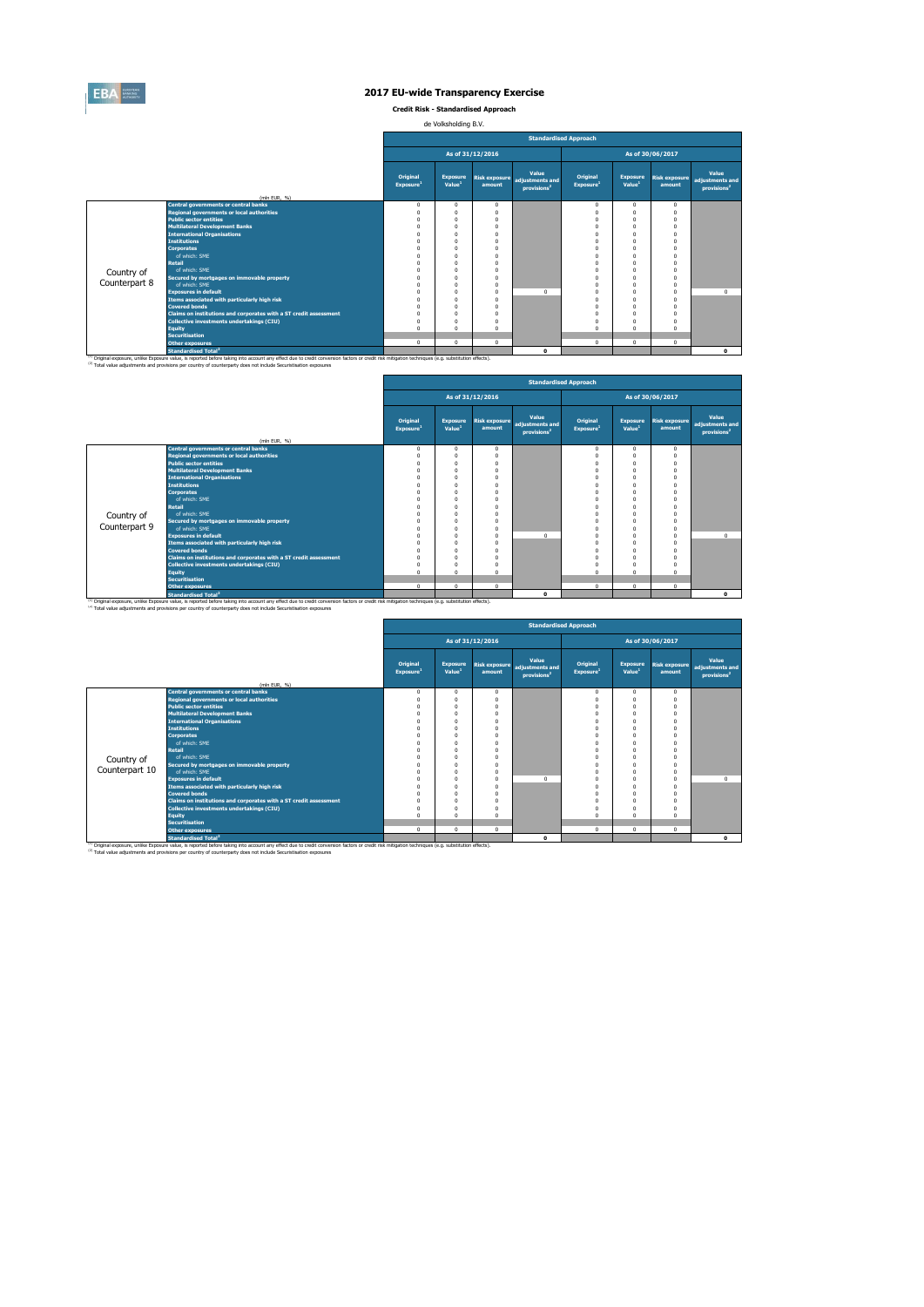

**Credit Risk - IRB Approach** de Volksholding B.V.

|                   |                                                                                                                                                                                                    |                                                                                                                                                                                                                                                                                                                                                                                                                                                                                                                                                                                                                                                                                                                                                                                   |  |    |                  |   | <b>IRB Approach</b> |          |                          |                  |  |  |            |  |
|-------------------|----------------------------------------------------------------------------------------------------------------------------------------------------------------------------------------------------|-----------------------------------------------------------------------------------------------------------------------------------------------------------------------------------------------------------------------------------------------------------------------------------------------------------------------------------------------------------------------------------------------------------------------------------------------------------------------------------------------------------------------------------------------------------------------------------------------------------------------------------------------------------------------------------------------------------------------------------------------------------------------------------|--|----|------------------|---|---------------------|----------|--------------------------|------------------|--|--|------------|--|
|                   |                                                                                                                                                                                                    |                                                                                                                                                                                                                                                                                                                                                                                                                                                                                                                                                                                                                                                                                                                                                                                   |  |    | As of 31/12/2016 |   |                     |          |                          | As of 30/06/2017 |  |  |            |  |
|                   |                                                                                                                                                                                                    | Value<br>Value<br><b>Risk exposure amount</b><br><b>Risk exposure amount</b><br>Original Exposure <sup>1</sup><br>Original Exposure <sup>1</sup><br><b>Exposure</b><br><b>Exposure</b><br>adjustments<br>adiustments<br>Value <sup>1</sup><br>Value <sup>1</sup><br>and<br>and<br>Of which:<br>Of which:<br>Of which:<br>Of which:<br>provisions<br>defaulted<br>defaulted<br>defaulted<br>defaulted<br>$\Omega$<br>$\Omega$<br>$\Omega$<br>$\Omega$<br>399<br>408<br>106<br>324<br>44.701<br>317<br>43.447<br>5.913<br>44.845<br>43.682<br>5.342<br>399<br>106<br>408<br>5.913<br>317<br>43.682<br>324<br>44,701<br>43,447<br>44,845<br>5.342<br>$\theta$<br>$\theta$<br>$\sqrt{2}$<br>399<br>106<br>408<br>317<br>324<br>44,701<br>43,447<br>5.913<br>44,845<br>43,682<br>5.342 |  |    |                  |   |                     |          |                          |                  |  |  |            |  |
|                   | (mln EUR, %)                                                                                                                                                                                       |                                                                                                                                                                                                                                                                                                                                                                                                                                                                                                                                                                                                                                                                                                                                                                                   |  |    |                  |   |                     |          |                          |                  |  |  | provisions |  |
|                   | <b>Central banks and central governments</b>                                                                                                                                                       |                                                                                                                                                                                                                                                                                                                                                                                                                                                                                                                                                                                                                                                                                                                                                                                   |  |    |                  |   |                     |          |                          |                  |  |  |            |  |
|                   | <b>Institutions</b>                                                                                                                                                                                |                                                                                                                                                                                                                                                                                                                                                                                                                                                                                                                                                                                                                                                                                                                                                                                   |  |    |                  |   |                     |          |                          |                  |  |  |            |  |
|                   | <b>Corporates</b>                                                                                                                                                                                  |                                                                                                                                                                                                                                                                                                                                                                                                                                                                                                                                                                                                                                                                                                                                                                                   |  |    |                  |   |                     |          |                          |                  |  |  |            |  |
|                   | Corporates - Of Which: Specialised Lending                                                                                                                                                         |                                                                                                                                                                                                                                                                                                                                                                                                                                                                                                                                                                                                                                                                                                                                                                                   |  |    |                  |   |                     |          |                          |                  |  |  |            |  |
|                   | Corporates - Of Which: SME                                                                                                                                                                         |                                                                                                                                                                                                                                                                                                                                                                                                                                                                                                                                                                                                                                                                                                                                                                                   |  |    |                  |   |                     |          |                          |                  |  |  |            |  |
|                   | <b>Retail</b>                                                                                                                                                                                      |                                                                                                                                                                                                                                                                                                                                                                                                                                                                                                                                                                                                                                                                                                                                                                                   |  |    |                  |   |                     |          |                          |                  |  |  |            |  |
|                   | Retail - Secured on real estate property                                                                                                                                                           |                                                                                                                                                                                                                                                                                                                                                                                                                                                                                                                                                                                                                                                                                                                                                                                   |  |    |                  |   |                     |          |                          |                  |  |  |            |  |
|                   | Retail - Secured on real estate property - Of Which: SME                                                                                                                                           |                                                                                                                                                                                                                                                                                                                                                                                                                                                                                                                                                                                                                                                                                                                                                                                   |  |    |                  |   |                     |          |                          |                  |  |  |            |  |
| Consolidated data | Retail - Secured on real estate property - Of Which: non-                                                                                                                                          |                                                                                                                                                                                                                                                                                                                                                                                                                                                                                                                                                                                                                                                                                                                                                                                   |  |    |                  |   |                     |          |                          |                  |  |  |            |  |
|                   | <b>Retail - Qualifying Revolving</b>                                                                                                                                                               |                                                                                                                                                                                                                                                                                                                                                                                                                                                                                                                                                                                                                                                                                                                                                                                   |  |    |                  | n | $\theta$            |          |                          |                  |  |  |            |  |
|                   | <b>Retail - Other Retail</b>                                                                                                                                                                       |                                                                                                                                                                                                                                                                                                                                                                                                                                                                                                                                                                                                                                                                                                                                                                                   |  |    |                  |   | $\Omega$            |          |                          |                  |  |  |            |  |
|                   | Retail - Other Retail - Of Which: SME                                                                                                                                                              |                                                                                                                                                                                                                                                                                                                                                                                                                                                                                                                                                                                                                                                                                                                                                                                   |  |    |                  |   | $\Omega$            |          |                          |                  |  |  |            |  |
|                   | Retail - Other Retail - Of Which: non-SME                                                                                                                                                          |                                                                                                                                                                                                                                                                                                                                                                                                                                                                                                                                                                                                                                                                                                                                                                                   |  |    |                  |   |                     | $\Omega$ |                          |                  |  |  |            |  |
|                   | <b>Equity</b>                                                                                                                                                                                      |                                                                                                                                                                                                                                                                                                                                                                                                                                                                                                                                                                                                                                                                                                                                                                                   |  |    |                  | n |                     |          |                          |                  |  |  |            |  |
|                   | <b>Securitisation</b>                                                                                                                                                                              | 51                                                                                                                                                                                                                                                                                                                                                                                                                                                                                                                                                                                                                                                                                                                                                                                |  | 51 |                  |   | $\Omega$            |          |                          |                  |  |  | $\Omega$   |  |
|                   | Other non credit-obligation assets                                                                                                                                                                 |                                                                                                                                                                                                                                                                                                                                                                                                                                                                                                                                                                                                                                                                                                                                                                                   |  |    | 591              |   |                     |          | 92<br>92<br>534<br>5,883 |                  |  |  |            |  |
|                   | <b>IRB Total</b>                                                                                                                                                                                   |                                                                                                                                                                                                                                                                                                                                                                                                                                                                                                                                                                                                                                                                                                                                                                                   |  |    | 6,508            |   |                     |          |                          |                  |  |  |            |  |
|                   | (1) Original exposure, unlike Exposure value, is reported before taking into account any effect due to credit conversion factors or credit risk mitigation techniques (e.g. substitution effects). |                                                                                                                                                                                                                                                                                                                                                                                                                                                                                                                                                                                                                                                                                                                                                                                   |  |    |                  |   |                     |          |                          |                  |  |  |            |  |

|                    |                       |                                                                                                                                                                                                               |                                       |                        |                                       |                  |                             | <b>IRB Approach</b>                                                                                                                                                                                                                                                                                                                                                                                                                                                            |  |  |          |  |  |                             |
|--------------------|-----------------------|---------------------------------------------------------------------------------------------------------------------------------------------------------------------------------------------------------------|---------------------------------------|------------------------|---------------------------------------|------------------|-----------------------------|--------------------------------------------------------------------------------------------------------------------------------------------------------------------------------------------------------------------------------------------------------------------------------------------------------------------------------------------------------------------------------------------------------------------------------------------------------------------------------|--|--|----------|--|--|-----------------------------|
|                    |                       |                                                                                                                                                                                                               |                                       |                        |                                       | As of 31/12/2016 |                             |                                                                                                                                                                                                                                                                                                                                                                                                                                                                                |  |  |          |  |  |                             |
|                    |                       |                                                                                                                                                                                                               | <b>Original Exposure</b> <sup>1</sup> |                        | <b>Exposure</b><br>Value <sup>1</sup> |                  | <b>Risk exposure amount</b> | Value<br>adjustments                                                                                                                                                                                                                                                                                                                                                                                                                                                           |  |  | Exposure |  |  | Value<br>adjustments<br>and |
|                    |                       | (mln EUR. %)                                                                                                                                                                                                  |                                       | Of which:<br>defaulted |                                       |                  | Of which:<br>defaulted      | As of 30/06/2017<br><b>Risk exposure amount</b><br>Original Exposure <sup>1</sup><br>Value <sup>1</sup><br>and<br>Of which:<br>Of which:<br>provisions<br>provisions<br>defaulted<br>defaulted<br>$\Omega$<br>$\theta$<br>$\Omega$<br>$\theta$<br>105<br>320<br>44,705<br>314<br>43.542<br>5.316<br>105<br>44,705<br>320<br>314<br>43.542<br>5.316<br>$\Omega$<br>$\sqrt{2}$<br>105<br>44,705<br>320<br>314<br>43.542<br>5.316<br>$\theta$<br>$\Omega$<br>$\theta$<br>$\Omega$ |  |  |          |  |  |                             |
|                    |                       | <b>Central banks and central governments</b>                                                                                                                                                                  |                                       |                        |                                       |                  |                             |                                                                                                                                                                                                                                                                                                                                                                                                                                                                                |  |  |          |  |  |                             |
|                    | <b>Institutions</b>   |                                                                                                                                                                                                               |                                       |                        |                                       |                  |                             |                                                                                                                                                                                                                                                                                                                                                                                                                                                                                |  |  |          |  |  |                             |
|                    | <b>Corporates</b>     |                                                                                                                                                                                                               |                                       |                        |                                       |                  |                             |                                                                                                                                                                                                                                                                                                                                                                                                                                                                                |  |  |          |  |  |                             |
|                    |                       | Corporates - Of Which: Specialised Lending                                                                                                                                                                    |                                       |                        |                                       |                  |                             |                                                                                                                                                                                                                                                                                                                                                                                                                                                                                |  |  |          |  |  |                             |
|                    |                       | Corporates - Of Which: SME                                                                                                                                                                                    |                                       |                        |                                       |                  |                             |                                                                                                                                                                                                                                                                                                                                                                                                                                                                                |  |  |          |  |  |                             |
|                    | <b>Retail</b>         |                                                                                                                                                                                                               | 44.552                                | 404                    | 43.298                                | 5.885            | 395                         |                                                                                                                                                                                                                                                                                                                                                                                                                                                                                |  |  |          |  |  |                             |
|                    |                       | Retail - Secured on real estate property                                                                                                                                                                      | 44.552                                | 404                    | 43.298                                | 5.885            | 395                         |                                                                                                                                                                                                                                                                                                                                                                                                                                                                                |  |  |          |  |  |                             |
|                    |                       | Retail - Secured on real estate property - Of Which: SME                                                                                                                                                      | - O                                   |                        |                                       |                  | n                           |                                                                                                                                                                                                                                                                                                                                                                                                                                                                                |  |  |          |  |  |                             |
| <b>NETHERLANDS</b> |                       | Retail - Secured on real estate property - Of Which: non-                                                                                                                                                     | 44,552                                | 404                    | 43,298                                | 5,885            | 395                         |                                                                                                                                                                                                                                                                                                                                                                                                                                                                                |  |  |          |  |  |                             |
|                    |                       | <b>Retail - Qualifying Revolving</b>                                                                                                                                                                          |                                       |                        |                                       |                  | n                           |                                                                                                                                                                                                                                                                                                                                                                                                                                                                                |  |  |          |  |  |                             |
|                    |                       | <b>Retail - Other Retail</b>                                                                                                                                                                                  |                                       |                        |                                       |                  |                             |                                                                                                                                                                                                                                                                                                                                                                                                                                                                                |  |  |          |  |  |                             |
|                    |                       | Retail - Other Retail - Of Which: SME                                                                                                                                                                         |                                       |                        |                                       |                  |                             |                                                                                                                                                                                                                                                                                                                                                                                                                                                                                |  |  |          |  |  |                             |
|                    |                       | Retail - Other Retail - Of Which: non-SME                                                                                                                                                                     |                                       |                        |                                       |                  |                             |                                                                                                                                                                                                                                                                                                                                                                                                                                                                                |  |  |          |  |  |                             |
|                    | Equity                |                                                                                                                                                                                                               |                                       |                        |                                       |                  |                             |                                                                                                                                                                                                                                                                                                                                                                                                                                                                                |  |  |          |  |  |                             |
|                    | <b>Securitisation</b> |                                                                                                                                                                                                               |                                       |                        |                                       |                  |                             |                                                                                                                                                                                                                                                                                                                                                                                                                                                                                |  |  |          |  |  |                             |
|                    |                       | Other non credit-obligation assets                                                                                                                                                                            |                                       |                        |                                       |                  |                             |                                                                                                                                                                                                                                                                                                                                                                                                                                                                                |  |  |          |  |  |                             |
|                    | <b>IRB Total</b>      |                                                                                                                                                                                                               |                                       |                        |                                       |                  |                             |                                                                                                                                                                                                                                                                                                                                                                                                                                                                                |  |  |          |  |  |                             |
|                    |                       | <sup>(3)</sup> Original exposure, unlike Exposure value, is reported before taking into account any effect due to credit conversion factors or credit risk mitigation techniques (e.g. substitution effects). |                                       |                        |                                       |                  |                             |                                                                                                                                                                                                                                                                                                                                                                                                                                                                                |  |  |          |  |  |                             |

|                |                       |                                                                                                                                                                                                     |          |                                |                                       |                  |                             | <b>IRB Approach</b>  |          |                                |                                       |                             |                        |                             |
|----------------|-----------------------|-----------------------------------------------------------------------------------------------------------------------------------------------------------------------------------------------------|----------|--------------------------------|---------------------------------------|------------------|-----------------------------|----------------------|----------|--------------------------------|---------------------------------------|-----------------------------|------------------------|-----------------------------|
|                |                       |                                                                                                                                                                                                     |          |                                |                                       | As of 31/12/2016 |                             |                      |          |                                |                                       | As of 30/06/2017            |                        |                             |
|                |                       |                                                                                                                                                                                                     |          | Original Exposure <sup>1</sup> | <b>Exposure</b><br>Value <sup>1</sup> |                  | <b>Risk exposure amount</b> | Value<br>adjustments |          | Original Exposure <sup>1</sup> | <b>Exposure</b><br>Value <sup>1</sup> | <b>Risk exposure amount</b> |                        | Value<br>adjustments<br>and |
|                |                       | (min EUR, %)                                                                                                                                                                                        |          | Of which:<br>defaulted         |                                       |                  | Of which:<br>defaulted      | and<br>provisions    |          | Of which:<br>defaulted         |                                       |                             | Of which:<br>defaulted | provisions                  |
|                |                       | <b>Central banks and central governments</b>                                                                                                                                                        |          |                                |                                       |                  |                             |                      | $\Omega$ |                                | $\Omega$                              |                             |                        |                             |
|                | <b>Institutions</b>   |                                                                                                                                                                                                     |          |                                |                                       |                  |                             |                      | $\Omega$ |                                |                                       |                             |                        |                             |
|                | <b>Corporates</b>     |                                                                                                                                                                                                     |          |                                |                                       |                  |                             |                      | $\Omega$ |                                |                                       |                             |                        |                             |
|                |                       | Corporates - Of Which: Specialised Lending                                                                                                                                                          |          |                                |                                       |                  |                             |                      | $\Omega$ |                                |                                       |                             |                        |                             |
|                |                       | Corporates - Of Which: SME                                                                                                                                                                          |          |                                |                                       |                  |                             |                      | $\Omega$ |                                |                                       |                             |                        |                             |
|                | Retail                |                                                                                                                                                                                                     | 13       |                                | 13                                    |                  |                             |                      | 13       |                                | 13                                    |                             |                        |                             |
|                |                       | Retail - Secured on real estate property                                                                                                                                                            | 13       |                                | 13                                    |                  |                             |                      | 13       |                                |                                       |                             |                        |                             |
|                |                       | Retail - Secured on real estate property - Of Which: SME                                                                                                                                            | $\Omega$ |                                |                                       |                  |                             |                      | $\Omega$ |                                |                                       |                             |                        |                             |
| <b>GERMANY</b> |                       | Retail - Secured on real estate property - Of Which: non-                                                                                                                                           | 13       |                                | 13                                    |                  |                             |                      | 13       |                                |                                       |                             |                        |                             |
|                |                       | <b>Retail - Qualifying Revolving</b>                                                                                                                                                                |          |                                |                                       |                  |                             |                      | $\Omega$ |                                |                                       |                             |                        |                             |
|                |                       | <b>Retail - Other Retail</b>                                                                                                                                                                        |          |                                |                                       |                  |                             |                      |          |                                |                                       |                             |                        |                             |
|                |                       | Retail - Other Retail - Of Which: SME                                                                                                                                                               |          |                                |                                       |                  |                             |                      | $\Omega$ |                                |                                       |                             |                        |                             |
|                |                       | Retail - Other Retail - Of Which: non-SME                                                                                                                                                           |          |                                |                                       |                  |                             |                      | $\Omega$ |                                |                                       |                             |                        |                             |
|                | Equity                |                                                                                                                                                                                                     |          |                                |                                       |                  |                             |                      | $\Omega$ |                                |                                       |                             |                        |                             |
|                | <b>Securitisation</b> |                                                                                                                                                                                                     |          |                                |                                       |                  |                             |                      |          |                                |                                       |                             |                        |                             |
|                |                       | Other non credit-obligation assets                                                                                                                                                                  |          |                                |                                       |                  |                             |                      |          |                                | 13<br>13                              |                             |                        |                             |
|                | <b>IRB Total</b>      |                                                                                                                                                                                                     |          |                                |                                       |                  |                             |                      |          |                                |                                       |                             |                        |                             |
|                |                       | (ii) Original exposure, unlike Exposure value, is reported before taking into account any effect due to credit conversion factors or credit risk mitigation techniques (e.g. substitution effects). |          |                                |                                       |                  |                             |                      |          |                                |                                       |                             |                        |                             |

|         |                       |                                                           | <b>IRB Approach</b> |                                |                                       |                  |                             |                             |                                |                        |                                       |                             |                        |                             |
|---------|-----------------------|-----------------------------------------------------------|---------------------|--------------------------------|---------------------------------------|------------------|-----------------------------|-----------------------------|--------------------------------|------------------------|---------------------------------------|-----------------------------|------------------------|-----------------------------|
|         |                       |                                                           |                     |                                |                                       | As of 31/12/2016 |                             |                             |                                |                        | As of 30/06/2017                      |                             |                        |                             |
|         |                       |                                                           |                     | Original Exposure <sup>1</sup> | <b>Exposure</b><br>Value <sup>1</sup> |                  | <b>Risk exposure amount</b> | Value<br>adjustments<br>and | Original Exposure <sup>1</sup> |                        | <b>Exposure</b><br>Value <sup>1</sup> | <b>Risk exposure amount</b> |                        | Value<br>adjustments<br>and |
|         |                       | (min EUR, %)                                              |                     | Of which:<br>defaulted         |                                       |                  | Of which:<br>defaulted      | provisions                  |                                | Of which:<br>defaulted |                                       |                             | Of which:<br>defaulted | provisions                  |
|         |                       | <b>Central banks and central governments</b>              |                     |                                | n                                     |                  | n                           |                             |                                |                        | $\Omega$                              |                             |                        |                             |
|         | <b>Institutions</b>   |                                                           |                     |                                |                                       |                  |                             |                             |                                |                        |                                       |                             |                        |                             |
|         | <b>Corporates</b>     |                                                           |                     |                                |                                       |                  | n                           |                             |                                |                        |                                       |                             |                        |                             |
|         |                       | Corporates - Of Which: Specialised Lending                |                     |                                |                                       |                  | n                           |                             |                                |                        |                                       |                             |                        |                             |
|         |                       | Corporates - Of Which: SME                                |                     |                                |                                       |                  |                             |                             |                                |                        |                                       |                             |                        |                             |
|         | <b>Retail</b>         |                                                           | 72                  |                                | 72                                    | 12               |                             |                             | 68                             |                        | 68                                    |                             |                        |                             |
|         |                       | Retail - Secured on real estate property                  | 72                  |                                | 72                                    | 12               |                             |                             | 68                             |                        | 68                                    | 11                          |                        |                             |
|         |                       | Retail - Secured on real estate property - Of Which: SME  | $\Omega$            |                                |                                       |                  |                             |                             |                                |                        |                                       |                             |                        |                             |
| BELGIUM |                       | Retail - Secured on real estate property - Of Which: non- | 72                  |                                | 72                                    | 12               |                             |                             | 68                             |                        | 68                                    |                             |                        |                             |
|         |                       | <b>Retail - Qualifying Revolving</b>                      |                     |                                |                                       |                  |                             |                             |                                |                        |                                       |                             |                        |                             |
|         |                       | <b>Retail - Other Retail</b>                              |                     |                                |                                       |                  |                             |                             |                                |                        |                                       |                             |                        |                             |
|         |                       | Retail - Other Retail - Of Which: SME                     |                     |                                |                                       |                  | $\theta$                    |                             |                                |                        | $\Omega$                              |                             |                        |                             |
|         |                       | Retail - Other Retail - Of Which: non-SME                 |                     |                                |                                       |                  | n                           |                             |                                |                        |                                       |                             |                        |                             |
|         | <b>Equity</b>         |                                                           |                     |                                |                                       |                  | $\theta$                    |                             |                                |                        |                                       |                             |                        |                             |
|         | <b>Securitisation</b> |                                                           |                     |                                |                                       |                  |                             |                             |                                |                        |                                       |                             |                        |                             |
|         |                       | Other non credit-obligation assets                        |                     |                                |                                       |                  |                             |                             |                                |                        |                                       |                             |                        |                             |
|         | <b>IRB Total</b>      |                                                           |                     |                                |                                       |                  |                             |                             |                                |                        |                                       |                             |                        |                             |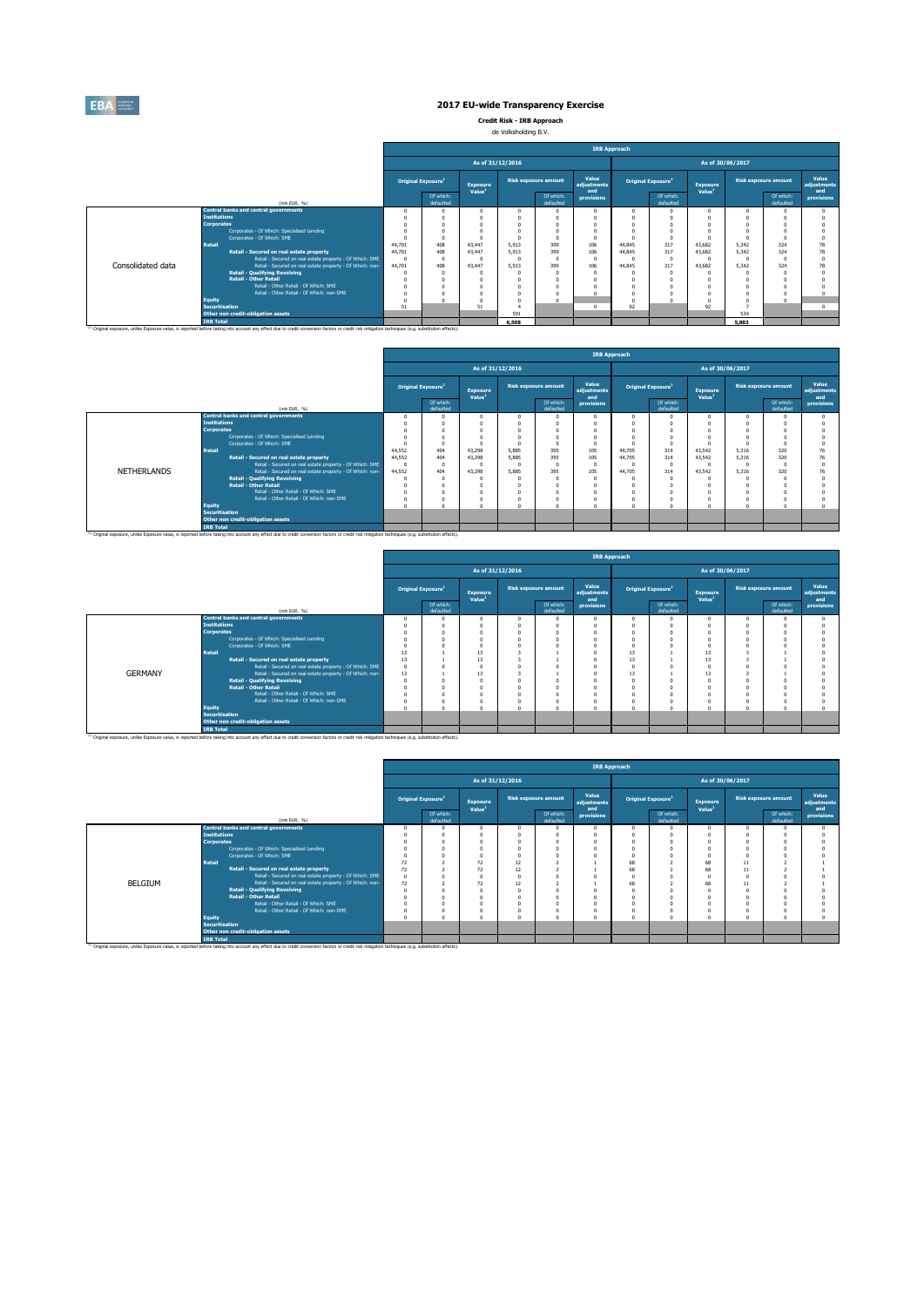

**Credit Risk - IRB Approach**

| de Volksholding B.V. |  |
|----------------------|--|
|                      |  |

|             |                                                                                                                                                                                                                                                                                                         |                                |                    |                             |                           | <b>IRB Approach</b>  |                                                           |                                |                    |                             |                      |
|-------------|---------------------------------------------------------------------------------------------------------------------------------------------------------------------------------------------------------------------------------------------------------------------------------------------------------|--------------------------------|--------------------|-----------------------------|---------------------------|----------------------|-----------------------------------------------------------|--------------------------------|--------------------|-----------------------------|----------------------|
|             |                                                                                                                                                                                                                                                                                                         |                                | As of 31/12/2016   |                             |                           |                      |                                                           |                                | As of 30/06/2017   |                             |                      |
|             |                                                                                                                                                                                                                                                                                                         | Original Exposure <sup>1</sup> | <b>Exposure</b>    | <b>Risk exposure amount</b> |                           | Value<br>adiustments |                                                           | Original Exposure <sup>1</sup> | <b>Exposure</b>    | <b>Risk exposure amount</b> | Value<br>adiustments |
|             | (mln EUR, %)                                                                                                                                                                                                                                                                                            | Of which:<br>defaulted         | Value <sup>1</sup> |                             | Of which:<br>defaulted    | and<br>provisions    |                                                           | Of which:<br>defaulted         | Value <sup>1</sup> | Of which:<br>defaulted      | and<br>provisions    |
|             | <b>Central banks and central governments</b><br><b>Institutions</b><br><b>Corporates</b><br>Corporates - Of Which: Specialised Lending<br>Corporates - Of Which: SME<br>Retail<br>Retail - Secured on real estate property<br>Retail - Secured on real estate property - Of Which: SME                  |                                |                    |                             | n                         |                      | $\Omega$<br>$\Omega$<br>O<br>$\theta$<br>n<br>4<br>4<br>n | $\Omega$                       |                    |                             |                      |
| SWITZERLAND | Retail - Secured on real estate property - Of Which: non-<br><b>Retail - Qualifying Revolving</b><br><b>Retail - Other Retail</b><br>Retail - Other Retail - Of Which: SME<br>Retail - Other Retail - Of Which: non-SME<br><b>Equity</b><br><b>Securitisation</b><br>Other non credit-obligation assets |                                |                    |                             | n<br>$\Omega$<br>$\theta$ |                      | O<br>O<br>$\theta$<br>0<br>$\Omega$                       | 0<br>$\sqrt{2}$                |                    |                             |                      |
|             | <b>IRB Total</b><br>(1) Original exposure, unlike Exposure value, is reported before taking into account any effect due to credit conversion factors or credit risk mitigation techniques (e.g. substitution effects).                                                                                  |                                |                    |                             |                           |                      |                                                           |                                |                    |                             |                      |

|                          |                       |                                                                                                                                                                                                    |                                |                                       | As of 31/12/2016 |                        |                      |                                                                                                                                                                                           |  |                 |  |                             |
|--------------------------|-----------------------|----------------------------------------------------------------------------------------------------------------------------------------------------------------------------------------------------|--------------------------------|---------------------------------------|------------------|------------------------|----------------------|-------------------------------------------------------------------------------------------------------------------------------------------------------------------------------------------|--|-----------------|--|-----------------------------|
|                          |                       |                                                                                                                                                                                                    | Original Exposure <sup>1</sup> | <b>Exposure</b><br>Value <sup>1</sup> |                  | Risk exposure amount   | Value<br>adjustments |                                                                                                                                                                                           |  | <b>Exposure</b> |  | Value<br>adjustments<br>and |
|                          |                       | (mln EUR, %)                                                                                                                                                                                       | Of which:<br>defaulted         |                                       |                  | Of which:<br>defaulted | provisions           | <b>IRB Approach</b><br>As of 30/06/2017<br><b>Risk exposure amount</b><br>Original Exposure <sup>1</sup><br>Value <sup>1</sup><br>and<br>Of which:<br>Of which:<br>defaulted<br>defaulted |  | provisions      |  |                             |
|                          |                       | <b>Central banks and central governments</b>                                                                                                                                                       |                                |                                       |                  |                        |                      |                                                                                                                                                                                           |  |                 |  |                             |
|                          | <b>Institutions</b>   |                                                                                                                                                                                                    |                                |                                       |                  |                        |                      |                                                                                                                                                                                           |  |                 |  |                             |
|                          | <b>Corporates</b>     |                                                                                                                                                                                                    |                                |                                       |                  |                        |                      |                                                                                                                                                                                           |  |                 |  |                             |
|                          |                       | Corporates - Of Which: Specialised Lending                                                                                                                                                         |                                |                                       |                  |                        |                      |                                                                                                                                                                                           |  |                 |  |                             |
|                          |                       | Corporates - Of Which: SME                                                                                                                                                                         |                                |                                       |                  |                        |                      |                                                                                                                                                                                           |  |                 |  |                             |
|                          | <b>Retail</b>         |                                                                                                                                                                                                    |                                |                                       |                  |                        |                      |                                                                                                                                                                                           |  |                 |  |                             |
|                          |                       | Retail - Secured on real estate property                                                                                                                                                           |                                |                                       |                  |                        |                      |                                                                                                                                                                                           |  |                 |  |                             |
|                          |                       | Retail - Secured on real estate property - Of Which: SME                                                                                                                                           |                                |                                       |                  |                        |                      |                                                                                                                                                                                           |  |                 |  |                             |
| Country of Counterpart 5 |                       | Retail - Secured on real estate property - Of Which: non-                                                                                                                                          |                                |                                       |                  |                        |                      |                                                                                                                                                                                           |  |                 |  |                             |
|                          |                       | <b>Retail - Qualifying Revolving</b>                                                                                                                                                               |                                |                                       |                  |                        |                      |                                                                                                                                                                                           |  |                 |  |                             |
|                          |                       | <b>Retail - Other Retail</b>                                                                                                                                                                       |                                |                                       |                  |                        |                      |                                                                                                                                                                                           |  |                 |  |                             |
|                          |                       | Retail - Other Retail - Of Which: SME                                                                                                                                                              |                                |                                       |                  |                        |                      |                                                                                                                                                                                           |  |                 |  |                             |
|                          |                       | Retail - Other Retail - Of Which: non-SME                                                                                                                                                          |                                |                                       |                  |                        |                      |                                                                                                                                                                                           |  |                 |  |                             |
|                          | <b>Equity</b>         |                                                                                                                                                                                                    |                                |                                       |                  |                        |                      |                                                                                                                                                                                           |  |                 |  |                             |
|                          | <b>Securitisation</b> |                                                                                                                                                                                                    |                                |                                       |                  |                        |                      |                                                                                                                                                                                           |  |                 |  |                             |
|                          |                       | Other non credit-obligation assets                                                                                                                                                                 |                                |                                       |                  |                        |                      |                                                                                                                                                                                           |  |                 |  |                             |
|                          | <b>IRB Total</b>      |                                                                                                                                                                                                    |                                |                                       |                  |                        |                      |                                                                                                                                                                                           |  |                 |  |                             |
|                          |                       | (1) Original exposure, unlike Exposure value, is reported before taking into account any effect due to credit conversion factors or credit risk mitigation techniques (e.g. substitution effects). |                                |                                       |                  |                        |                      |                                                                                                                                                                                           |  |                 |  |                             |

|                          |                                                                                                                                                                                                                                                                                                                                                                                                                                                                                                                                           |                                |                                       |  |                             | <b>IRB Approach</b>                                                       |                              |                                |                  |                             |                   |                      |  |
|--------------------------|-------------------------------------------------------------------------------------------------------------------------------------------------------------------------------------------------------------------------------------------------------------------------------------------------------------------------------------------------------------------------------------------------------------------------------------------------------------------------------------------------------------------------------------------|--------------------------------|---------------------------------------|--|-----------------------------|---------------------------------------------------------------------------|------------------------------|--------------------------------|------------------|-----------------------------|-------------------|----------------------|--|
|                          |                                                                                                                                                                                                                                                                                                                                                                                                                                                                                                                                           |                                | As of 31/12/2016                      |  |                             |                                                                           |                              |                                | As of 30/06/2017 |                             |                   |                      |  |
|                          |                                                                                                                                                                                                                                                                                                                                                                                                                                                                                                                                           | Original Exposure <sup>1</sup> | <b>Exposure</b><br>Value <sup>1</sup> |  | <b>Risk exposure amount</b> | Value<br>adjustments                                                      |                              | Original Exposure <sup>1</sup> | <b>Exposure</b>  | <b>Risk exposure amount</b> |                   | Value<br>adiustments |  |
|                          | (min EUR, %)                                                                                                                                                                                                                                                                                                                                                                                                                                                                                                                              | Of which:<br>defaulted         | Of which:<br>defaulted                |  | and<br>provisions           |                                                                           | Of which:<br>defaulted       | Value <sup>1</sup>             |                  | Of which:<br>defaulted      | and<br>provisions |                      |  |
| Country of Counterpart 6 | <b>Central banks and central governments</b><br><b>Institutions</b><br><b>Corporates</b><br>Corporates - Of Which: Specialised Lending<br>Corporates - Of Which: SME<br><b>Retail</b><br>Retail - Secured on real estate property<br>Retail - Secured on real estate property - Of Which: SME<br>Retail - Secured on real estate property - Of Which: non-<br><b>Retail - Qualifying Revolving</b><br><b>Retail - Other Retail</b><br>Retail - Other Retail - Of Which: SME<br>Retail - Other Retail - Of Which: non-SME<br><b>Equity</b> |                                | $\Omega$                              |  | $\sqrt{2}$<br>$\Omega$      | $\Omega$<br>$\Omega$<br>0<br>$\Omega$<br>$\Omega$<br>$\Omega$<br>$\Omega$ | $\Omega$<br>O<br>n<br>O<br>n |                                | $\Omega$         |                             |                   |                      |  |
|                          | Securitisation<br>Other non credit-obligation assets<br><b>IRB Total</b><br><sup>(1)</sup> Original exposure, unlike Exposure value, is reported before taking into account any effect due to credit conversion factors or credit risk mitigation techniques (e.g. substitution effects).                                                                                                                                                                                                                                                 |                                |                                       |  |                             |                                                                           |                              |                                |                  |                             |                   |                      |  |

|                          |                       |                                                                                                                                                                                                               |                                |                                       |                             | <b>IRB Approach</b>         |          |                                |                                       |                             |                                           |
|--------------------------|-----------------------|---------------------------------------------------------------------------------------------------------------------------------------------------------------------------------------------------------------|--------------------------------|---------------------------------------|-----------------------------|-----------------------------|----------|--------------------------------|---------------------------------------|-----------------------------|-------------------------------------------|
|                          |                       |                                                                                                                                                                                                               |                                | As of 31/12/2016                      |                             |                             |          |                                | As of 30/06/2017                      |                             |                                           |
|                          |                       |                                                                                                                                                                                                               | Original Exposure <sup>1</sup> | <b>Exposure</b><br>Value <sup>1</sup> | <b>Risk exposure amount</b> | Value<br>adjustments<br>and |          | Original Exposure <sup>1</sup> | <b>Exposure</b><br>Value <sup>1</sup> | <b>Risk exposure amount</b> | Value<br>adjustments<br>and<br>provisions |
|                          |                       | (min EUR, %)                                                                                                                                                                                                  | Of which:<br>defaulted         |                                       | Of which:<br>defaulted      | provisions                  |          | Of which:<br>defaulted         |                                       | Of which:<br>defaulted      |                                           |
|                          |                       | <b>Central banks and central governments</b>                                                                                                                                                                  |                                |                                       |                             | $\Omega$                    | $\Omega$ |                                |                                       |                             |                                           |
|                          | <b>Institutions</b>   |                                                                                                                                                                                                               |                                |                                       |                             |                             |          |                                |                                       |                             |                                           |
|                          | <b>Corporates</b>     |                                                                                                                                                                                                               |                                |                                       |                             |                             |          |                                |                                       |                             |                                           |
|                          |                       | Corporates - Of Which: Specialised Lending                                                                                                                                                                    |                                |                                       |                             |                             |          |                                |                                       |                             |                                           |
|                          |                       | Corporates - Of Which: SME                                                                                                                                                                                    |                                |                                       |                             |                             |          |                                |                                       |                             |                                           |
|                          | <b>Retail</b>         |                                                                                                                                                                                                               |                                |                                       |                             |                             |          |                                |                                       |                             |                                           |
|                          |                       | Retail - Secured on real estate property                                                                                                                                                                      |                                |                                       |                             | n                           |          |                                |                                       |                             |                                           |
|                          |                       | Retail - Secured on real estate property - Of Which: SME                                                                                                                                                      |                                |                                       |                             |                             |          |                                |                                       |                             |                                           |
| Country of Counterpart 7 |                       | Retail - Secured on real estate property - Of Which: non-                                                                                                                                                     |                                |                                       |                             |                             |          |                                |                                       |                             |                                           |
|                          |                       | <b>Retail - Qualifying Revolving</b>                                                                                                                                                                          |                                |                                       |                             | $\Omega$                    |          |                                |                                       |                             |                                           |
|                          |                       | <b>Retail - Other Retail</b>                                                                                                                                                                                  |                                |                                       |                             |                             |          |                                |                                       |                             |                                           |
|                          |                       | Retail - Other Retail - Of Which: SME                                                                                                                                                                         |                                |                                       |                             |                             |          |                                |                                       |                             |                                           |
|                          |                       | Retail - Other Retail - Of Which: non-SME                                                                                                                                                                     |                                |                                       |                             |                             | o        |                                |                                       |                             |                                           |
|                          | <b>Equity</b>         |                                                                                                                                                                                                               |                                |                                       |                             | n                           | o        |                                |                                       |                             |                                           |
|                          | <b>Securitisation</b> |                                                                                                                                                                                                               |                                |                                       |                             |                             |          |                                |                                       |                             |                                           |
|                          |                       | Other non credit-obligation assets                                                                                                                                                                            |                                |                                       |                             |                             |          |                                |                                       |                             |                                           |
|                          | <b>IRB Total</b>      |                                                                                                                                                                                                               |                                |                                       |                             |                             |          |                                |                                       |                             |                                           |
|                          |                       | <sup>(1)</sup> Original exposure, unlike Exposure value, is reported before taking into account any effect due to credit conversion factors or credit risk mitigation techniques (e.g. substitution effects). |                                |                                       |                             |                             |          |                                |                                       |                             |                                           |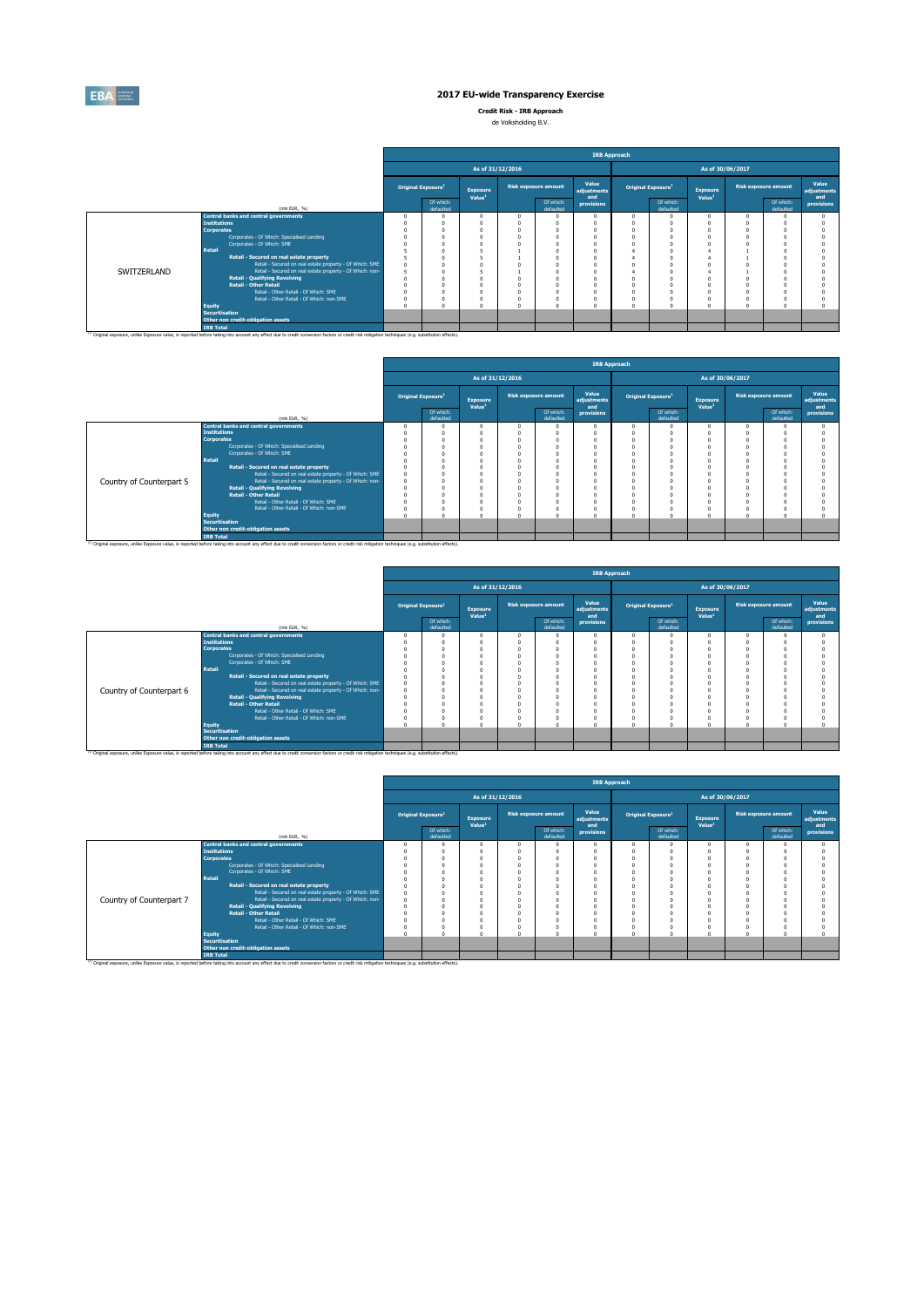

**Credit Risk - IRB Approach**

| ------------ |                      |  |
|--------------|----------------------|--|
|              | de Volksholding B.V. |  |

|                          |                                                                                                                                                                                                                                                                                                                                                                                                                             |                                |                                       |                                            | <b>IRB Approach</b>         |                                                                                          |                                                                                  |                                       |                             |                        |                             |  |
|--------------------------|-----------------------------------------------------------------------------------------------------------------------------------------------------------------------------------------------------------------------------------------------------------------------------------------------------------------------------------------------------------------------------------------------------------------------------|--------------------------------|---------------------------------------|--------------------------------------------|-----------------------------|------------------------------------------------------------------------------------------|----------------------------------------------------------------------------------|---------------------------------------|-----------------------------|------------------------|-----------------------------|--|
|                          |                                                                                                                                                                                                                                                                                                                                                                                                                             |                                | As of 31/12/2016                      |                                            |                             |                                                                                          |                                                                                  |                                       | As of 30/06/2017            |                        |                             |  |
|                          |                                                                                                                                                                                                                                                                                                                                                                                                                             | Original Exposure <sup>1</sup> | <b>Exposure</b><br>Value <sup>1</sup> | <b>Risk exposure amount</b>                | Value<br>adjustments<br>and | Original Exposure <sup>1</sup>                                                           |                                                                                  | <b>Exposure</b><br>Value <sup>1</sup> | <b>Risk exposure amount</b> |                        | Value<br>adjustments<br>and |  |
|                          | (min EUR. %)                                                                                                                                                                                                                                                                                                                                                                                                                | Of which:<br>defaulted         |                                       | Of which:<br>defaulted                     | provisions                  |                                                                                          | Of which:<br>defaulted                                                           |                                       |                             | Of which:<br>defaulted | provisions                  |  |
| Country of Counterpart 8 | <b>Central banks and central governments</b><br><b>Institutions</b><br><b>Corporates</b><br>Corporates - Of Which: Specialised Lending<br>Corporates - Of Which: SME<br>Retail<br>Retail - Secured on real estate property<br>Retail - Secured on real estate property - Of Which: SME<br>Retail - Secured on real estate property - Of Which: non-<br><b>Retail - Qualifying Revolving</b><br><b>Retail - Other Retail</b> |                                | $\Omega$                              | n<br>n<br>$\theta$<br>$\theta$<br>$\Omega$ |                             | $^{\circ}$<br>O<br>n<br>$\Omega$<br>$\theta$<br>0<br>$\theta$<br>n<br>n<br>n<br>$\theta$ | $\Omega$<br>$\Omega$<br>$\Omega$<br>$\Omega$<br>$\Omega$<br>$\Omega$<br>$\Omega$ |                                       |                             |                        |                             |  |
|                          | Retail - Other Retail - Of Which: SME<br>Retail - Other Retail - Of Which: non-SME<br>Equity<br><b>Securitisation</b><br>Other non credit-obligation assets<br><b>IRB Total</b>                                                                                                                                                                                                                                             |                                |                                       | n<br>$\Omega$<br>$\theta$                  |                             | $\Omega$<br>$^{\circ}$<br>$\Omega$                                                       | $\Omega$<br>$\Omega$<br>$\Omega$                                                 |                                       |                             |                        |                             |  |
|                          | (1) Original exposure, unlike Exposure value, is reported before taking into account any effect due to credit conversion factors or credit risk mitigation techniques (e.g. substitution effects).                                                                                                                                                                                                                          |                                |                                       |                                            |                             |                                                                                          |                                                                                  |                                       |                             |                        |                             |  |

|                          |                       |                                                                                                                                                                                                               | <b>IRB Approach</b> |                                |                                       |                  |                             |                      |                                |                        |                                |  |                             |                      |
|--------------------------|-----------------------|---------------------------------------------------------------------------------------------------------------------------------------------------------------------------------------------------------------|---------------------|--------------------------------|---------------------------------------|------------------|-----------------------------|----------------------|--------------------------------|------------------------|--------------------------------|--|-----------------------------|----------------------|
|                          |                       |                                                                                                                                                                                                               |                     |                                |                                       | As of 31/12/2016 |                             |                      |                                |                        | As of 30/06/2017               |  |                             |                      |
|                          |                       |                                                                                                                                                                                                               |                     | Original Exposure <sup>1</sup> | <b>Exposure</b><br>Value <sup>1</sup> |                  | <b>Risk exposure amount</b> | Value<br>adjustments | Original Exposure <sup>1</sup> |                        | Exposure<br>Value <sup>1</sup> |  | <b>Risk exposure amount</b> | Value<br>adjustments |
|                          |                       | (mln EUR, %)                                                                                                                                                                                                  |                     | Of which:<br>defaulted         |                                       |                  | Of which:<br>defaulted      | and<br>provisions    |                                | Of which:<br>defaulted |                                |  | Of which:<br>defaulted      | and<br>provisions    |
|                          |                       | <b>Central banks and central governments</b>                                                                                                                                                                  |                     |                                |                                       |                  |                             |                      | $\Omega$                       | $\Omega$               |                                |  |                             |                      |
|                          | <b>Institutions</b>   |                                                                                                                                                                                                               |                     |                                |                                       |                  |                             |                      |                                |                        |                                |  |                             |                      |
|                          | <b>Corporates</b>     |                                                                                                                                                                                                               |                     |                                |                                       |                  |                             |                      |                                |                        |                                |  |                             |                      |
|                          |                       | Corporates - Of Which: Specialised Lending                                                                                                                                                                    |                     |                                |                                       |                  |                             | $\Omega$             |                                |                        |                                |  |                             |                      |
|                          |                       | Corporates - Of Which: SME                                                                                                                                                                                    |                     |                                |                                       |                  |                             |                      |                                |                        |                                |  |                             |                      |
|                          | <b>Retail</b>         |                                                                                                                                                                                                               |                     |                                |                                       |                  |                             |                      |                                |                        |                                |  |                             |                      |
|                          |                       | Retail - Secured on real estate property                                                                                                                                                                      |                     |                                |                                       |                  |                             |                      | n                              | $\Omega$               |                                |  |                             |                      |
|                          |                       | Retail - Secured on real estate property - Of Which: SME                                                                                                                                                      |                     |                                |                                       |                  |                             |                      |                                | $\Omega$               |                                |  |                             |                      |
| Country of Counterpart 9 |                       | Retail - Secured on real estate property - Of Which: non-                                                                                                                                                     |                     |                                |                                       |                  |                             |                      |                                |                        |                                |  |                             |                      |
|                          |                       | <b>Retail - Qualifying Revolving</b>                                                                                                                                                                          |                     |                                |                                       |                  |                             |                      |                                |                        |                                |  |                             |                      |
|                          |                       | <b>Retail - Other Retail</b>                                                                                                                                                                                  |                     |                                |                                       |                  |                             |                      |                                |                        |                                |  |                             |                      |
|                          |                       | Retail - Other Retail - Of Which: SME                                                                                                                                                                         |                     |                                |                                       |                  |                             |                      |                                |                        |                                |  |                             |                      |
|                          |                       | Retail - Other Retail - Of Which: non-SME                                                                                                                                                                     |                     |                                |                                       |                  |                             |                      |                                | $\Omega$               |                                |  |                             |                      |
|                          | <b>Equity</b>         |                                                                                                                                                                                                               |                     |                                |                                       |                  |                             |                      | $\Omega$                       |                        |                                |  |                             |                      |
|                          | <b>Securitisation</b> |                                                                                                                                                                                                               |                     |                                |                                       |                  |                             |                      |                                |                        |                                |  |                             |                      |
|                          |                       | Other non credit-obligation assets                                                                                                                                                                            |                     |                                |                                       |                  |                             |                      |                                |                        |                                |  |                             |                      |
|                          | <b>IRB Total</b>      |                                                                                                                                                                                                               |                     |                                |                                       |                  |                             |                      |                                |                        |                                |  |                             |                      |
|                          |                       | <sup>(1)</sup> Original exposure, unlike Exposure value, is reported before taking into account any effect due to credit conversion factors or credit risk mitigation techniques (e.g. substitution effects). |                     |                                |                                       |                  |                             |                      |                                |                        |                                |  |                             |                      |

|                           |                       |                                                                                                                                                                                                               | <b>IRB Approach</b> |                                |                                       |                  |                             |                             |   |                                |                                       |  |                             |                             |  |
|---------------------------|-----------------------|---------------------------------------------------------------------------------------------------------------------------------------------------------------------------------------------------------------|---------------------|--------------------------------|---------------------------------------|------------------|-----------------------------|-----------------------------|---|--------------------------------|---------------------------------------|--|-----------------------------|-----------------------------|--|
|                           |                       |                                                                                                                                                                                                               |                     |                                |                                       | As of 31/12/2016 |                             |                             |   |                                | As of 30/06/2017                      |  |                             |                             |  |
|                           |                       |                                                                                                                                                                                                               |                     | Original Exposure <sup>1</sup> | <b>Exposure</b><br>Value <sup>1</sup> |                  | <b>Risk exposure amount</b> | Value<br>adjustments<br>and |   | Original Exposure <sup>1</sup> | <b>Exposure</b><br>Value <sup>1</sup> |  | <b>Risk exposure amount</b> | Value<br>adjustments<br>and |  |
|                           |                       | (min EUR, %)                                                                                                                                                                                                  |                     | Of which:<br>defaulted         |                                       |                  | Of which:<br>defaulted      | provisions                  |   | Of which:<br>defaulted         |                                       |  | Of which:<br>defaulted      | provisions                  |  |
|                           |                       | <b>Central banks and central governments</b>                                                                                                                                                                  |                     |                                |                                       |                  |                             |                             | n |                                |                                       |  |                             |                             |  |
|                           | <b>Institutions</b>   |                                                                                                                                                                                                               |                     |                                |                                       |                  |                             |                             |   |                                |                                       |  |                             |                             |  |
|                           | <b>Corporates</b>     |                                                                                                                                                                                                               |                     |                                |                                       |                  |                             |                             |   |                                |                                       |  |                             |                             |  |
|                           |                       | Corporates - Of Which: Specialised Lending                                                                                                                                                                    |                     |                                |                                       |                  |                             |                             |   |                                |                                       |  |                             |                             |  |
|                           |                       | Corporates - Of Which: SME                                                                                                                                                                                    |                     |                                |                                       |                  |                             |                             |   |                                |                                       |  |                             |                             |  |
|                           | <b>Retail</b>         |                                                                                                                                                                                                               |                     |                                |                                       |                  |                             |                             |   |                                |                                       |  |                             |                             |  |
|                           |                       | Retail - Secured on real estate property                                                                                                                                                                      |                     |                                |                                       |                  |                             |                             |   |                                |                                       |  |                             |                             |  |
|                           |                       | Retail - Secured on real estate property - Of Which: SME                                                                                                                                                      |                     |                                |                                       |                  |                             |                             |   |                                |                                       |  |                             |                             |  |
| Country of Counterpart 10 |                       | Retail - Secured on real estate property - Of Which: non-                                                                                                                                                     |                     |                                |                                       |                  |                             |                             |   |                                |                                       |  |                             |                             |  |
|                           |                       | <b>Retail - Qualifving Revolving</b>                                                                                                                                                                          |                     |                                |                                       |                  |                             |                             |   |                                |                                       |  |                             |                             |  |
|                           |                       | <b>Retail - Other Retail</b>                                                                                                                                                                                  |                     |                                |                                       |                  |                             |                             |   |                                |                                       |  |                             |                             |  |
|                           |                       | Retail - Other Retail - Of Which: SME                                                                                                                                                                         |                     |                                |                                       |                  |                             | $\Omega$                    |   |                                |                                       |  |                             |                             |  |
|                           |                       | Retail - Other Retail - Of Which: non-SME                                                                                                                                                                     |                     |                                |                                       |                  |                             |                             | O |                                |                                       |  |                             |                             |  |
|                           | <b>Equity</b>         |                                                                                                                                                                                                               |                     |                                |                                       |                  |                             | $\alpha$                    | n |                                |                                       |  |                             |                             |  |
|                           | <b>Securitisation</b> |                                                                                                                                                                                                               |                     |                                |                                       |                  |                             |                             |   |                                |                                       |  |                             |                             |  |
|                           |                       | Other non credit-obligation assets                                                                                                                                                                            |                     |                                |                                       |                  |                             |                             |   |                                |                                       |  |                             |                             |  |
|                           | <b>IRB Total</b>      |                                                                                                                                                                                                               |                     |                                |                                       |                  |                             |                             |   |                                |                                       |  |                             |                             |  |
|                           |                       | <sup>(1)</sup> Original exposure, unlike Exposure value, is reported before taking into account any effect due to credit conversion factors or credit risk mitigation techniques (e.g. substitution effects). |                     |                                |                                       |                  |                             |                             |   |                                |                                       |  |                             |                             |  |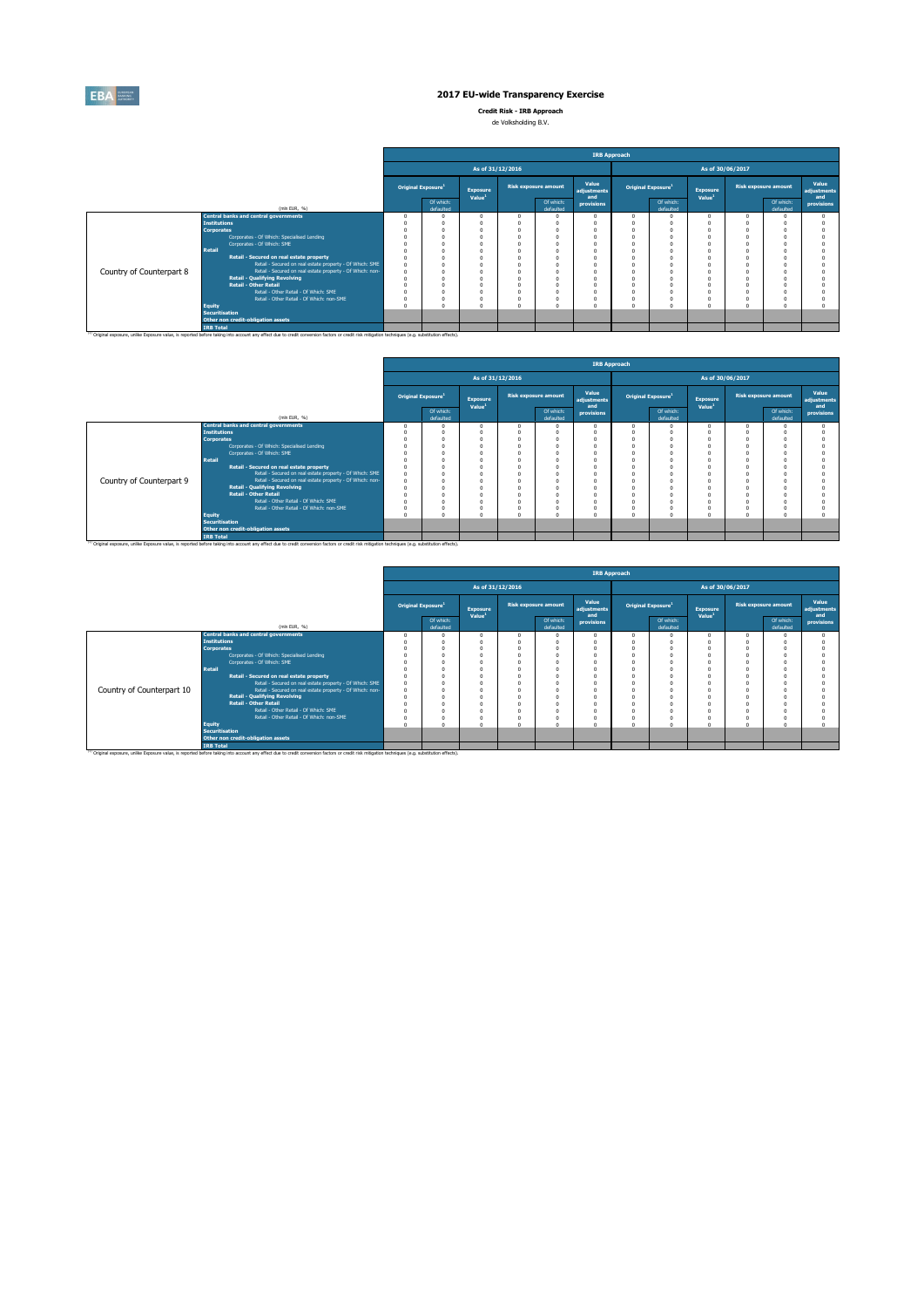#### **Sovereign Exposure**

de Volksholding B.V.

| (mln EUR)                                          |               |                                          |                    |                                         |                       |                   |                                    |                       | As of 31/12/2016   |                   |                       |                    |                          |                        |                   |                         |                        |                    |
|----------------------------------------------------|---------------|------------------------------------------|--------------------|-----------------------------------------|-----------------------|-------------------|------------------------------------|-----------------------|--------------------|-------------------|-----------------------|--------------------|--------------------------|------------------------|-------------------|-------------------------|------------------------|--------------------|
|                                                    |               |                                          |                    | Memo: breakdown by accounting portfolio |                       |                   |                                    |                       |                    |                   |                       |                    |                          |                        |                   |                         |                        |                    |
|                                                    |               | <b>Financial assets: Carrying Amount</b> |                    |                                         |                       |                   |                                    |                       |                    |                   |                       |                    |                          |                        |                   |                         |                        |                    |
| <b>Country / Region</b>                            |               |                                          |                    | <b>Held for</b>                         |                       |                   | <b>Designated at</b><br>fair value |                       |                    | Available-for-    |                       |                    | <b>Loans and</b>         |                        |                   | Held-to-                |                        |                    |
|                                                    |               | of which:<br>loans and                   | of which:          | trading                                 | of which:             | of which:<br>Debt | through profit                     | of which:             | of which:          | sale <sup>3</sup> | of which:             | of which:          | Receivables <sup>4</sup> | of which:<br>Loans and | of which:<br>Debt | maturity<br>investments | of which:<br>Loans and | of which:          |
|                                                    |               | advances                                 | debt<br>securities |                                         | Loans and<br>advances | securities        | or loss <sup>2</sup>               | Loans and<br>advances | Debt<br>securities |                   | Loans and<br>advances | Debt<br>securities |                          | advances               | securities        |                         | advances               | Debt<br>securities |
| <b>TOTAL - ALL COUNTRIES</b>                       | 5,997.1       | 1,065.5                                  | 4,931.5            | 812.3                                   | 0.0                   | 812.3             | 0.0                                | 0.0                   | 0.0                | 4,119.2           | 0.0                   | 4,119.2            | 1,065.5                  | 1,065.5                | 0.0               | 0.0                     | 0.0                    | 0.0                |
| Austria                                            | 272.4         | 0.0                                      | 272.4              |                                         |                       |                   |                                    |                       |                    |                   |                       |                    |                          |                        |                   |                         |                        |                    |
| <b>Belgium</b>                                     | 871.3         | 206.0                                    | 665.3              |                                         |                       |                   |                                    |                       |                    |                   |                       |                    |                          |                        |                   |                         |                        |                    |
| <b>Bulgaria</b>                                    | 0.0           | 0.0                                      | 0.0                |                                         |                       |                   |                                    |                       |                    |                   |                       |                    |                          |                        |                   |                         |                        |                    |
| <b>Croatia</b>                                     | 0.0           | 0.0                                      | 0.0                |                                         |                       |                   |                                    |                       |                    |                   |                       |                    |                          |                        |                   |                         |                        |                    |
| Cyprus                                             | 0.0           | 0.0                                      | 0.0                |                                         |                       |                   |                                    |                       |                    |                   |                       |                    |                          |                        |                   |                         |                        |                    |
| <b>Czech Republic</b>                              | 0.0           | 0.0                                      | 0.0                |                                         |                       |                   |                                    |                       |                    |                   |                       |                    |                          |                        |                   |                         |                        |                    |
| <b>Denmark</b>                                     | 0.0           | 0.0                                      | 0.0                |                                         |                       |                   |                                    |                       |                    |                   |                       |                    |                          |                        |                   |                         |                        |                    |
| <b>Estonia</b>                                     | 0.0           | 0.0                                      | 0.0                |                                         |                       |                   |                                    |                       |                    |                   |                       |                    |                          |                        |                   |                         |                        |                    |
| <b>Finland</b>                                     | 71.9          | 0.0                                      | 71.9               |                                         |                       |                   |                                    |                       |                    |                   |                       |                    |                          |                        |                   |                         |                        |                    |
| France                                             | 727.8         | 0.0                                      | 727.8              |                                         |                       |                   |                                    |                       |                    |                   |                       |                    |                          |                        |                   |                         |                        |                    |
| Germany                                            | 1,237.5       | 0.0                                      | 1,237.5            |                                         |                       |                   |                                    |                       |                    |                   |                       |                    |                          |                        |                   |                         |                        |                    |
| Greece                                             | 0.0           | 0.0                                      | 0.0                |                                         |                       |                   |                                    |                       |                    |                   |                       |                    |                          |                        |                   |                         |                        |                    |
| <b>Hungary</b><br>Ireland                          | 0.0           | 0.0<br>0.0                               | 0.0<br>120.1       |                                         |                       |                   |                                    |                       |                    |                   |                       |                    |                          |                        |                   |                         |                        |                    |
| Italy                                              | 120.1<br>29.7 | 0.0                                      | 29.7               |                                         |                       |                   |                                    |                       |                    |                   |                       |                    |                          |                        |                   |                         |                        |                    |
| Latvia                                             | 0.0           | 0.0                                      | 0.0                |                                         |                       |                   |                                    |                       |                    |                   |                       |                    |                          |                        |                   |                         |                        |                    |
| Lithuania                                          | 0.0           | 0.0                                      | 0.0                |                                         |                       |                   |                                    |                       |                    |                   |                       |                    |                          |                        |                   |                         |                        |                    |
| Luxembourg                                         | 24.7          | 0.0                                      | 24.7               |                                         |                       |                   |                                    |                       |                    |                   |                       |                    |                          |                        |                   |                         |                        |                    |
| Malta                                              | 0.0           | 0.0                                      | 0.0                |                                         |                       |                   |                                    |                       |                    |                   |                       |                    |                          |                        |                   |                         |                        |                    |
| <b>Netherlands</b>                                 | 1,731.8       | 766.5                                    | 965.3              |                                         |                       |                   |                                    |                       |                    |                   |                       |                    |                          |                        |                   |                         |                        |                    |
| Poland                                             | 0.0           | 0.0                                      | 0.0                |                                         |                       |                   |                                    |                       |                    |                   |                       |                    |                          |                        |                   |                         |                        |                    |
| Portugal                                           | 0.0           | 0.0                                      | 0.0                |                                         |                       |                   |                                    |                       |                    |                   |                       |                    |                          |                        |                   |                         |                        |                    |
| Romania                                            | 0.0           | 0.0                                      | 0.0                |                                         |                       |                   |                                    |                       |                    |                   |                       |                    |                          |                        |                   |                         |                        |                    |
| Slovakia                                           | 0.0           | 0.0                                      | 0.0                |                                         |                       |                   |                                    |                       |                    |                   |                       |                    |                          |                        |                   |                         |                        |                    |
| Slovenia                                           | 0.0           | 0.0                                      | 0.0                |                                         |                       |                   |                                    |                       |                    |                   |                       |                    |                          |                        |                   |                         |                        |                    |
| <b>Spain</b>                                       | 0.0           | 0.0                                      | 0.0                |                                         |                       |                   |                                    |                       |                    |                   |                       |                    |                          |                        |                   |                         |                        |                    |
| <b>Sweden</b>                                      | 26.3          | 0.0                                      | 26.3               |                                         |                       |                   |                                    |                       |                    |                   |                       |                    |                          |                        |                   |                         |                        |                    |
| <b>United Kingdom</b>                              | 0.0           | 0.0                                      | 0.0                |                                         |                       |                   |                                    |                       |                    |                   |                       |                    |                          |                        |                   |                         |                        |                    |
| Iceland                                            | 0.0           | 0.0                                      | 0.0                |                                         |                       |                   |                                    |                       |                    |                   |                       |                    |                          |                        |                   |                         |                        |                    |
| Liechtenstein                                      | 0.0           | 0.0                                      | 0.0                |                                         |                       |                   |                                    |                       |                    |                   |                       |                    |                          |                        |                   |                         |                        |                    |
| <b>Norway</b><br><b>Switzerland</b>                | 0.0           | 0.0<br>93.0                              | 0.0<br>0.0         |                                         |                       |                   |                                    |                       |                    |                   |                       |                    |                          |                        |                   |                         |                        |                    |
| <b>Australia</b>                                   | 93.0<br>0.0   | 0.0                                      | 0.0                |                                         |                       |                   |                                    |                       |                    |                   |                       |                    |                          |                        |                   |                         |                        |                    |
| Canada                                             | 0.0           | 0.0                                      | 0.0                |                                         |                       |                   |                                    |                       |                    |                   |                       |                    |                          |                        |                   |                         |                        |                    |
| China                                              | 0.0           | 0.0                                      | 0.0                |                                         |                       |                   |                                    |                       |                    |                   |                       |                    |                          |                        |                   |                         |                        |                    |
| <b>Hong Kong</b>                                   | 0.0           | 0.0                                      | 0.0                |                                         |                       |                   |                                    |                       |                    |                   |                       |                    |                          |                        |                   |                         |                        |                    |
| Japan                                              | 790.5         | 0.0                                      | 790.5              |                                         |                       |                   |                                    |                       |                    |                   |                       |                    |                          |                        |                   |                         |                        |                    |
| U.S.                                               | 0.0           | 0.0                                      | 0.0                |                                         |                       |                   |                                    |                       |                    |                   |                       |                    |                          |                        |                   |                         |                        |                    |
| Other advanced economies non EEA                   | 0.0           | 0.0                                      | 0.0                |                                         |                       |                   |                                    |                       |                    |                   |                       |                    |                          |                        |                   |                         |                        |                    |
| Other Central and eastern Europe countries non EEA | 0.0           | 0.0                                      | 0.0                |                                         |                       |                   |                                    |                       |                    |                   |                       |                    |                          |                        |                   |                         |                        |                    |
| Middle East                                        | 0.0           | 0.0                                      | 0.0                |                                         |                       |                   |                                    |                       |                    |                   |                       |                    |                          |                        |                   |                         |                        |                    |
| <b>Latin America and the Caribbean</b>             | 0.0           | 0.0                                      | 0.0                |                                         |                       |                   |                                    |                       |                    |                   |                       |                    |                          |                        |                   |                         |                        |                    |
| <b>Africa</b>                                      | 0.0           | 0.0                                      | 0.0                |                                         |                       |                   |                                    |                       |                    |                   |                       |                    |                          |                        |                   |                         |                        |                    |
| <b>Others</b>                                      | 0.0           | 0.0                                      | 0.0                |                                         |                       |                   |                                    |                       |                    |                   |                       |                    |                          |                        |                   |                         |                        |                    |

Note:<br>The information reported covers all exposures to "General governments" as defined in paraggin 41 (b) of Annex V of ITS on Supervisory reporting: "central governments, state or regional governments, and both governmen

**Redions:**<br>Other afvanced non EEA: Israel, Korea, New Zealand, Russia, San Marino, Singore and Taiwan.<br>Middle East: Bahain, Dilouti, Iran, Iran, Jordan, Kuran, Libya, Mewhamenn: Semina, Oman, Suna, Suna, Suna, United Arab

(1) Includes "Trading financial assets" portfolio for banks reporting under GAAP

<sup>(2)</sup> Includes "Non-trading non-derivative financial assets measured at fair value through profit or loss" portfolio for banks reporting under GAAP<br><sup>03</sup> Includes "Non-trading non-derivative financial and and the major bank

**EBA**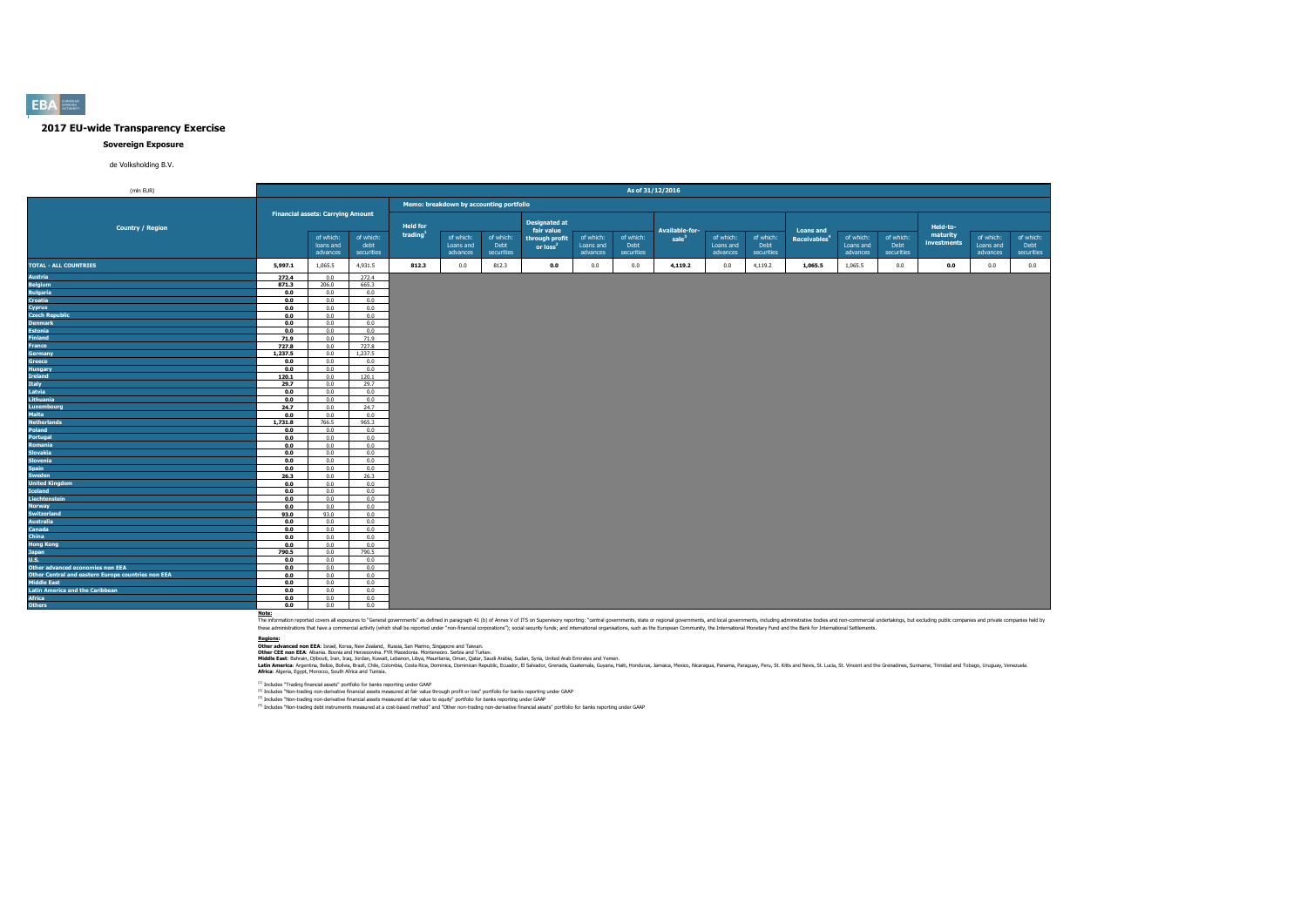#### **Sovereign Exposure**

de Volksholding B.V.

| (mln EUR)                                          |         |                                          |                   |                                         |                        |                   |                              |                        | As of 30/06/2017  |                       |                        |                   |                          |                        |                   |                         |                        |                   |
|----------------------------------------------------|---------|------------------------------------------|-------------------|-----------------------------------------|------------------------|-------------------|------------------------------|------------------------|-------------------|-----------------------|------------------------|-------------------|--------------------------|------------------------|-------------------|-------------------------|------------------------|-------------------|
|                                                    |         |                                          |                   | Memo: breakdown by accounting portfolio |                        |                   |                              |                        |                   |                       |                        |                   |                          |                        |                   |                         |                        |                   |
|                                                    |         | <b>Financial assets: Carrying Amount</b> |                   |                                         |                        |                   | <b>Designated at</b>         |                        |                   |                       |                        |                   |                          |                        |                   |                         |                        |                   |
| <b>Country / Region</b>                            |         |                                          |                   | <b>Held for</b><br>trading              |                        |                   | fair value                   |                        |                   | <b>Available-for-</b> |                        |                   | <b>Loans and</b>         |                        |                   | Held-to-                |                        |                   |
|                                                    |         | of which:<br>loans and                   | of which:<br>debt |                                         | of which:<br>Loans and | of which:<br>Debt | through profit<br>or $loss2$ | of which:<br>Loans and | of which:<br>Debt | sale <sup>3</sup>     | of which:<br>Loans and | of which:<br>Debt | Receivables <sup>4</sup> | of which:<br>Loans and | of which:<br>Debt | maturity<br>investments | of which:<br>Loans and | of which:<br>Debt |
|                                                    |         | advances                                 | securities        |                                         | advances               | securities        |                              | advances               | securities        |                       | advances               | securities        |                          | advances               | securities        |                         | advances               | securities        |
| <b>TOTAL - ALL COUNTRIES</b>                       | 4,950.7 | 834.2                                    | 4,116.5           | 439.1                                   | 0.0                    | 439.1             | 0.0                          | 0.0                    | 0.0               | 3,677.4               | $0.0\,$                | 3,677.4           | 834.2                    | 834.2                  | 0.0               | 0.0                     | 0.0                    | 0.0               |
| Austria                                            | 298.9   | 0.0                                      | 298.9             |                                         |                        |                   |                              |                        |                   |                       |                        |                   |                          |                        |                   |                         |                        |                   |
| <b>Belgium</b>                                     | 794.7   | 208.8                                    | 585.9             |                                         |                        |                   |                              |                        |                   |                       |                        |                   |                          |                        |                   |                         |                        |                   |
| <b>Bulgaria</b>                                    | 0.0     | 0.0                                      | 0.0               |                                         |                        |                   |                              |                        |                   |                       |                        |                   |                          |                        |                   |                         |                        |                   |
| <b>Croatia</b>                                     | 0.0     | 0.0                                      | 0.0               |                                         |                        |                   |                              |                        |                   |                       |                        |                   |                          |                        |                   |                         |                        |                   |
| Cyprus                                             | 0.0     | 0.0                                      | 0.0               |                                         |                        |                   |                              |                        |                   |                       |                        |                   |                          |                        |                   |                         |                        |                   |
| <b>Czech Republic</b>                              | 405.0   | 0.0                                      | 405.0             |                                         |                        |                   |                              |                        |                   |                       |                        |                   |                          |                        |                   |                         |                        |                   |
| <b>Denmark</b>                                     | 0.0     | 0.0                                      | 0.0               |                                         |                        |                   |                              |                        |                   |                       |                        |                   |                          |                        |                   |                         |                        |                   |
| <b>Estonia</b>                                     | 0.0     | 0.0                                      | 0.0               |                                         |                        |                   |                              |                        |                   |                       |                        |                   |                          |                        |                   |                         |                        |                   |
| <b>Finland</b>                                     | 97.1    | 0.0                                      | 97.1              |                                         |                        |                   |                              |                        |                   |                       |                        |                   |                          |                        |                   |                         |                        |                   |
| France                                             | 338.4   | 0.0                                      | 338.4             |                                         |                        |                   |                              |                        |                   |                       |                        |                   |                          |                        |                   |                         |                        |                   |
| Germany                                            | 1,358.7 | 0.0                                      | 1,358.7           |                                         |                        |                   |                              |                        |                   |                       |                        |                   |                          |                        |                   |                         |                        |                   |
| Greece                                             | 0.0     | 0.0                                      | 0.0               |                                         |                        |                   |                              |                        |                   |                       |                        |                   |                          |                        |                   |                         |                        |                   |
| <b>Hungary</b>                                     | 0.0     | 0.0                                      | 0.0               |                                         |                        |                   |                              |                        |                   |                       |                        |                   |                          |                        |                   |                         |                        |                   |
| Ireland                                            | 116.5   | 0.0                                      | 116.5             |                                         |                        |                   |                              |                        |                   |                       |                        |                   |                          |                        |                   |                         |                        |                   |
| <b>Italy</b>                                       | 29.1    | 0.0                                      | 29.1              |                                         |                        |                   |                              |                        |                   |                       |                        |                   |                          |                        |                   |                         |                        |                   |
| Latvia                                             | 0.0     | 0.0                                      | 0.0               |                                         |                        |                   |                              |                        |                   |                       |                        |                   |                          |                        |                   |                         |                        |                   |
| Lithuania                                          | 0.0     | 0.0                                      | 0.0               |                                         |                        |                   |                              |                        |                   |                       |                        |                   |                          |                        |                   |                         |                        |                   |
| Luxembourg                                         | 43.8    | 0.0                                      | 43.8              |                                         |                        |                   |                              |                        |                   |                       |                        |                   |                          |                        |                   |                         |                        |                   |
| Malta                                              | 0.0     | 0.0                                      | 0.0               |                                         |                        |                   |                              |                        |                   |                       |                        |                   |                          |                        |                   |                         |                        |                   |
| <b>Netherlands</b>                                 | 1,442.5 | 625.4                                    | 817.1             |                                         |                        |                   |                              |                        |                   |                       |                        |                   |                          |                        |                   |                         |                        |                   |
| Poland                                             | 0.0     | 0.0                                      | 0.0               |                                         |                        |                   |                              |                        |                   |                       |                        |                   |                          |                        |                   |                         |                        |                   |
| Portugal                                           | 0.0     | 0.0                                      | 0.0               |                                         |                        |                   |                              |                        |                   |                       |                        |                   |                          |                        |                   |                         |                        |                   |
| Romania                                            | 0.0     | 0.0                                      | 0.0               |                                         |                        |                   |                              |                        |                   |                       |                        |                   |                          |                        |                   |                         |                        |                   |
| Slovakia                                           | 0.0     | 0.0                                      | 0.0               |                                         |                        |                   |                              |                        |                   |                       |                        |                   |                          |                        |                   |                         |                        |                   |
| Slovenia                                           | 0.0     | 0.0                                      | 0.0               |                                         |                        |                   |                              |                        |                   |                       |                        |                   |                          |                        |                   |                         |                        |                   |
| <b>Spain</b>                                       | 0.0     | 0.0                                      | 0.0               |                                         |                        |                   |                              |                        |                   |                       |                        |                   |                          |                        |                   |                         |                        |                   |
| Sweden                                             | 26.1    | 0.0                                      | 26.1              |                                         |                        |                   |                              |                        |                   |                       |                        |                   |                          |                        |                   |                         |                        |                   |
| <b>United Kingdom</b>                              | 0.0     | 0.0                                      | 0.0               |                                         |                        |                   |                              |                        |                   |                       |                        |                   |                          |                        |                   |                         |                        |                   |
| Iceland                                            | 0.0     | 0.0                                      | 0.0               |                                         |                        |                   |                              |                        |                   |                       |                        |                   |                          |                        |                   |                         |                        |                   |
| Liechtenstein                                      | 0.0     | 0.0                                      | 0.0               |                                         |                        |                   |                              |                        |                   |                       |                        |                   |                          |                        |                   |                         |                        |                   |
| <b>Norway</b>                                      | 0.0     | 0.0                                      | 0.0               |                                         |                        |                   |                              |                        |                   |                       |                        |                   |                          |                        |                   |                         |                        |                   |
| <b>Switzerland</b>                                 | 0.0     | 0.0                                      | 0.0               |                                         |                        |                   |                              |                        |                   |                       |                        |                   |                          |                        |                   |                         |                        |                   |
| <b>Australia</b>                                   | 0.0     | 0.0                                      | 0.0               |                                         |                        |                   |                              |                        |                   |                       |                        |                   |                          |                        |                   |                         |                        |                   |
| Canada                                             | 0.0     | 0.0                                      | 0.0               |                                         |                        |                   |                              |                        |                   |                       |                        |                   |                          |                        |                   |                         |                        |                   |
| <b>China</b>                                       | 0.0     | 0.0                                      | 0.0               |                                         |                        |                   |                              |                        |                   |                       |                        |                   |                          |                        |                   |                         |                        |                   |
| <b>Hong Kong</b>                                   | 0.0     | 0.0                                      | 0.0               |                                         |                        |                   |                              |                        |                   |                       |                        |                   |                          |                        |                   |                         |                        |                   |
| Japan                                              | 0.0     | 0.0                                      | 0.0               |                                         |                        |                   |                              |                        |                   |                       |                        |                   |                          |                        |                   |                         |                        |                   |
| U.S.                                               | 0.0     | 0.0                                      | 0.0               |                                         |                        |                   |                              |                        |                   |                       |                        |                   |                          |                        |                   |                         |                        |                   |
| Other advanced economies non EEA                   | 0.0     | 0.0                                      | 0.0               |                                         |                        |                   |                              |                        |                   |                       |                        |                   |                          |                        |                   |                         |                        |                   |
| Other Central and eastern Europe countries non EEA | 0.0     | 0.0                                      | 0.0               |                                         |                        |                   |                              |                        |                   |                       |                        |                   |                          |                        |                   |                         |                        |                   |
| Middle East                                        | 0.0     | 0.0                                      | 0.0               |                                         |                        |                   |                              |                        |                   |                       |                        |                   |                          |                        |                   |                         |                        |                   |
| <b>Latin America and the Caribbean</b>             | 0.0     | 0.0                                      | 0.0               |                                         |                        |                   |                              |                        |                   |                       |                        |                   |                          |                        |                   |                         |                        |                   |
| <b>Africa</b>                                      | 0.0     | 0.0                                      | 0.0               |                                         |                        |                   |                              |                        |                   |                       |                        |                   |                          |                        |                   |                         |                        |                   |
| <b>Others</b>                                      | 0.0     | 0.0                                      | 0.0               |                                         |                        |                   |                              |                        |                   |                       |                        |                   |                          |                        |                   |                         |                        |                   |

Note:<br>The information reported covers all exposures to "General governments" as defined in paraggin 41 (b) of Annex V of ITS on Supervisory reporting: "central governments, state or regional governments, and both governmen

**Redions:**<br>Other afvanced non EEA: Israel, Korea, New Zealand, Russia, San Marino, Singore and Taiwan.<br>Middle East: Bahain, Dilouti, Iran, Iran, Jordan, Kuran, Libya, Mewhamenn: Semina, Oman, Suna, Suna, Suna, United Arab

(1) Includes "Trading financial assets" portfolio for banks reporting under GAAP

<sup>(2)</sup> Includes "Non-trading non-derivative financial assets measured at fair value through profit or loss" portfolio for banks reporting under GAAP<br><sup>03</sup> Includes "Non-trading non-derivative financial and and the major bank

**EBA**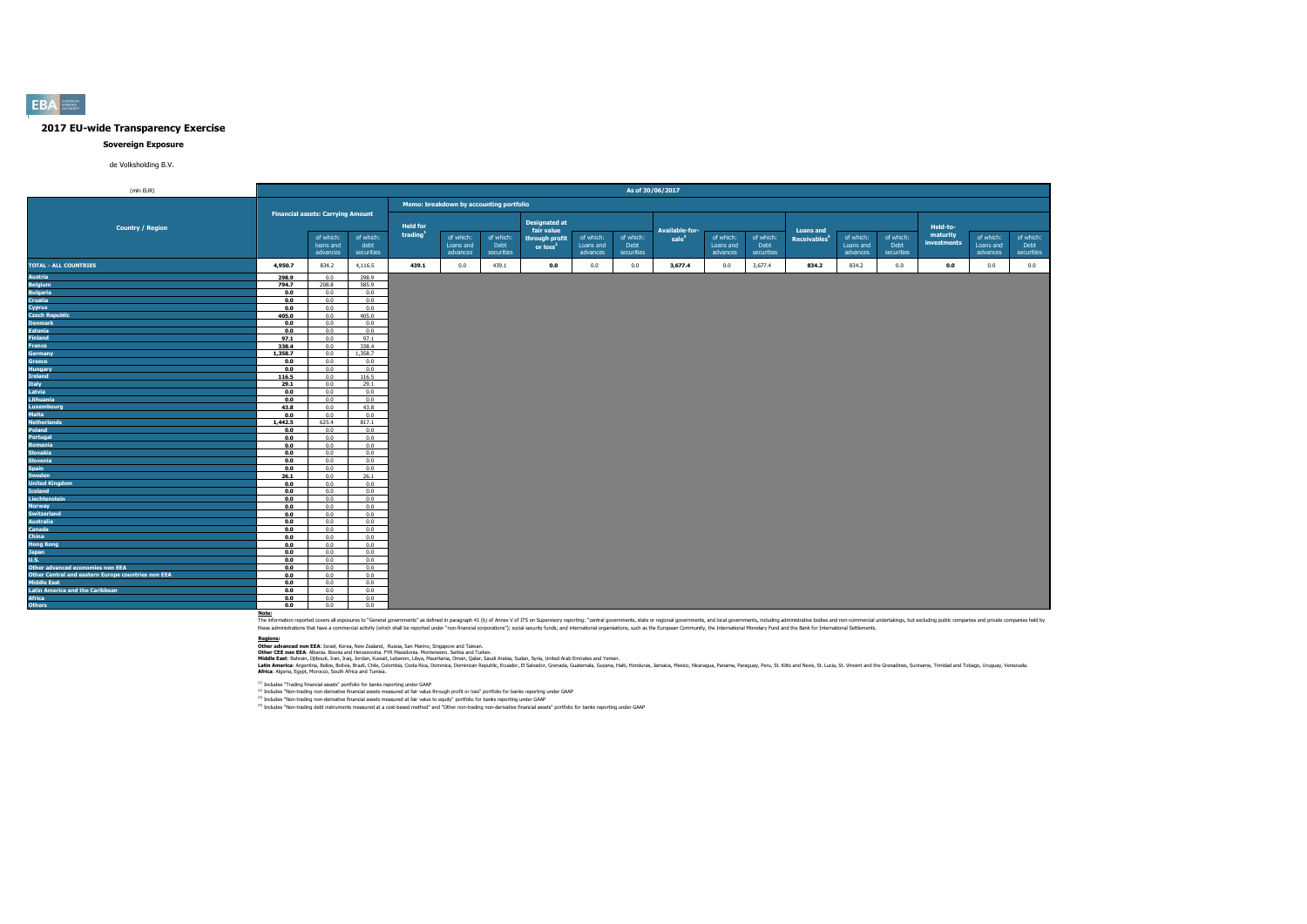

**Performing and non-performing exposures**

de Volksholding B.V.

|                                                                |        |                                                      |                                      | As of 31/12/2016 |                                         |                                                                                                                                                    |                                                           | As of 30/06/2017 |                                            |                                      |                        |                                              |                                                             |                                                           |  |
|----------------------------------------------------------------|--------|------------------------------------------------------|--------------------------------------|------------------|-----------------------------------------|----------------------------------------------------------------------------------------------------------------------------------------------------|-----------------------------------------------------------|------------------|--------------------------------------------|--------------------------------------|------------------------|----------------------------------------------|-------------------------------------------------------------|-----------------------------------------------------------|--|
|                                                                |        | <b>Gross carrying amount</b>                         |                                      |                  |                                         | <b>Accumulated impairment,</b><br>accumulated changes in fair<br>value due to credit risk and<br><b>Collaterals and</b><br>provisions<br>financial |                                                           |                  | <b>Gross carrying amount</b>               |                                      |                        | <b>Accumulated impairment,</b><br>provisions | accumulated changes in fair<br>value due to credit risk and | <b>Collaterals and</b><br>financial                       |  |
|                                                                |        | Of which<br>performing but<br>past due >30           | Of which non-performing <sup>1</sup> |                  | On performing<br>exposures <sup>2</sup> | On non-<br>performing                                                                                                                              | guarantees<br>received on non-<br>performing<br>exposures |                  | Of which<br>performing but<br>past due >30 | Of which non-performing <sup>1</sup> |                        | On performing<br>exposures <sup>2</sup>      | On non-<br>performing                                       | guarantees<br>received on non-<br>performing<br>exposures |  |
| (mln EUR, %)                                                   |        | days and $\lt$ =90<br>Of which:<br>days<br>defaulted |                                      |                  |                                         | exposures                                                                                                                                          |                                                           |                  | days and $\lt$ =90<br>days                 |                                      | Of which:<br>defaulted |                                              | exposures                                                   |                                                           |  |
| Debt securities (including at amortised cost and fair value)   | 5,117  | $\mathbf 0$                                          | 0                                    | $\mathbf{0}$     | $\Omega$                                | $\Omega$                                                                                                                                           | $\mathbf 0$                                               | 4,876            | $\mathbf 0$                                | $\Omega$                             | 0                      | $\mathbf 0$                                  | $\mathbf{o}$                                                | $\mathbf{0}$                                              |  |
| Central banks                                                  |        | n                                                    |                                      | $\Omega$         |                                         |                                                                                                                                                    | $\Omega$                                                  |                  | <sup>n</sup>                               |                                      | $\Omega$               | $\Omega$                                     | $\Omega$                                                    | $\bf{0}$                                                  |  |
| General governments                                            | 4,119  | 0                                                    |                                      | $\Omega$         |                                         |                                                                                                                                                    | $\Omega$                                                  | 3,677            | $\Omega$                                   |                                      | $\Omega$               | $^{\circ}$                                   | $\Omega$                                                    | $\mathbf{0}$                                              |  |
| Credit institutions                                            | 665    | $\Omega$                                             |                                      | $\Omega$         | $\Omega$                                |                                                                                                                                                    | $\Omega$                                                  | 852              | $\Omega$                                   | n                                    | $\Omega$               | $^{\circ}$                                   | $\Omega$                                                    | $\mathbf{0}$                                              |  |
| Other financial corporations                                   | 76     | 0                                                    |                                      | $\Omega$         |                                         |                                                                                                                                                    | $\Omega$                                                  | 92               | $\Omega$                                   |                                      | $\Omega$               | $^{\circ}$                                   | $\Omega$                                                    | $\mathbf{0}$                                              |  |
| Non-financial corporations                                     | 257    | 0                                                    |                                      | $\Omega$         |                                         |                                                                                                                                                    | $\Omega$                                                  | 254              | $\Omega$                                   |                                      | $\Omega$               | $^{\circ}$                                   | $\Omega$                                                    | $\overline{0}$                                            |  |
| Loans and advances(including at amortised cost and fair value) | 53,216 | 43                                                   | 706                                  | 635              | 40                                      | 178                                                                                                                                                | 454                                                       | 53,619           | 34                                         | 1,031                                | 518                    | 32                                           | 147                                                         | 854                                                       |  |
| Central banks                                                  | 1,959  | $\Omega$                                             |                                      | $\Omega$         | $\Omega$                                | $\Omega$                                                                                                                                           | $\Omega$                                                  | 2,876            | $\Omega$                                   |                                      | $\Omega$               | $^{\circ}$                                   | $\Omega$                                                    | $\mathbf{0}$                                              |  |
| General governments                                            | 1,066  | 0                                                    |                                      | $\Omega$         |                                         |                                                                                                                                                    | $\Omega$                                                  | 834              | $\Omega$                                   |                                      | $\Omega$               | $^{\circ}$                                   | $\Omega$                                                    | $\mathbf{0}$                                              |  |
| Credit institutions                                            | 2,813  | 0                                                    |                                      | $\Omega$         |                                         |                                                                                                                                                    | $\Omega$                                                  | 1,931            | $\Omega$                                   |                                      | $\Omega$               | $\Omega$                                     | n                                                           | $\mathbf{0}$                                              |  |
| Other financial corporations                                   | 760    | 0                                                    |                                      | $\Omega$         |                                         |                                                                                                                                                    | $\Omega$                                                  | 792              | $\Omega$                                   | n                                    | $\Omega$               | $^{\circ}$                                   | $\Omega$                                                    | $\bf{0}$                                                  |  |
| Non-financial corporations                                     | 1,897  |                                                      | 169                                  | 169              |                                         | 70                                                                                                                                                 | 70                                                        | 1,877            |                                            | 151                                  | 150                    | $\overline{4}$                               | 64                                                          | 86                                                        |  |
| of which: small and medium-sized enterprises at amortised cost | 487    | <sub>0</sub>                                         | 42                                   | 42               |                                         | 13                                                                                                                                                 | 10                                                        | 490              |                                            | 43                                   | 43                     |                                              | 19                                                          | 24                                                        |  |
| Households                                                     | 44,721 | 42                                                   | 537                                  | 466              | 36                                      | 107                                                                                                                                                | 385                                                       | 45,309           | 33                                         | 880                                  | 368                    | 28                                           | 82                                                          | 768                                                       |  |
| <b>DEBT INSTRUMENTS other than HFT</b>                         | 58,333 | 43                                                   | 706                                  | 635              | 40                                      | 178                                                                                                                                                | 454                                                       | 58,495           | 34                                         | 1,031                                | 518                    | 32                                           | 147                                                         | 854                                                       |  |
| <b>OFF-BALANCE SHEET EXPOSURES</b>                             | 3,342  |                                                      | $\mathbf{o}$                         | $\mathbf 0$      | $^{\circ}$                              | $^{\circ}$                                                                                                                                         | $\mathbf 0$                                               | 2,766            |                                            | $\overline{ }$                       | -1                     | $\Omega$                                     | $\mathbf 0$                                                 | $\bullet$                                                 |  |

<sup>(1)</sup> For the definition of non-performing exposures please refer to COMMISSION IMPLEMENTING REGULATION (EU) 2015/227 of 9 January 2015, ANNEX V, Part 2-Template related instructions, subtitle 29

<sup>(2)</sup> Insitutions report here collective allowances for incurrred but not reported losses (instruments at amortised cost) and changes in fair value of performing exposures due to credit risk and provisions (instruments at